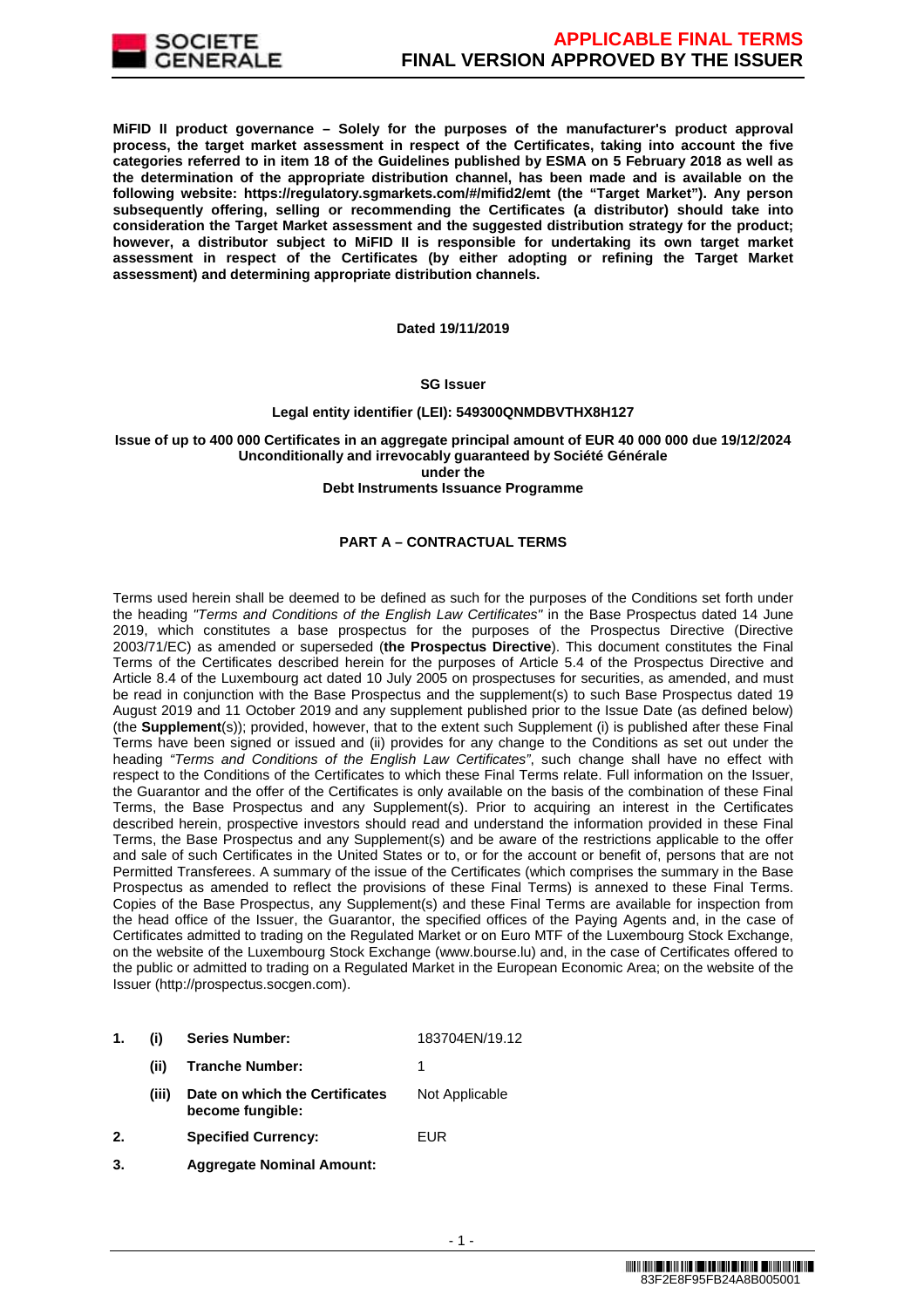

|     | (i)   | - Tranche:                                                                              | Up to 400 000 Certificates in an aggregate principal amount<br>of EUR 40 000 000                                                                                                                   |
|-----|-------|-----------------------------------------------------------------------------------------|----------------------------------------------------------------------------------------------------------------------------------------------------------------------------------------------------|
|     | (ii)  | - Series:                                                                               | Up to 400 000 Certificates in an aggregate principal amount<br>of EUR 40 000 000                                                                                                                   |
| 4.  |       | <b>Issue Price:</b>                                                                     | EUR 100 per Certificate of EUR 100 Specified Denomination                                                                                                                                          |
| 5.  |       | <b>Specified Denomination(s):</b>                                                       | <b>EUR 100</b>                                                                                                                                                                                     |
| 6.  | (i)   | <b>Issue Date:</b><br>(DD/MM/YYYY)                                                      | 23/12/2019                                                                                                                                                                                         |
|     | (ii)  | <b>Interest Commencement Date:</b>                                                      | <b>Issue Date</b>                                                                                                                                                                                  |
| 7.  |       | <b>Final Exercise Date:</b><br>(DD/MM/YYYY)                                             | 19/12/2024                                                                                                                                                                                         |
| 8.  |       | <b>Governing law:</b>                                                                   | English law                                                                                                                                                                                        |
| 9.  | (i)   | <b>Status of the Certificates:</b>                                                      | Unsecured                                                                                                                                                                                          |
|     | (ii)  | Date of corporate authorisation<br>obtained for the issuance of<br><b>Certificates:</b> | Not Applicable                                                                                                                                                                                     |
|     | (iii) | <b>Type of Structured Certificates:</b>                                                 | <b>Share Linked Certificates</b>                                                                                                                                                                   |
|     |       |                                                                                         | The provisions of the following Additional Terms and<br>Conditions apply:<br>Additional Terms<br>Conditions for Share<br>and<br>Linked<br>Certificates and Depositary Receipts Linked Certificates |
|     | (iv)  | <b>Reference of the Product</b>                                                         | 3.3.3 with Option 1 applicable as described in the Additional<br>Terms and Conditions relating to Formulae                                                                                         |
| 10. |       | <b>Interest Basis:</b>                                                                  | See section "PROVISIONS RELATING TO INTEREST (IF<br>ANY) PAYABLE" below.                                                                                                                           |
| 11. |       | <b>Redemption/Payment Basis:</b>                                                        | See section "PROVISIONS RELATING TO REDEMPTION"<br>below.                                                                                                                                          |
| 12. |       | Issuer's/Certificateholders'<br>redemption option:                                      | See section "PROVISIONS RELATING TO REDEMPTION"<br>below.                                                                                                                                          |

## **PROVISIONS RELATING TO INTEREST (IF ANY) PAYABLE**

| 13. | <b>Fixed Rate Certificate</b><br><b>Provisions:</b>          | Not Applicable                                                                                                                                                                                                            |  |  |  |
|-----|--------------------------------------------------------------|---------------------------------------------------------------------------------------------------------------------------------------------------------------------------------------------------------------------------|--|--|--|
| 14. | <b>Floating Rate Certificate</b><br><b>Provisions:</b>       | Not Applicable                                                                                                                                                                                                            |  |  |  |
| 15. | <b>Structured Interest Certificate</b><br><b>Provisions:</b> | Applicable as per Condition 3.3 of the General Terms and<br>Conditions                                                                                                                                                    |  |  |  |
| (i) | <b>Structured Interest Amount(s)</b>                         | Unless previously redeemed, on each Interest Payment<br>Date(i) (i from 1 to 5), the Issuer shall pay to the<br>Certificateholders, for each Certificate, an<br>amount<br>determined by the Calculation Agent as follows: |  |  |  |
|     |                                                              | Scenario 1:                                                                                                                                                                                                               |  |  |  |
|     |                                                              | If on Valuation Date(i), Performance(i) is higher than or<br>equal to -30%, then:                                                                                                                                         |  |  |  |
|     |                                                              | Structured<br>Interest<br>Amount(i)<br>Max(0;<br>Specified<br>$=$                                                                                                                                                         |  |  |  |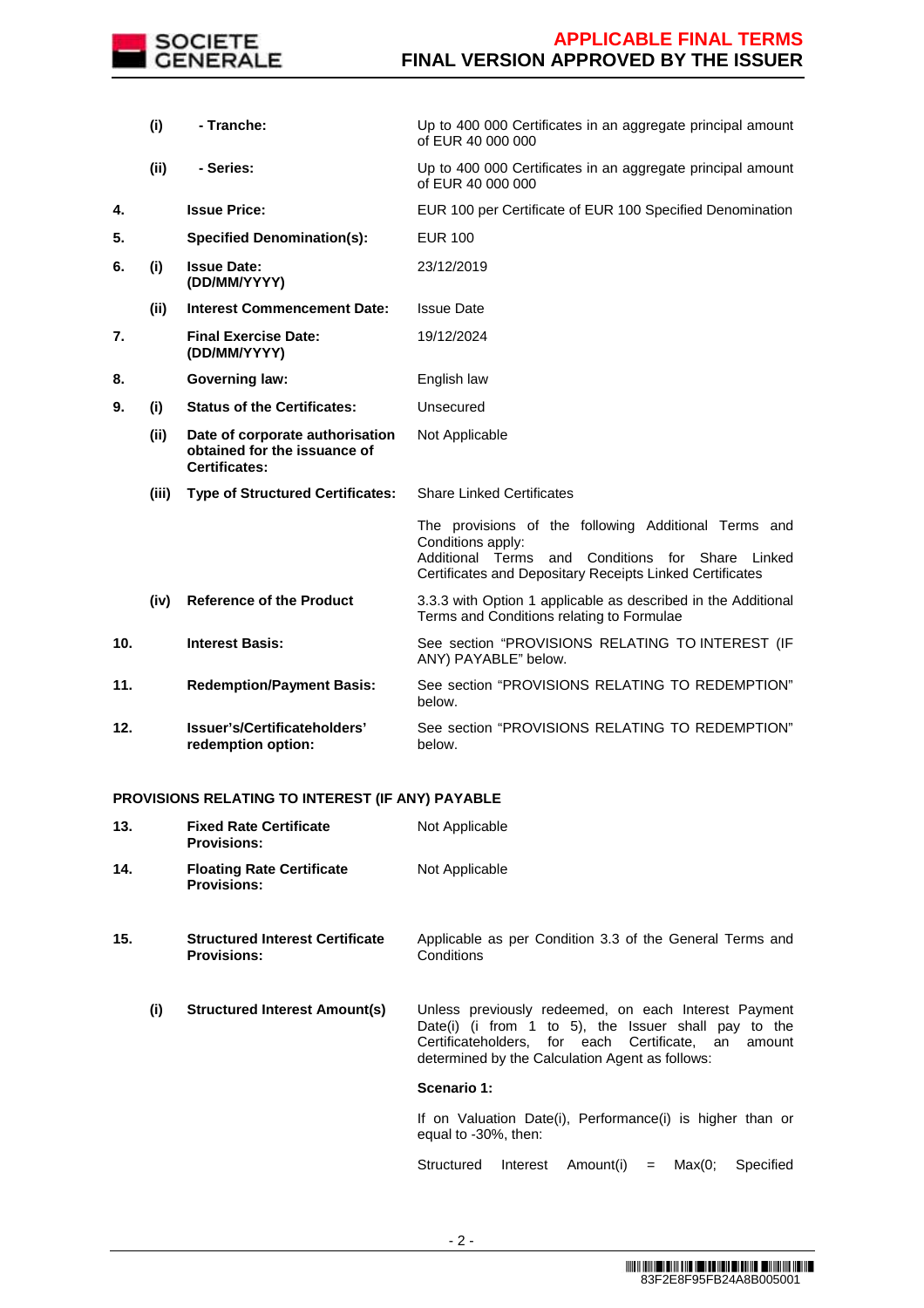

Denomination x (i x 5.50%) - SumCouponsPaid(i-1))

#### **Scenario 2:**

If on Valuation Date(i), Performance(i) is lower than -30%, then:

Structured Interest Amount(i) = 0 (zero)

 Definitions relating to the Structured Interest Amount are set out in paragraph 27(ii) "Definitions relating to the Product"

- **(ii) Specified Period(s)/Interest Payment Date(s):**  Interest Payment Date(i) (i from 1 to 4): 5 Business Days after Valuation Date(i); Interest Payment Date(5): the Final Exercise Date
- **(iii) Business Day Convention:** Following Business Day Convention (unadjusted)
- **(iv) Day Count Fraction:** Not Applicable
- **(v) Business Centre(s):** Not Applicable
- **16. Zero Coupon Certificate Provisions:** Not Applicable

## **PROVISIONS RELATING TO REDEMPTION**

| 17. |       | Redemption at the option of the<br>Issuer:                    | Not Applicable                                                                                                                                                                                                                                                                              |
|-----|-------|---------------------------------------------------------------|---------------------------------------------------------------------------------------------------------------------------------------------------------------------------------------------------------------------------------------------------------------------------------------------|
| 18. |       | Redemption at the option of the<br><b>Certificateholders:</b> | Not Applicable                                                                                                                                                                                                                                                                              |
| 19. |       | <b>Automatic Early Redemption:</b>                            | Applicable as per Condition 5.10 of the General Terms and<br>Conditions                                                                                                                                                                                                                     |
|     | (i)   | <b>Automatic Early Redemption</b><br>Amount(s):               | Unless previously redeemed, if an Automatic Early<br>Redemption Event has occurred, then the Issuer shall<br>early the Certificates<br>redeem<br>on Automatic<br>Early<br>Redemption Date(i) (i from 1 to 4) in accordance with the<br>following provisions in respect of each Certificate: |
|     |       |                                                               | Automatic Early Redemption Amount(i) = Specified<br>Denomination x (100%)                                                                                                                                                                                                                   |
|     |       |                                                               | Definitions relating to the Automatic Early Redemption<br>Amount are set out in paragraph 27(ii) "Definitions relating to<br>the Product".                                                                                                                                                  |
|     | (ii)  | <b>Automatic Early Redemption</b><br>Date(s):                 | Automatic Early Redemption Date(i) (i from 1 to 4): 5<br>Business Days after the Valuation Date(i) on which an<br>Automatic Early Redemption Event is deemed to have<br>occurred.                                                                                                           |
|     | (iii) | <b>Automatic Early Redemption</b><br>Event:                   | is deemed to have occurred, as determined by the<br>Calculation Agent, if on a Valuation Date(i) (i from 1 to 4),<br>Performance(i) is higher than or equal to 0%                                                                                                                           |
| 20. |       | <b>Final Exercise Amount:</b>                                 | Unless previously redeemed, the Issuer shall redeem the<br>Certificates on the Final Exercise Date, in accordance with<br>the following provisions in respect of each Certificate:                                                                                                          |
|     |       |                                                               | Scenario 1:                                                                                                                                                                                                                                                                                 |
|     |       |                                                               | If on Valuation Date(5), Performance(5) is higher than or<br>equal to -30%, then:                                                                                                                                                                                                           |

Final Exercise Amount = Specified Denomination x [100%]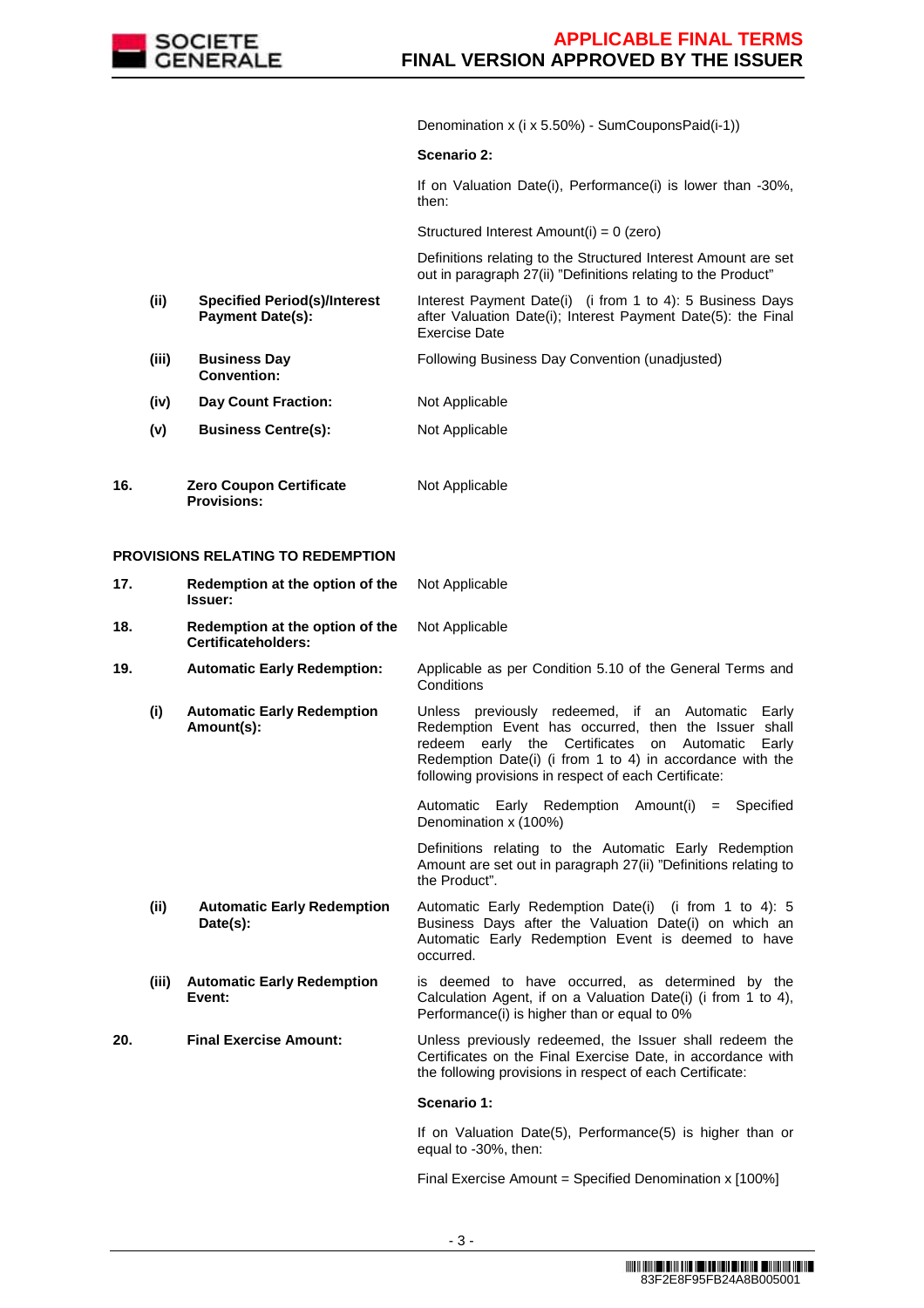

### **Scenario 2:**

|     |                                                                                                                                                                                                                                                               | If on Valuation Date(5), Performance(5) is lower than -30%,<br>then:                                                        |
|-----|---------------------------------------------------------------------------------------------------------------------------------------------------------------------------------------------------------------------------------------------------------------|-----------------------------------------------------------------------------------------------------------------------------|
|     |                                                                                                                                                                                                                                                               | Final Exercise Amount = Specified Denomination x $100\% +$<br>Max(-100%; (100%/70%) x (Performance(5) + (100% -<br>70%))]   |
|     |                                                                                                                                                                                                                                                               | Definitions relating to the Final Exercise Amount are set out<br>in paragraph 27(ii) "Definitions relating to the Product". |
| 21. | <b>Physical Delivery Certificates</b><br><b>Provisions:</b>                                                                                                                                                                                                   | Not Applicable                                                                                                              |
| 22. | <b>Credit Linked Certificates</b><br><b>Provisions:</b>                                                                                                                                                                                                       | Not Applicable                                                                                                              |
| 23. | <b>Bond Linked Certificates</b><br><b>Provisions:</b>                                                                                                                                                                                                         | Not Applicable                                                                                                              |
| 24. | Trigger redemption at the option Not Applicable<br>of the Issuer:                                                                                                                                                                                             |                                                                                                                             |
| 25. | <b>Early Redemption for tax</b><br>reasons, special tax reasons,<br>regulatory reasons, Force<br><b>Majeure Event, Event of Default,</b><br>or at the option of the<br><b>Calculation Agent pursuant to</b><br>the Additional Terms and<br><b>Conditions:</b> | Early Redemption Amount: Market Value                                                                                       |

**PROVISIONS APPLICABLE TO THE UNDERLYING(S) IF ANY**

**26. (i) Underlying(s):** The following Share as defined below:

|      | Company              | Bloomberg Ticker | Exchange | Website                                                                                       |
|------|----------------------|------------------|----------|-----------------------------------------------------------------------------------------------|
|      | Intesa Sanpaolo SpAI | ISP IM           |          | <b>IBORSA ITALIANA S.P.A.   www.intesasanpaolo.com  </b>                                      |
| (ii) |                      |                  |          | Information relating to the past The information relating to the past and future performances |

- and future performances of the of the Underlying(s) and volatility are available on the source **Underlying(s) and volatility:** specified in the table above.
- **(iii) Provisions relating, amongst others, to the Market Disruption Event(s) and/or Extraordinary Event(s) and/or any additional disruption event(s) as described in the relevant Additional Terms and Conditions:** The provisions of the following Additional Terms and Conditions apply: Additional Terms and Conditions for Share Linked Certificates and Depositary Receipts Linked Certificates
- **(iv) Other information relating to the Underlying(s):** Information or summaries of information included herein with respect to the Underlying(s), has been extracted from general databases released publicly or by any other available information.

Each of the Issuer and the Guarantor confirms that such information has been accurately reproduced and that, so far as it is aware and is able to ascertain from information published, no facts have been omitted which would render the reproduced information inaccurate or misleading.

### **DEFINITIONS APPLICABLE TO INTEREST (IF ANY), REDEMPTION AND THE UNDERLYING(S) IF ANY**

**27. (i) Definitions relating to date(s):** Applicable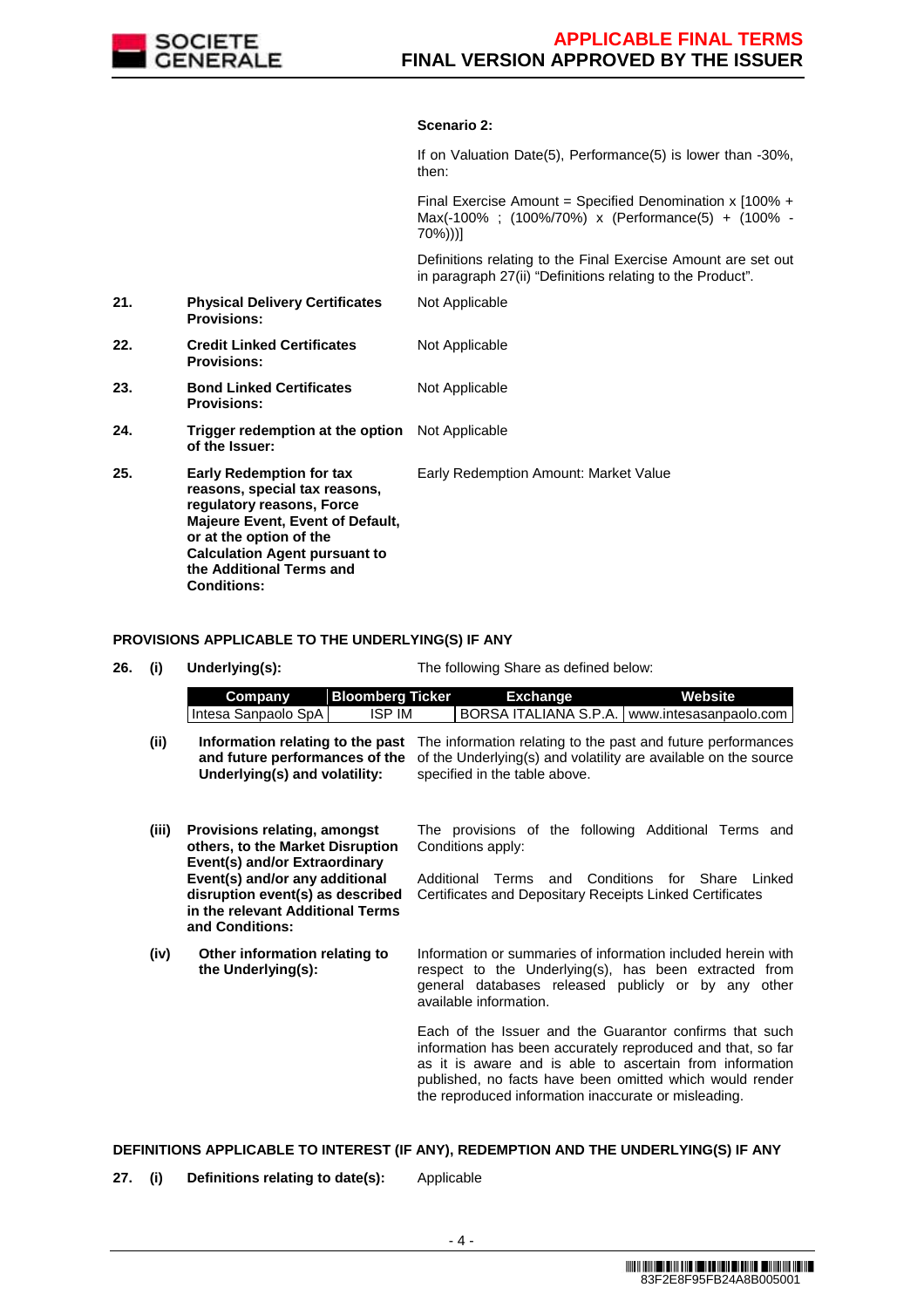

|      | <b>Valuation Date(0):</b><br>(DD/MM/YYYY)                   | 20/12/2019                                                                                                          |
|------|-------------------------------------------------------------|---------------------------------------------------------------------------------------------------------------------|
|      | <b>Valuation Date(i)</b><br>(i from 1 to 5)<br>(DD/MM/YYYY) | 13/12/2021;<br>13/12/2022:<br>13/12/2023;<br>14/12/2020:<br>12/12/2024                                              |
| (ii) | Definitions relating to the<br>Product:                     | Applicable, subject to the provisions of Condition 4 of the<br>Additional Terms and Conditions relating to Formulae |
|      | SumCouponsPaid(i-1)                                         | SumCouponsPaid(i-2)<br>Structured<br>Interest<br>means<br>$+$<br>Amount(i-1)                                        |
|      | (i from 2 to 5)                                             | With:                                                                                                               |
|      |                                                             | SumCouponsPaid $(0) = 0$ (zero)                                                                                     |
|      | <b>Closing Price</b>                                        | as defined in Condition 4.0 of the Additional Terms and<br>Conditions relating to Formulae.                         |
|      | Performance(i)<br>(i from 1 to 5)                           | means $(S(i) / S(0)) - 100\%$                                                                                       |
|      | S(i)<br>(i from 0 to 5)                                     | means in respect of any Valuation Date(i) the Closing Price<br>of the Underlying                                    |

## **PROVISIONS RELATING TO SECURED CERTIFICATES**

**28. Secured Certificates Provisions:** Not Applicable

## **GENERAL PROVISIONS APPLICABLE TO THE CERTIFICATES**

| 29. |      | Provisions applicable to<br>payment date(s):                                                        |                                                                                                                               |
|-----|------|-----------------------------------------------------------------------------------------------------|-------------------------------------------------------------------------------------------------------------------------------|
|     |      | - Payment Business Day:                                                                             | <b>Following Payment Business Day</b>                                                                                         |
|     |      | - Financial Centre(s):                                                                              | Not Applicable                                                                                                                |
| 30. |      | Form of the Certificates:                                                                           |                                                                                                                               |
|     | (i)  | Form:                                                                                               | Non-US Registered Global Note registered in the name of a<br>nominee for a common depositary for Euroclear and<br>Clearstream |
|     | (ii) | New Global Note (NGN -<br>bearer notes) / New<br>Safekeeping Structure (NSS -<br>registered notes): | No                                                                                                                            |
| 31. |      | <b>Redenomination:</b>                                                                              | Not Applicable                                                                                                                |
| 32. |      | <b>Consolidation:</b>                                                                               | Applicable as per Condition 14.2 of the General Terms and<br>Conditions                                                       |
| 33. |      | <b>Partly Paid Certificates</b><br><b>Provisions:</b>                                               | Not Applicable                                                                                                                |
| 34. |      | <b>Instalment Certificates</b><br><b>Provisions:</b>                                                | Not Applicable                                                                                                                |
| 35. |      | Masse:                                                                                              | Not Applicable                                                                                                                |
| 36. |      | <b>Dual Currency Certificate</b><br><b>Provisions:</b>                                              | Not Applicable                                                                                                                |
| 37. |      | <b>Additional Amount Provisions</b>                                                                 | Not Applicable                                                                                                                |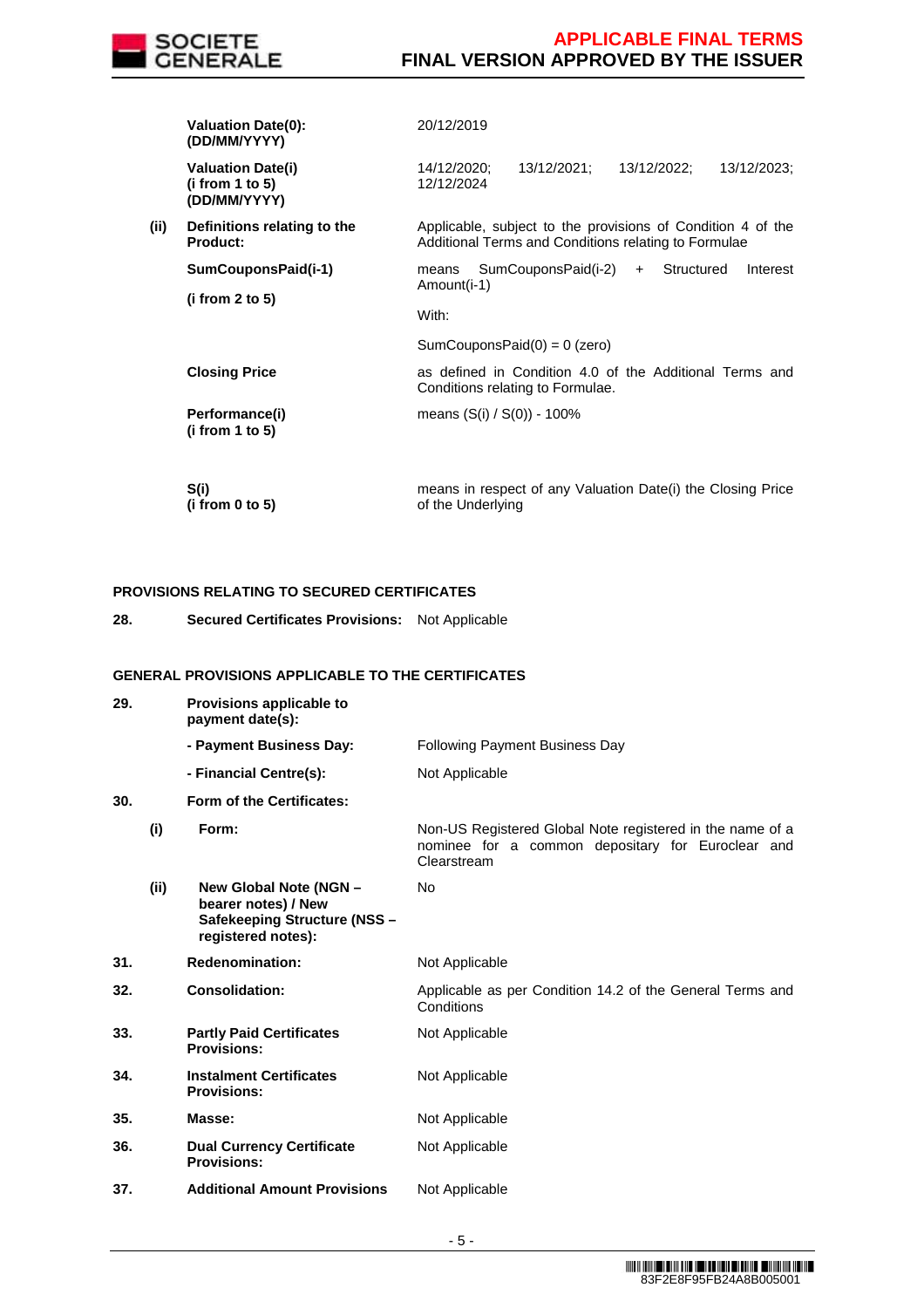

**for Italian Certificates:**

| 38. | Interest Amount and/or the         |
|-----|------------------------------------|
|     | <b>Redemption Amount switch at</b> |
|     | the option of the Issuer:          |

Not Applicable

**39. Portfolio Linked Certificates Provisions:**

Not Applicable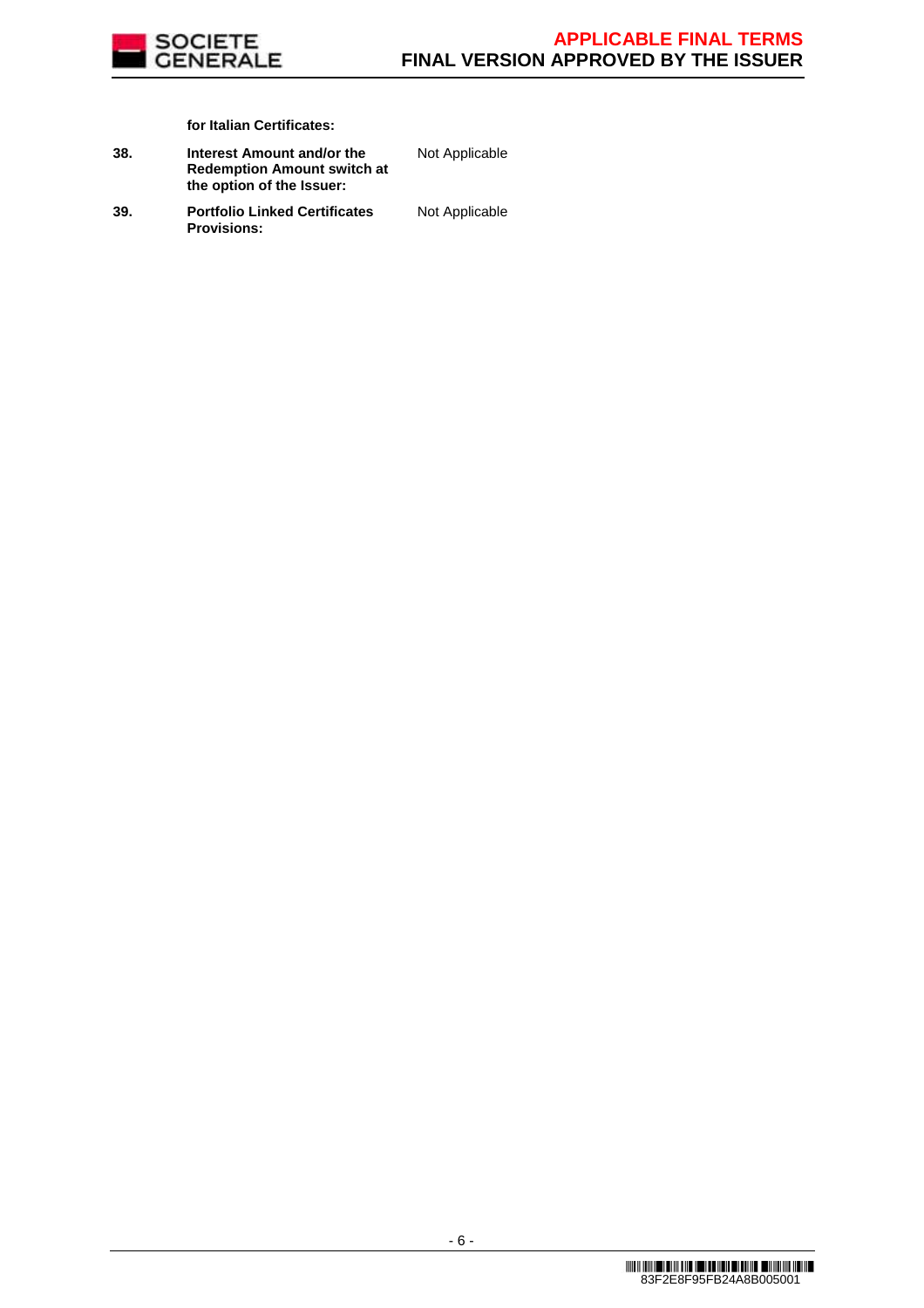

#### **PART B – OTHER INFORMATION**

#### **1. LISTING AND ADMISSION TO TRADING**

- **(i) Listing:** None
- **(ii) Admission to trading:** Application shall be made for the Certificates to be admitted to trading on the Multilateral Trading Facility ("MTF") named EuroTLX organized and managed by EuroTLX Sim S.p.A. with effect from or as soon as practicable after the Issue Date. Société Générale, directly or through a third party appointed by it, will act as specialist for the Certificates, in accordance with the rules and regulations of EuroTLX.

 **There can be no assurance that the listing and trading of the Certificates will be approved with effect on the Issue Date or at all, provided that if EuroTLX Sim S.p.A. does not release its decision of admission to trading within the day immediately preceding the Issue Date, Section 10 – paragraph "Conditions to which the offer is subject" of these Final Terms shall apply.**

**(iii) Estimate of total expenses related to admission to trading:** Not Applicable **(iv) Information required for Certificates to be listed on SIX Swiss Exchange:** Not Applicable

#### **2. RATINGS**

The Certificates to be issued have not been rated.

#### **3. INTERESTS OF NATURAL AND LEGAL PERSONS INVOLVED IN THE ISSUE/OFFER**

 Save for fees, if any, payable to the Dealer, and so far as the Issuer is aware, no person involved in the issue of the Certificates has an interest material to the offer.

The Dealer and its affiliates have engaged, and may in the future engage, in investment banking and/or commercial banking transactions with, and may perform other services for, the Issuer and its affiliates in the ordinary course of business.

 Société Générale will ensure the roles of provider of hedging instruments to the Issuer of the Certificates and Calculation Agent of the Certificates.

 The possibility of conflicts of interest between the different roles of Société Générale on one hand, and between those of Société Générale in these roles and those of the Certificateholders on the other hand cannot be excluded.

 Furthermore, given the banking activities of Société Générale, conflicts may arise between the interests of Société Générale acting in these capacities (including business relationship with the issuers of the financial instruments being underlyings of the Certificates or possession of non public information in relation with them) and those of the Certificateholders. Finally, the activities of Société Générale on the underlying financial instrument(s), on its proprietary account or on behalf of its customers, or the establishment of hedging transactions, may also have an impact on the price of these instruments and their liquidity, and thus may be in conflict with the interests of the Certificateholders.

## **4. REASONS FOR THE OFFER AND USE OF PROCEEDS**

**(i) Reasons for the offer and use of proceeds:**

The net proceeds from each issue of Certificates will be applied for the general financing purposes of the Société Générale Group, which include making a profit.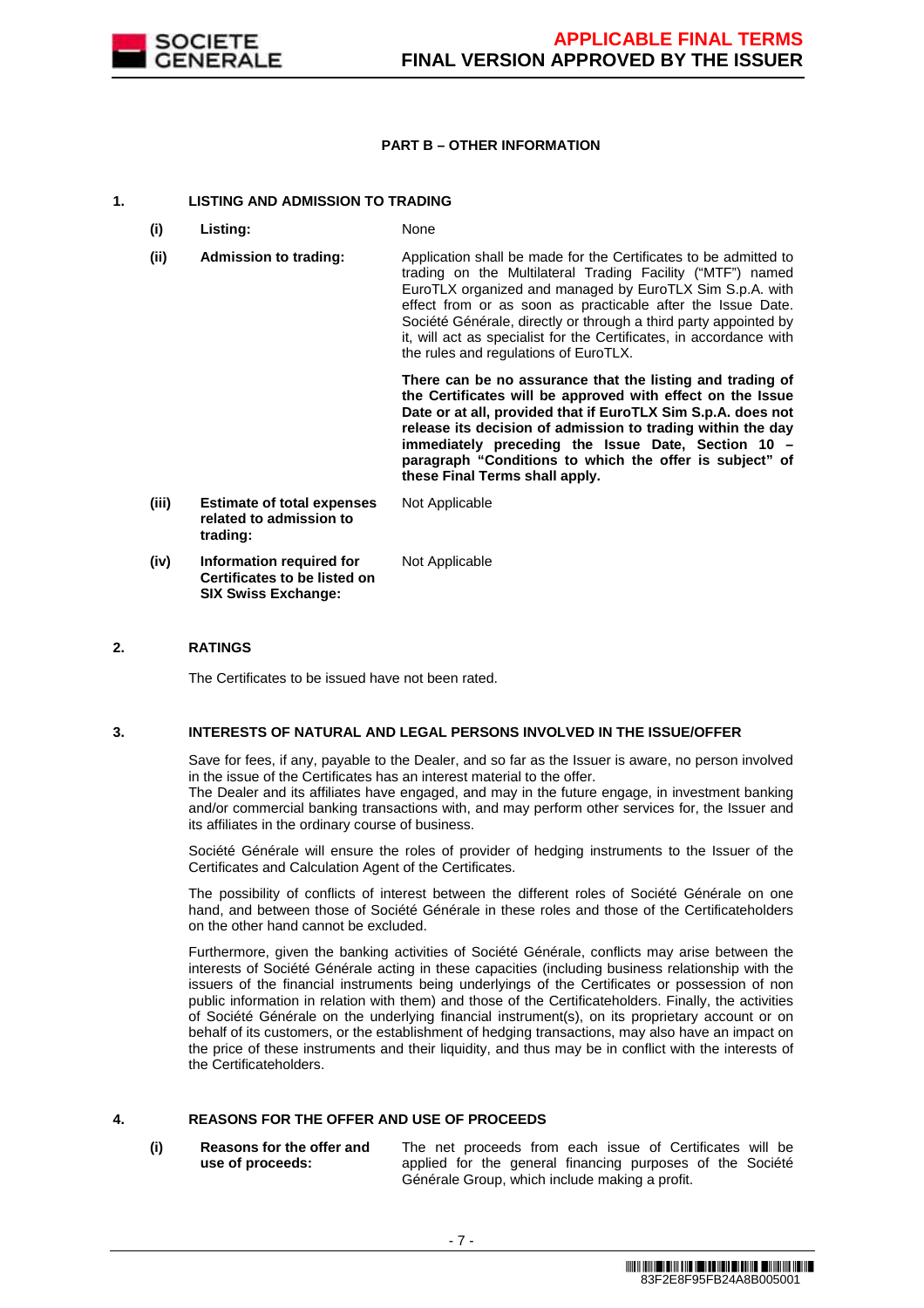

- **(ii) Estimated net proceeds:** Not Applicable
- **(iii) Estimated total expenses:** Not Applicable
- **5. INDICATION OF YIELD** (Fixed Rate Certificates only) Not Applicable
- **6. HISTORIC INTEREST RATES** (Floating Rate Certificates only)

Not Applicable

### **7. PERFORMANCE AND EFFECT ON VALUE OF INVESTMENT**

#### **(i) PERFORMANCE OF FORMULA, EXPLANATION OF EFFECT ON VALUE OF INVESTMENT**  (Structured Certificates only)

 The value of the Certificates, the payment of a coupon amount on a relevant interest payment date to a Certificateholder, the payment of an automatic early redemption amount on a relevant automatic early redemption date, and the payment of a redemption amount to a Certificateholder on the final exercise date will depend on the performance of the underlying asset(s), on the relevant valuation date(s).

 The value of the Certificates is linked to the positive or negative performance of the underlying instrument. The amount(s) to be paid is/are determined on the basis of the condition which is satisfied (or not) if the performance of the underlying instrument is higher than or equal to a predefined barrier performance.

 The Certificates may provide for an automatic early redemption linked to a specific event. Therefore, this may prevent the Certificateholders from benefitting from the performance of the underlying instrument(s) over the whole period initially envisaged.

 The terms and conditions of the Certificates may include provisions under which upon the occurrence of certain market disruptions delays in the settlement of the Certificates may be incurred or certain modifications be made. Moreover, in case of occurrence of events affecting the underlying instrument(s), the terms and conditions of the Certificates allow the Issuer to substitute the underlying instrument(s) by new underlying instrument(s), cease the exposure to the underlying asset(s) and apply a reference rate to the proceeds so obtained until the final exercise date of the Certificates, postpone the final exercise date of the Certificates, early redeem the Certificates on the basis of the market value of these Certificates, or deduct from any due amount the increased cost of hedging, and in each case without the consent of the Certificateholders.

Payments (whether in respect of principal and/or interest and whether at final exercise or otherwise) on the Certificates are calculated by reference to certain underlying(s), the return of the Certificates is based on changes in the value of the underlying(s), which may fluctuate. Prospective investors should be aware that these Certificates may be volatile and that they may receive no interest and may lose all or a substantial portion of their principal.

 During the lifetime of the Certificates, the market value of these Certificates may be lower than the invested capital. Furthermore, an insolvency of the Issuer and/or the Guarantor may cause a total loss of the invested capital.

**The attention of the investors is drawn to the fact that they could sustain an entire or a partial loss of their investment.**

#### **(ii) PERFORMANCE OF RATE(S) OF EXCHANGE AND EXPLANATION OF EFFECT ON VALUE OF INVESTMENT** (Dual Currency Certificates only)

Not Applicable

### **8. OPERATIONAL INFORMATION**

**(i) Security identification**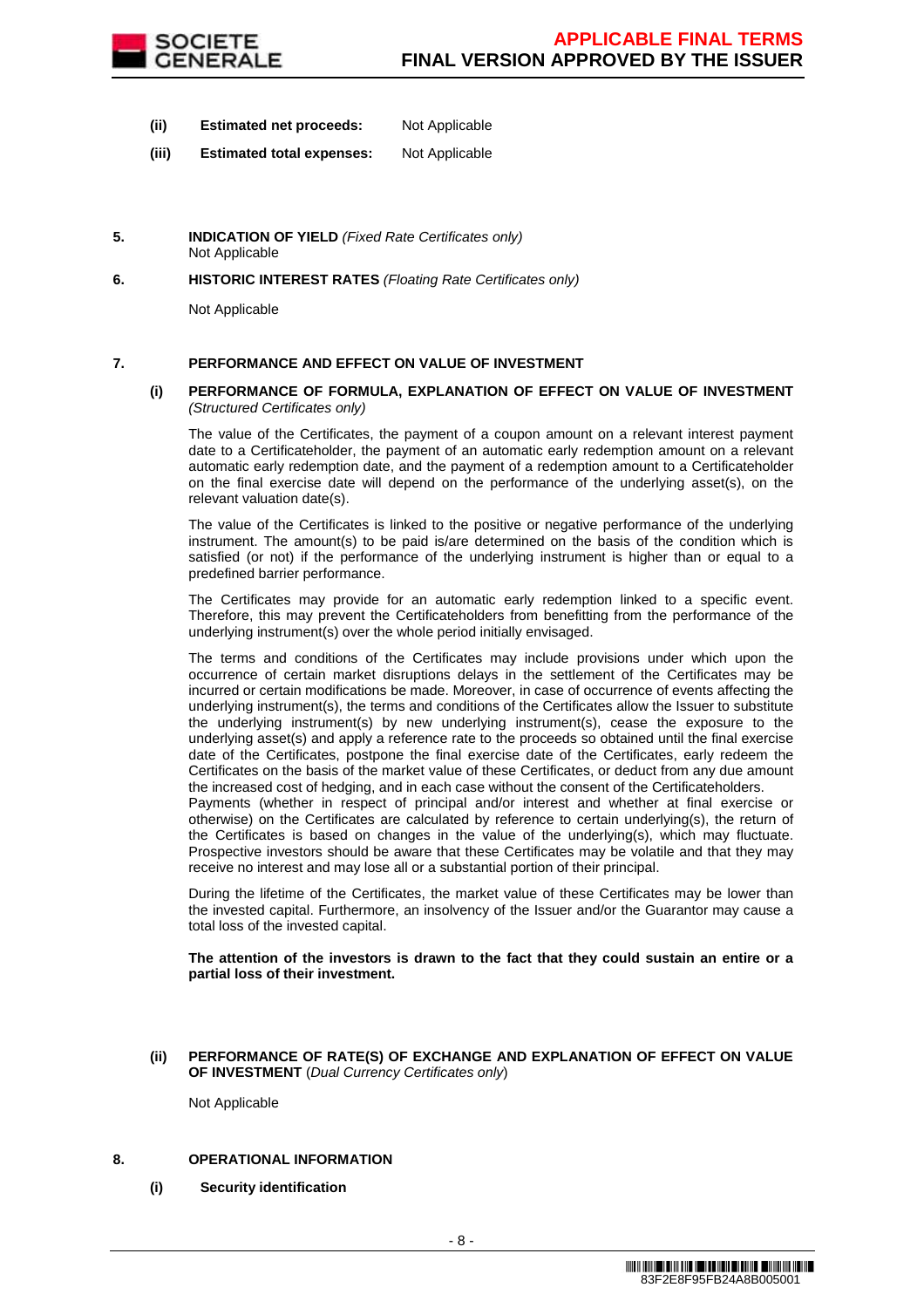

**code(s):**

- **ISIN code:** XS2065390382
- **Common code:** 206539038
- **(ii) Clearing System(s):** Euroclear Bank S.A/N.V. (**Euroclear) /** Clearstream Banking société anonyme (**Clearstream, Luxembourg**)
- **(iii) Delivery of the Certificates:** Delivery against payment

**(iv) Calculation Agent:** Société Générale Tour Société Générale 17 Cours Valmy 92987 Paris La Défense Cedex France

- **(v) Paying Agent(s):** Société Générale Bank&Trust 11, avenue Emile Reuter 2420 Luxembourg Luxembourg
- **(vi) Eurosystem eligibility of the Certificates:** No. Whilst the designation is specified as "no" at the date of these Final Terms, should the Eurosystem eligibility criteria be amended in the future such that the Certificates are capable of meeting them the Certificates may then be deposited with one of the ICSDs as common safekeeper and registered in the name of a nominee of one of the ICSDs acting as common safekeeper.Note that this does not necessarily mean that the Certificates will then be recognised as eligible collateral for Eurosystem monetary policy and intraday credit operations by the Eurosystem at any time during their life. Such recognition will depend upon the ECB being satisfied that Eurosystem eligibility criteria have been met.

| (vii) | <b>Address and contact details</b> | Société Générale                           |
|-------|------------------------------------|--------------------------------------------|
|       | of Société Générale for all        | Tour Société Générale                      |
|       | administrative                     | 17 Cours Valmy                             |
|       | communications relating to         | 92987 Paris La Défense Cedex               |
|       | the Certificates:                  | France                                     |
|       |                                    | Name: Sales Support Services - Derivatives |
|       |                                    | Tel: +33 1 57 29 12 12 (Hotline)           |
|       |                                    | Email: clientsupport-deai@sgcib.com        |

### **9. DISTRIBUTION**

**(i) Method of distribution:** Non-syndicated **- Dealer(s):** Société Générale Tour Société Générale 17 Cours Valmy 92987 Paris La Défense Cedex France **(ii) Total commission and concession:** There is no commission and/or concession paid by the Issuer to the Dealer or the Managers. Société Générale shall pay to Deutsche Bank SpA (the **Distributor**), a remuneration of up to 5.00% of the nominal amount of Certificates effectively placed by such distributor(s). **(iii) TEFRA rules:** Not Applicable **(iv) Non-exempt Offer:** A Non-exempt offer of the Certificates may be made by the Dealer and any **Initial Authorised Offeror** below mentioned, any **Additional Authorised Offeror**, the name and address of whom will be published on the website of the Issuer (http://prospectus.socgen.com) in the public offer jurisdiction(s) (**Public Offer Jurisdiction(s)**) during the offer period (**Offer** 

**Period**) as specified in the paragraph "Public Offers in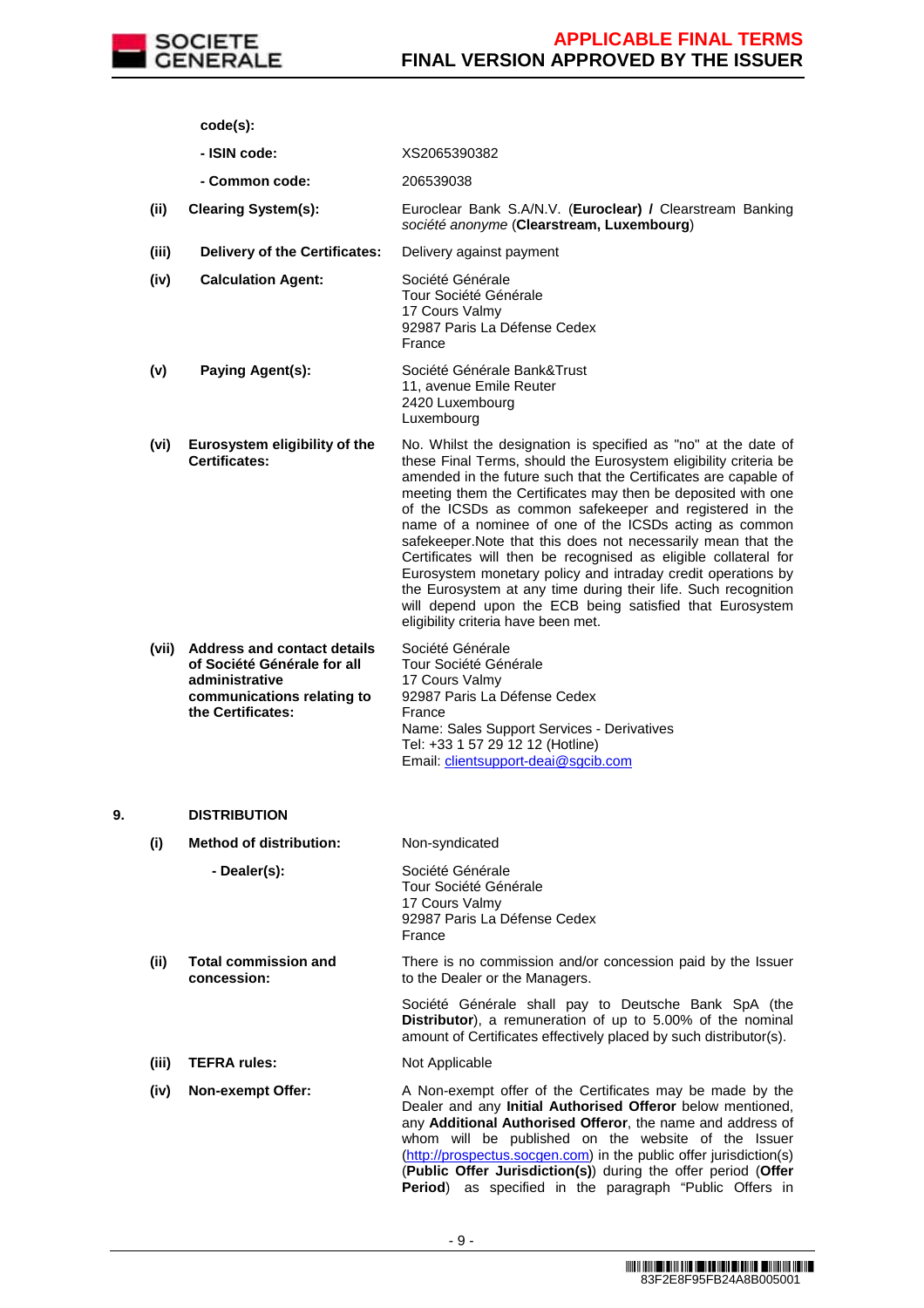

European Economic Area" below.

 **- Individual Consent / Name(s) and address(es) of any Initial Authorised Offeror:**

Applicable / Deutsche Bank SpA, Piazza del Calendario, 3, 20126 Milano

Not Applicable

**(v) U.S. federal income tax considerations:** The Certificates are not Specified Certificates for purposes of the Section 871(m) Regulations.

**(vi) Prohibition of Sales to EEA Retail Investors:**

 **- General Consent/ Other conditions to consent:**

Not Applicable

#### **10. PUBLIC OFFERS IN EUROPEAN ECONOMIC AREA**

- **Public Offer Jurisdiction(s):** Italy
	- **Offer Period:** From and including November 21, 2019 at 9.00 a.m. Central European Time (CET) to and including December 18, 2019 at 4.00 p.m. CET, subject to any early closing of the Offer Period as described below.

The Certificates will be distributed:

(a) within the premises of the Distributors (at their offices and branches);

(b) through door-to-door selling (fuori sede) pursuant to Articles 30 and 31 of the Italian Legislative Decree No. 58 of 24<sup>th</sup> February 1998, as amended from time to time (the **"Italian Financial Services Act"**) from and including November 21, 2019 at 9.00 a.m. Central European Time (CET) to and including December 13, 2019 at 4.00 p.m. CET;

subject to any early closing of the Offer Period as described below.

Distributors intending to distribute Certificates through door-todoor selling (fuori sede) pursuant to article 30 of the Italian Financial Services Act will collect the acceptance forms - other than directly at their branches and offices - through financial advisors for door-to-door selling (consulenti finanziari abilitati all'offerta fuori sede) pursuant to Article 31 of the Italian Financial Services Act.

Pursuant to Article 30, paragraph 6, of the Italian Financial Services Act, the validity and enforceability of contracts entered into through door-to-door selling (fuori sede) is suspended for a period of 7 (seven) days from the date of subscription of the acceptance form by the relevant investor.

Within such period investors may notify the relevant Distributor of their withdrawal without payment of any charge or commission.

 **- Offer Price:** The Certificates will be offered at the Issue Price of which up to a maximum of 5.00% is represented by distribution fee payable upfront by the Issuer to the Distributor. **- Conditions to which the offer is subject:** Offers of the Certificates are conditional on their issue and, on any additional conditions set out in the standard terms of

> business of the financial intermediaries, notified to investors by such relevant financial intermediaries.

The Issuer reserves the right to close the Offer Period prior to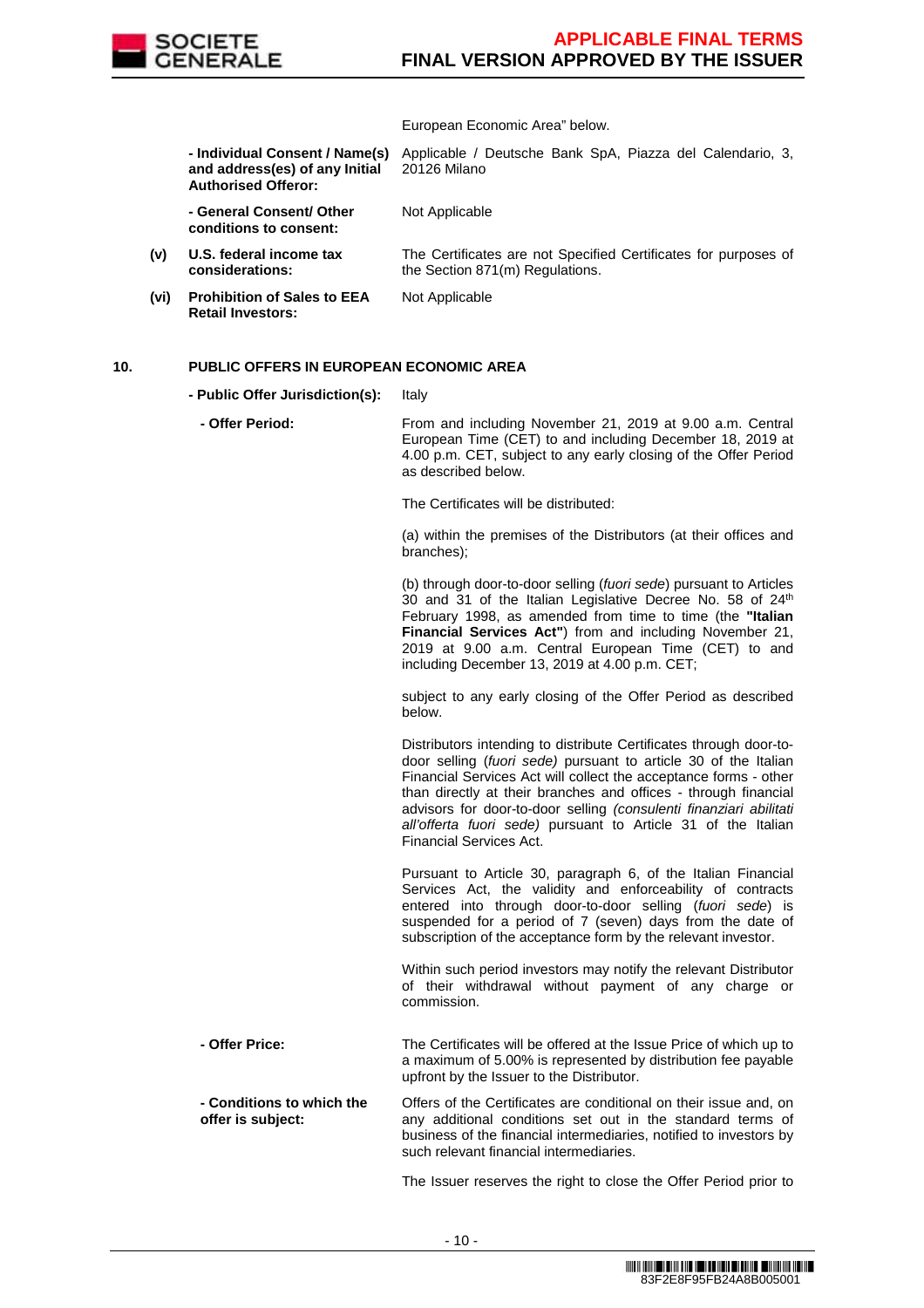

its stated expiry for any reason.

|                                                                                                                                                               | The Issuer reserves the right to withdraw the offer and cancel<br>the issuance of the Certificates for any reason at any time on<br>or prior to the Issue Date. For the avoidance of doubt, if any<br>application has been made by a potential investor and the<br>Issuer exercises such right, no potential investor shall be<br>entitled to subscribe or otherwise acquire the Certificates.<br>In each case, a notice to the investors on the early termination<br>or the withdrawal, as applicable, will be published on the<br>website of the Issuer (http://prospectus.socgen.com). |
|---------------------------------------------------------------------------------------------------------------------------------------------------------------|-------------------------------------------------------------------------------------------------------------------------------------------------------------------------------------------------------------------------------------------------------------------------------------------------------------------------------------------------------------------------------------------------------------------------------------------------------------------------------------------------------------------------------------------------------------------------------------------|
|                                                                                                                                                               | The validity of the offer is subject to the condition that the<br>decision of admission to trading on EuroTLX is released by<br>EuroTLX Sim S.p.A. by not later than on the day immediately<br>preceding the Issue Date; otherwise, the offer will be deemed<br>withdrawn and the issuance cancelled. The Issuer undertakes<br>to file the relevant application with EuroTLX Sim S.p.A. in due<br>time to allow EuroTLX Sim S.p.A. to release a decision,<br>according to its rules, within the day immediately preceding the<br>Issue Date.                                              |
| - Description of the<br>application process:                                                                                                                  | The distribution activity will be carried out in accordance with<br>the financial intermediary's usual procedures. Prospective<br>investors will not be required to enter into any contractual<br>arrangements directly with the Issuer in relation to the<br>subscription of the Certificates.                                                                                                                                                                                                                                                                                           |
| - Description of possibility<br>to reduce subscriptions and<br>manner for refunding<br>excess amount paid by<br>applicants:                                   | Not Applicable                                                                                                                                                                                                                                                                                                                                                                                                                                                                                                                                                                            |
| - Details of the minimum<br>and/or maximum amount of<br>application:                                                                                          | Minimum amount of application : EUR 100 (i.e. 1 Certificate)                                                                                                                                                                                                                                                                                                                                                                                                                                                                                                                              |
| - Details of the method and<br>time limits for paying up and<br>delivering the Certificates:                                                                  | The Certificates will be issued on the Issue Date against<br>payment to the Issuer of the net subscription moneys.<br>However, the settlement and delivery of the Certificates will be<br>executed through the Dealer mentioned above. Investors will<br>be notified by the relevant financial intermediary of their<br>allocations of Certificates and the settlement arrangements in<br>respect thereof.                                                                                                                                                                                |
|                                                                                                                                                               | The settlement and the delivery of the securities will be<br>executed through the Dealer mentioned above only for<br>technical reasons. However, the Issuer will be the only offeror<br>and as such will assume all the responsibilities in connection<br>with the information contained in the Final Terms together with<br>the Base Prospectus.                                                                                                                                                                                                                                         |
| - Manner and date in which<br>results of the offer are to be<br>made public:                                                                                  | <b>Publication</b><br>the<br>website<br>οf<br>the<br><b>Issuer</b><br>on<br>(http://prospectus.socgen.com) and in a daily newspaper of<br>general circulation in the relevant place(s) of listing and/or<br>public offer at the end of the subscription period if required by<br>local regulation.                                                                                                                                                                                                                                                                                        |
| - Procedure for exercise of<br>any right of pre-emption,<br>negotiability of subscription<br>rights and treatment of<br>subscription rights not<br>exercised: | Not Applicable                                                                                                                                                                                                                                                                                                                                                                                                                                                                                                                                                                            |
| - Whether tranche(s)<br>has/have been reserved for<br>certain countries:                                                                                      | Not Applicable                                                                                                                                                                                                                                                                                                                                                                                                                                                                                                                                                                            |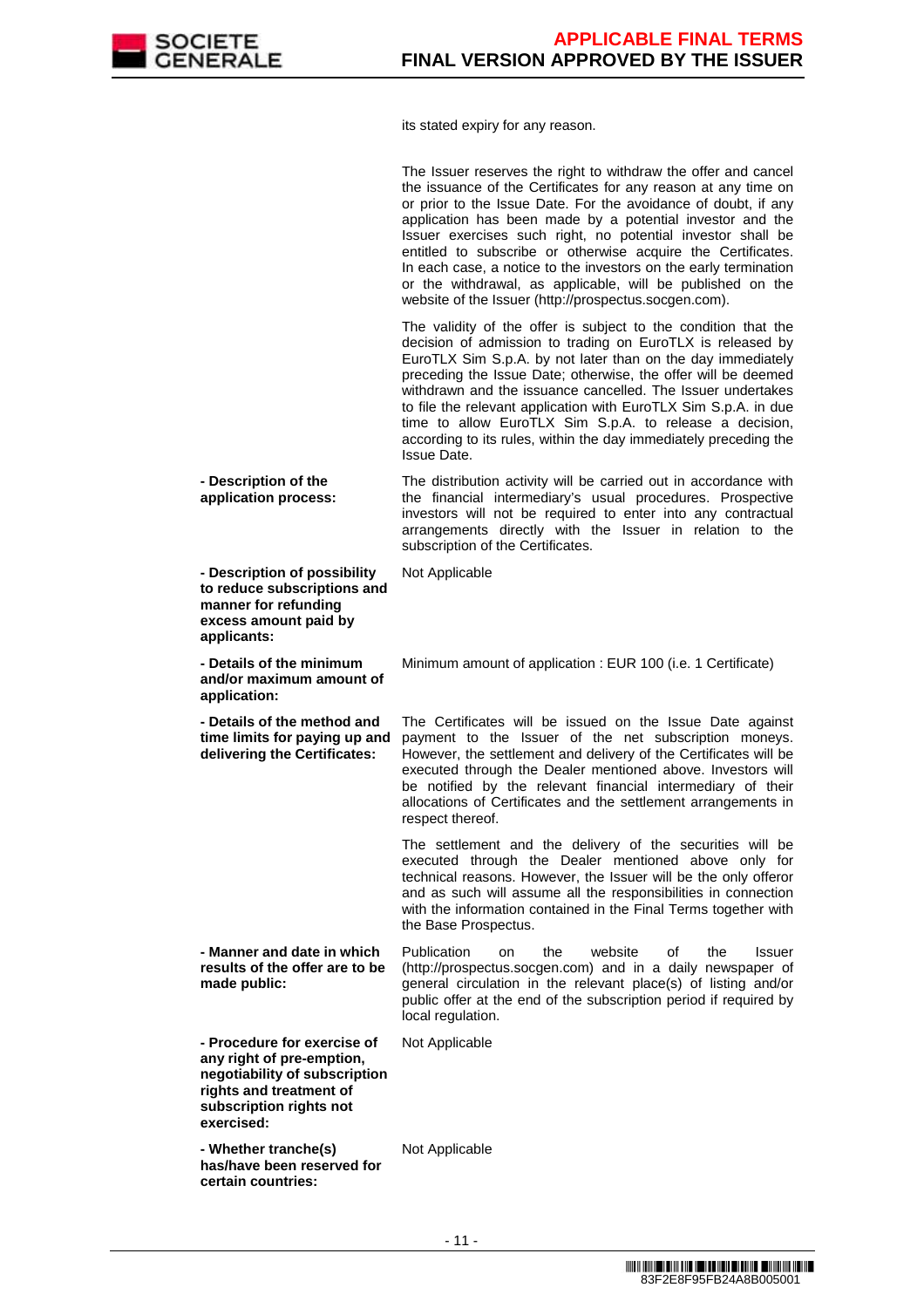

**- Process for notification to** 

**applicants of the amount allotted and the indication whether dealing may begin before notification is made: - Amount of any expenses and taxes specifically charged to the subscriber or purchaser:** Taxes charged in connection with the subscription, transfer, purchase or holding of the Certificates must be paid by the Certificateholders and neither the Issuer nor the Guarantor shall have any obligation in relation thereto; in that respect, Certificateholders shall consult professional tax advisers to determine the tax regime applicable to their own situation. The Certificateholders shall also consult the Taxation section in the Base Prospectus. Subscription fees or purchases fees: None **11. ADDITIONAL INFORMATION - Minimum investment in the Certificates:** EUR 100 (i.e. 1 Certificate) **- Minimum Trading Lot:** EUR 100 (i.e. 1 Certificate) **- Location where the Prospectus, any Supplements thereto and the Final Terms can be collected or inspected**  Société Générale, Via Olona n.2, 20123 Milano Italy

Not Applicable

#### **12. PUBLIC OFFERS IN OR FROM SWITZERLAND**

Not Applicable

#### **13. BENCHMARK REGULATION**

**free of charge in Italy:**

Not Applicable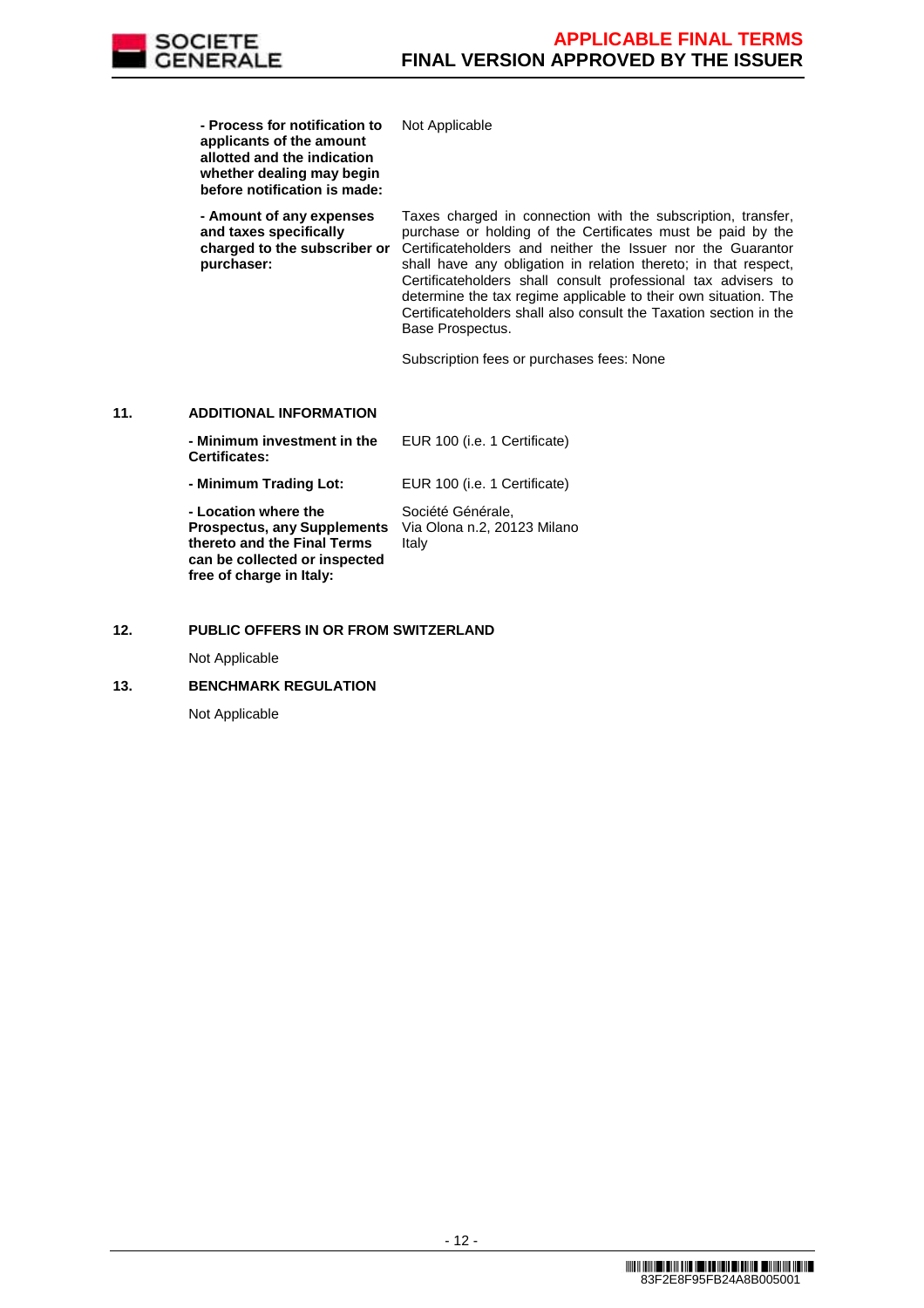

### **ISSUE SPECIFIC SUMMARY**

Summaries are made up of disclosure requirements known as **Elements** the communication of which is required by Annex XXII of the Commission Regulation (EC) No 809/2004 as amended. These elements are numbered in Sections –  $A - E(A.1 - E.7)$ .

This summary contains all the Elements required to be included in a summary for this type of securities and Issuer. Because some Elements are not required to be addressed, there may be gaps in the numbering sequence of the Elements.

Even though an Element may be required to be inserted in the summary because of the type of securities and Issuer, it is possible that no relevant information can be given regarding the Element. In this case, a short description of the Element is included in the summary with the mention of "Not Applicable".

|     | Section A – Introduction and warnings             |                                                                                                                                                                                                                                                                                                                                                                                                                                                                                                                                                                            |  |  |  |
|-----|---------------------------------------------------|----------------------------------------------------------------------------------------------------------------------------------------------------------------------------------------------------------------------------------------------------------------------------------------------------------------------------------------------------------------------------------------------------------------------------------------------------------------------------------------------------------------------------------------------------------------------------|--|--|--|
| A.1 | Warning                                           | This summary must be read as an introduction to the Base Prospectus.                                                                                                                                                                                                                                                                                                                                                                                                                                                                                                       |  |  |  |
|     |                                                   | Any decision to invest in the Certificates should be based on a consideration<br>of the Base Prospectus as a whole by the investor.                                                                                                                                                                                                                                                                                                                                                                                                                                        |  |  |  |
|     |                                                   | Where a claim relating to the information contained in the Base Prospectus<br>and the applicable Final Terms is brought before a court, the plaintiff<br>investor might, under the national legislation of the Member States, have to<br>bear the costs of translating the Base Prospectus before the legal<br>proceedings are initiated.                                                                                                                                                                                                                                  |  |  |  |
|     |                                                   | Civil liability attaches only to those persons who have tabled this summary,<br>including any translation thereof, but only if the summary is misleading,<br>inaccurate or inconsistent when read together with the other parts of the<br>Base Prospectus or it does not provide, when read together with the other<br>parts of this Base Prospectus, key information in order to aid investors when<br>considering whether to invest in the Certificates.                                                                                                                 |  |  |  |
| A.2 | <b>Base Prospectus</b>                            | Consent to the use of the The Issuer consents to the use of this Base Prospectus in connection with a<br>resale or placement of Certificates in circumstances where a prospectus is<br>required to be published under the Prospectus Directive (a Non-exempt<br>Offer) subject to the following conditions:                                                                                                                                                                                                                                                                |  |  |  |
|     |                                                   | - the consent is only valid during the offer period from 21/11/2019 to<br>18/12/2019 and, in respect of Certificates placed in Italy through "door-to-<br>door selling", from and including 21/11/2019 to and including 13/12/2019<br>(the Offer Period);                                                                                                                                                                                                                                                                                                                  |  |  |  |
|     |                                                   | - the consent given by the Issuer for the use of the Base Prospectus to<br>make the Non-exempt Offer is an individual consent (an Individual<br>Consent) in respect of Deutsche Bank SpA, Piazza del Calendario, 3,<br>20126 Milano (the Initial Authorised Offeror and Distributor) and if the<br>Issuer appoints any additional financial intermediaries after 19/11/2019 and<br>publishes details of them on its website http://prospectus.socgen.com, each<br>financial intermediary whose details are so published (each an Additional<br><b>Authorised Offeror);</b> |  |  |  |
|     |                                                   | - the consent only extends to the use of this Base Prospectus to make Non-<br>exempt Offers of the Certificates in Italy.                                                                                                                                                                                                                                                                                                                                                                                                                                                  |  |  |  |
|     |                                                   | The information relating to the conditions of the Non-exempt Offer<br>shall be provided to the investors by any Initial Authorised Offeror and<br>any Additional Authorised Offeror at the time the offer is made.                                                                                                                                                                                                                                                                                                                                                         |  |  |  |
|     | Section B - Issuer and Guarantor                  |                                                                                                                                                                                                                                                                                                                                                                                                                                                                                                                                                                            |  |  |  |
| B.1 | <b>Legal and commercial</b><br>name of the issuer | SG Issuer (or the Issuer)                                                                                                                                                                                                                                                                                                                                                                                                                                                                                                                                                  |  |  |  |
| B.2 | Domicile, legal form,<br>legislation and country  | Domicile: 16 Boulevard Royal, L-2449 Luxembourg.                                                                                                                                                                                                                                                                                                                                                                                                                                                                                                                           |  |  |  |
|     | of incorporation                                  | Legal form: Public limited liability company (société anonyme).                                                                                                                                                                                                                                                                                                                                                                                                                                                                                                            |  |  |  |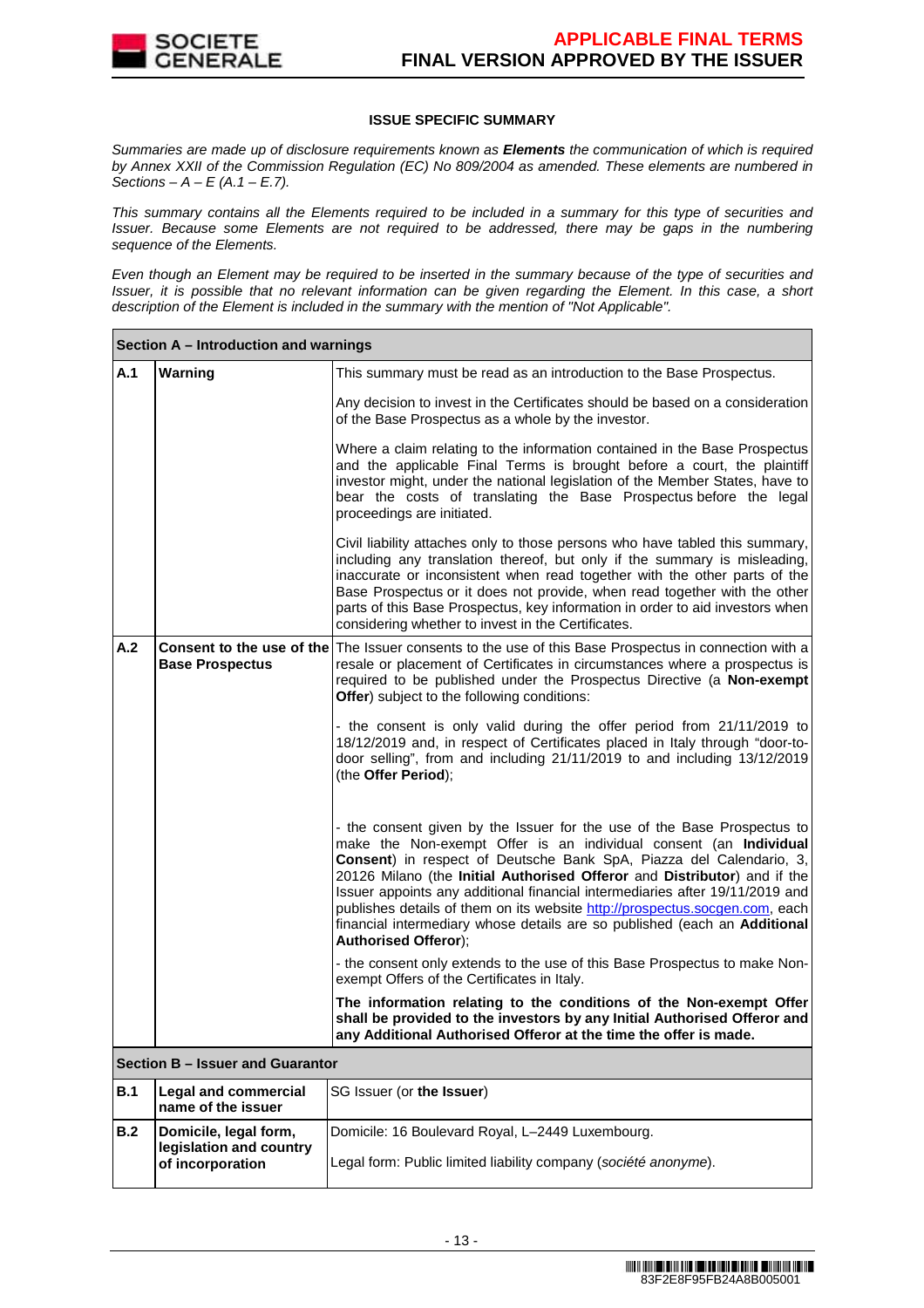

|             |                                                                                                                                                                                                                           | Legislation under which the Issuer operates: Luxembourg law.                                                                                                                                                                                                                                                                                                                                                                                                                                                                                     |            |                       |            |            |
|-------------|---------------------------------------------------------------------------------------------------------------------------------------------------------------------------------------------------------------------------|--------------------------------------------------------------------------------------------------------------------------------------------------------------------------------------------------------------------------------------------------------------------------------------------------------------------------------------------------------------------------------------------------------------------------------------------------------------------------------------------------------------------------------------------------|------------|-----------------------|------------|------------|
|             |                                                                                                                                                                                                                           | Country of incorporation: Luxembourg.                                                                                                                                                                                                                                                                                                                                                                                                                                                                                                            |            |                       |            |            |
| B.4b        | Known trends affecting<br>the issuer and the<br>industries in which it<br>operates                                                                                                                                        | The Issuer expects to continue its activity in accordance with its corporate<br>objects over the course of 2019.                                                                                                                                                                                                                                                                                                                                                                                                                                 |            |                       |            |            |
| B.5         | Description of the<br>issuer's group and the<br>issuer's position within<br>the group                                                                                                                                     | The Société Générale group (the Group) offers a wide range of advisory<br>services and tailored financial solutions to individual customers, large<br>corporate and institutional investors. The Group relies on three<br>complementary core businesses:<br>• French Retail Banking;<br>• International Retail Banking, Financial Services and Insurance and<br>• Corporate and Investment Banking, Private Banking, Asset and Wealth<br>Management and Securities Services.<br>The Issuer is a subsidiary of the Group and has no subsidiaries. |            |                       |            |            |
| B.9         | <b>Figure of profit forecast</b><br>or estimate of the issuer                                                                                                                                                             | Not applicable. The Issuer does not provide any figure of profit forecast or<br>estimate.                                                                                                                                                                                                                                                                                                                                                                                                                                                        |            |                       |            |            |
| <b>B.10</b> | Nature of any<br>qualifications in the<br>audit report on the<br>historical financial<br>information                                                                                                                      | Not Applicable. The audit report does not include any qualification.                                                                                                                                                                                                                                                                                                                                                                                                                                                                             |            |                       |            |            |
| <b>B.12</b> | Selected historical key<br>financial information                                                                                                                                                                          |                                                                                                                                                                                                                                                                                                                                                                                                                                                                                                                                                  | Half year  | Year                  | Half year  | Year       |
|             | regarding the issuer                                                                                                                                                                                                      | (in K€)                                                                                                                                                                                                                                                                                                                                                                                                                                                                                                                                          | 30.06.2019 | ended                 | 30.06.2018 | ended      |
|             |                                                                                                                                                                                                                           |                                                                                                                                                                                                                                                                                                                                                                                                                                                                                                                                                  | (non       | 31.12.2018            | (non       | 31.12.2017 |
|             |                                                                                                                                                                                                                           |                                                                                                                                                                                                                                                                                                                                                                                                                                                                                                                                                  | audited)   | (audited)             | audited)   | (audited)  |
|             |                                                                                                                                                                                                                           | <b>Total Revenue</b>                                                                                                                                                                                                                                                                                                                                                                                                                                                                                                                             | 33,557     | 68,302                | 29,760     | 92,353     |
|             |                                                                                                                                                                                                                           | Profit before tax                                                                                                                                                                                                                                                                                                                                                                                                                                                                                                                                | 350        | 105                   | 148        | 105        |
|             |                                                                                                                                                                                                                           | Profit for the financial <sub>263</sub><br>period/year                                                                                                                                                                                                                                                                                                                                                                                                                                                                                           |            | 187                   | 126        | 78         |
|             |                                                                                                                                                                                                                           | <b>Total Assets</b>                                                                                                                                                                                                                                                                                                                                                                                                                                                                                                                              | 55,465,073 | 49,362,650 49,149,860 |            | 48,026,909 |
|             | Statement as no<br>in the prospects of the<br>issuer since the date of<br>its last published<br>audited financial<br><b>statements</b>                                                                                    | There has been no material adverse change in the prospects of the Issuer<br>material adverse change since 31 December 2018.                                                                                                                                                                                                                                                                                                                                                                                                                      |            |                       |            |            |
|             |                                                                                                                                                                                                                           | Not Applicable. There has been no significant change in the financial or<br>trading position of the Issuer since 30 June 2019.                                                                                                                                                                                                                                                                                                                                                                                                                   |            |                       |            |            |
|             | Significant changes in<br>the issuer's financial or<br>trading position<br>subsequent to the<br>period covered by the<br>historical financial<br>information                                                              |                                                                                                                                                                                                                                                                                                                                                                                                                                                                                                                                                  |            |                       |            |            |
| <b>B.13</b> | Recent events particular Not Applicable. There have been no recent events particular to the Issuer<br>to the issuer which are<br>to a material extent<br>relevant to the<br>evaluation of the<br><b>Issuer's solvency</b> | which are to a material extent relevant to the evaluation of the Issuer's<br>solvency.                                                                                                                                                                                                                                                                                                                                                                                                                                                           |            |                       |            |            |
| <b>B.14</b> | Statement as to whether<br>the issuer is dependent                                                                                                                                                                        | See Element B.5 above for the Issuers' position within the Group.                                                                                                                                                                                                                                                                                                                                                                                                                                                                                |            |                       |            |            |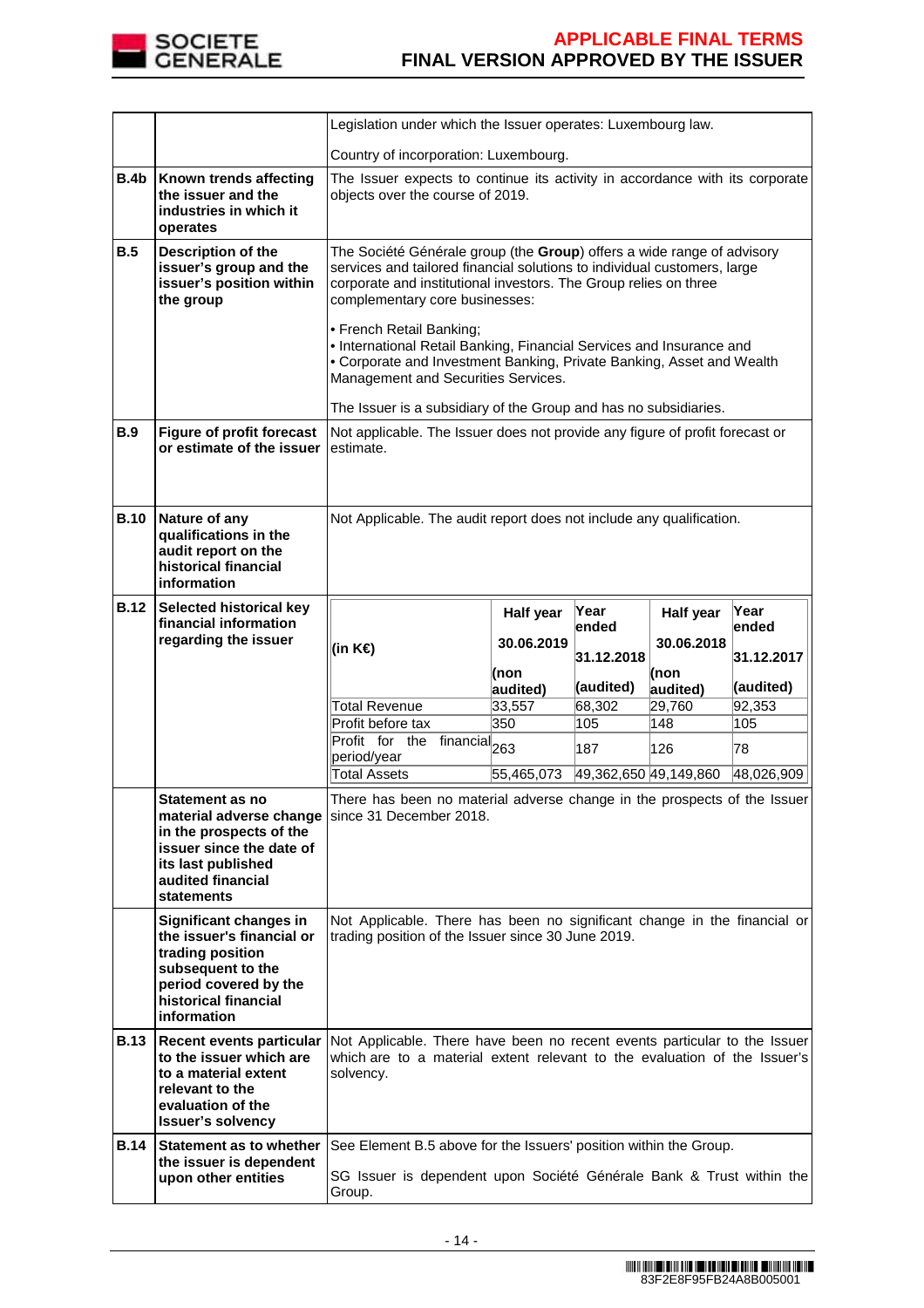

|             | within the group                                                                                                                                                                 |                                                                                                                                                                                                                                                                                                                                                                                                                                                                                                                        |
|-------------|----------------------------------------------------------------------------------------------------------------------------------------------------------------------------------|------------------------------------------------------------------------------------------------------------------------------------------------------------------------------------------------------------------------------------------------------------------------------------------------------------------------------------------------------------------------------------------------------------------------------------------------------------------------------------------------------------------------|
| <b>B.15</b> | <b>Description of the</b><br>issuer's principal<br>activities                                                                                                                    | The principal activity of SG Issuer is raising finance by the issuance of<br>warrants as well as debt securities designed to be placed to institutional<br>customers or retail customers through the distributors associated with<br>Société Générale. The financing obtained through the issuance of such debt<br>securities is then lent to Société Générale and to other members of the<br>Group.                                                                                                                   |
| <b>B.16</b> | To the extent known to<br>the issuer, whether the<br>issuer is directly or<br>indirectly owned or<br>controlled and by whom,<br>and description of the<br>nature of such control | SG Issuer is a 100 per cent. owned subsidiary of Société Générale Bank &<br>Trust S.A. which is itself a 100 per cent. owned subsidiary of Société<br>Générale and is a fully consolidated company.                                                                                                                                                                                                                                                                                                                    |
| <b>B.18</b> | Nature and scope of the<br>guarantee                                                                                                                                             | The Certificates are unconditionally and irrevocably guaranteed by Société<br>Générale (the Guarantor) pursuant to the guarantee governed by French<br>law made as of 14 June 2019 (the Guarantee).                                                                                                                                                                                                                                                                                                                    |
|             |                                                                                                                                                                                  | The Guarantee obligations constitutes a direct, unconditional, unsecured and<br>unsubordinated obligations of the Guarantor ranking as senior preferred<br>obligations, as provided for in Article L. 613-30-3-I-3° of the Code and will<br>rank at least pari passu with all other existing and future direct, unconditional,<br>unsecured senior preferred obligations of the Guarantor, including those in<br>respect of deposits.                                                                                  |
|             |                                                                                                                                                                                  | Any references to sums or amounts payable by the Issuer which are<br>guaranteed by the Guarantor under the Guarantee shall be to such sums<br>and/or amounts as directly reduced, and/or in the case of conversion into<br>equity, as reduced by the amount of such conversion, and/or otherwise<br>modified from time to time resulting from the application of a bail-in power by<br>any relevant authority pursuant to directive 2014/59/EU of the European<br>Parliament and of the Council of the European Union. |
| <b>B.19</b> | Information about the<br>guarantor as if it were<br>the issuer of the same<br>type of security that is<br>subject of the guarantee                                               | The information about Société Générale as if it were the Issuer of the same<br>type of Certificates that is subject of the Guarantee is set out in accordance<br>with Elements B.19 / B.1, B.19 / B.2, B.19 / B.4b, B.19 / B.5, B.19 / B.9, B.19<br>/ B.10, B.19 / B.12, B.19 / B.13, B.19 / B.14, B.19 / B.15, B.19 / B.16 below,<br>respectively:                                                                                                                                                                    |
|             |                                                                                                                                                                                  | B.19/B.1: Legal and commercial name of the guarantor                                                                                                                                                                                                                                                                                                                                                                                                                                                                   |
|             |                                                                                                                                                                                  | Société Générale                                                                                                                                                                                                                                                                                                                                                                                                                                                                                                       |
|             |                                                                                                                                                                                  | B.19/B.2: Domicile, legal form, legislation and country of incorporation                                                                                                                                                                                                                                                                                                                                                                                                                                               |
|             |                                                                                                                                                                                  | Domicile: 29, boulevard Haussmann, 75009 Paris, France. Legal form: Public<br>limited liability company (société anonyme).                                                                                                                                                                                                                                                                                                                                                                                             |
|             |                                                                                                                                                                                  | Legislation under which the Issuer operates: French law. Country of<br>incorporation: France.                                                                                                                                                                                                                                                                                                                                                                                                                          |
|             |                                                                                                                                                                                  | B.19/B.4b: Known trends affecting the guarantor and the industries in<br>which it operates                                                                                                                                                                                                                                                                                                                                                                                                                             |
|             |                                                                                                                                                                                  | Société Générale continues to be subject to the usual risks and the risks<br>inherent to its business.                                                                                                                                                                                                                                                                                                                                                                                                                 |
|             |                                                                                                                                                                                  | Despite a welcome bounce back on the GDP figures of the first quarter of<br>2019 in many of the advanced economies, most signals still point to a<br>slowdown of the global economy ahead, amidst heightened tariff tensions<br>between the United States and China, on-going Brexit uncertainty and<br>various country-specific headwinds.                                                                                                                                                                            |
|             |                                                                                                                                                                                  | Financial markets have become more focused on the political risks amidst<br>concerns that these are now biting into the growth outlook. Tensions on the<br>markets related to the uncertainties mentioned cannot be excluded as well as<br>a more pronounced slowdown in investment, which could in turn precipitate a<br>more pronounced slowdown. In addition the oil market remains highly                                                                                                                          |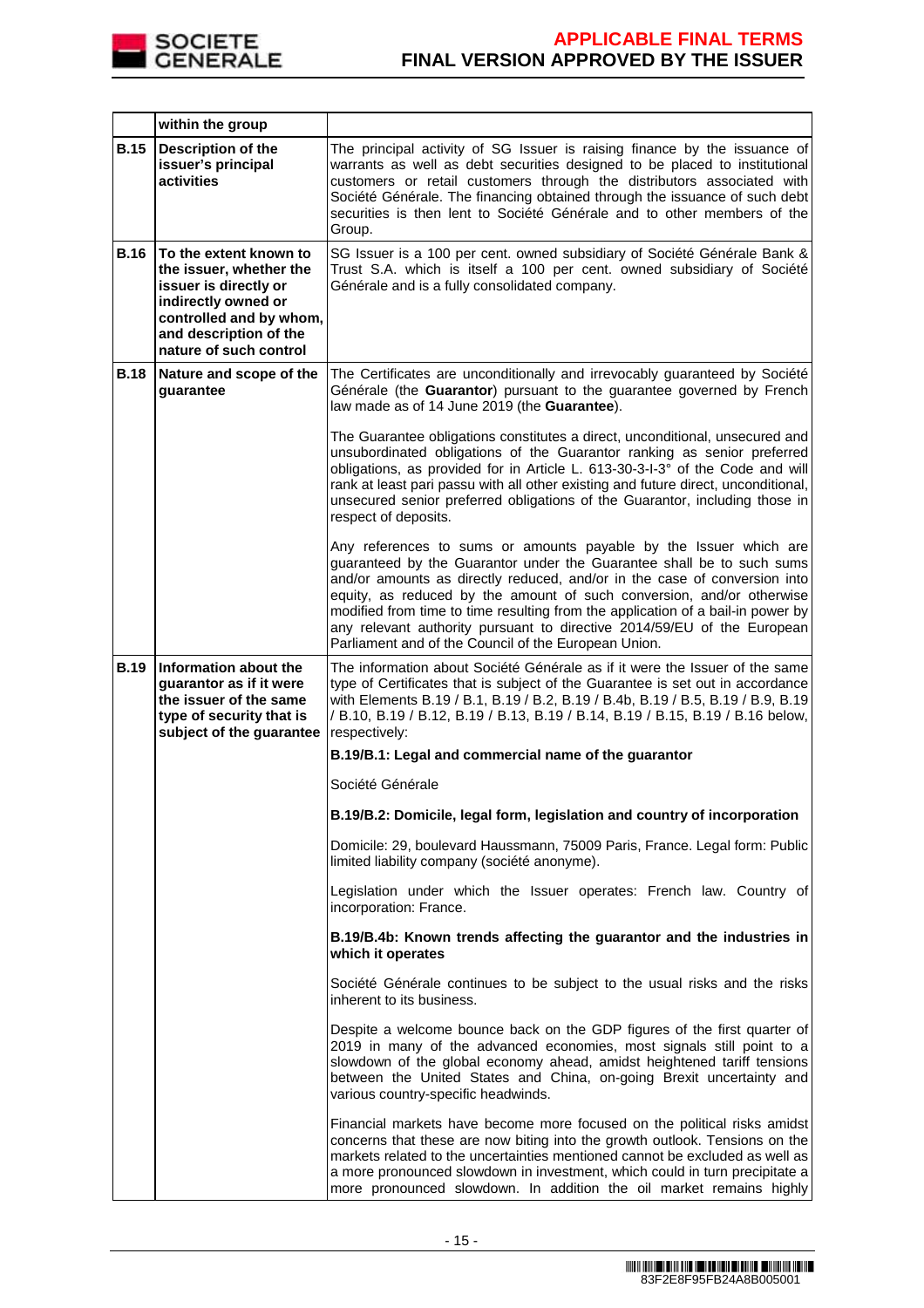

volatile. Against a backdrop of low inflation and signs of slowing growth, central banks have shifted to a more accommodative tone in their forward guidance. The fiscal stance is set to turn less favourable in the US heading into 2020 but should remain supportive in China. Within the euro area, the fiscal policy varies by member state. Regarding the evolution of the financial markets, the six-month extension announced in early April for the Brexit had provided an initial reprieve after a difficult start to 2019, but the escalation of trade tensions in May, fears of technological supply chain disruption and geopolitical tensions (for example, US sanctions against Iran) again undermined market confidence in the second quarter of the year. Concerning the specific trajectories of the world's major economies: US growth remains dynamic driven by private and public consumption, but we have doubts about the durability of such performance. The fading of fiscal stimulus as of mid-2019 and lower corporate earnings —as margins deteriorate with higher import tariffs and rising labour costs— will weaken the economy going forward. • Economic activity in the euro area is underpinned by firm domestic consumption and strong labour markets, but growth is set to decelerate in 2019 and 2020 amidst weakening exports and lower investment. The UK economy has lost significant momentum on the back of Brexit uncertainty. • Japan's economic growth accelerated in the first quarter of 2019 but private consumption and capital expenditure are now contracting. • Faced with the risk of a sharp slowdown, China has engaged policy easing using a mix of fiscal and monetary measures. Growth prospects are uneven among emerging markets. While financial conditions remain benign, especially following the pullback in US hike rates expectations, emerging markets face large corporate debt repayments in 2019-2021 and are still vulnerable to changing market sentiment. From a regulatory perspective, H1 2019 was marked by the adoption of the CRR2/CRD5 banking package. This group of texts entered into force on 27 June 2019. Most provisions apply in 2 years, from June 2021, but some of them such as the TLAC (Total Loss Absorbing Capacity) apply as of the end of June 2019. The CRD5 directive will apply once it will be transposed into French law, expected by the end of 2020 at the latest. However, the transposition into European law of the agreement finalizing the Basel III reforms is not yet on the agenda as regards European legislative institutions. **B.19/B.5: Description of the guarantor's group and the guarantor's position within the group**  The Group offers a wide range of advisory services and tailored financial solutions to individual customers, large corporate and institutional investors. The Group relies on three complementary core businesses: • French Retail Banking; • International Retail Banking, Financial Services and Insurance and • Corporate and Investment Banking, Private Banking, Asset and Wealth Management and Securities Services. Société Générale is the parent company of the Société Générale Group. **B.19/B.9: Figure of profit forecast or estimate of the guarantor**  Not Applicable. The Guarantor does not provide any figure of profit forecast or estimate. **B.19/B.10: Nature of any qualifications in the audit report on the**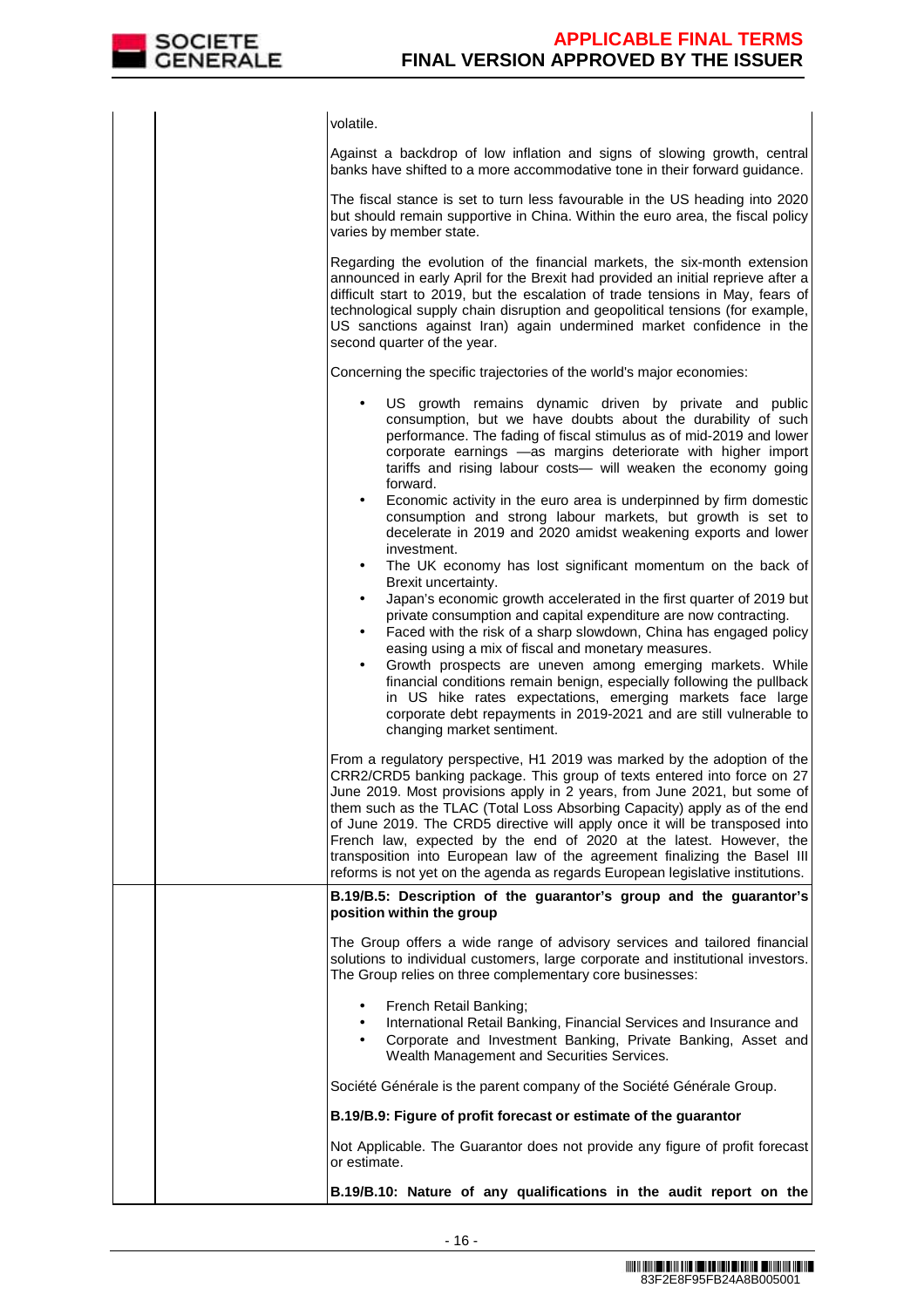

|  | historical financial information                                                    |                                          |                                          |                                          |                                       |
|--|-------------------------------------------------------------------------------------|------------------------------------------|------------------------------------------|------------------------------------------|---------------------------------------|
|  | Not Applicable. The audit report does not include any qualification.                |                                          |                                          |                                          |                                       |
|  | B.19/B.12: Selected historical key financial information regarding the<br>guarantor |                                          |                                          |                                          |                                       |
|  |                                                                                     | <b>Half Year#</b><br>2019<br>(unaudited) | <b>Half Year#</b><br>2018<br>(unaudited) | Year ended<br>31.12.2018(2)<br>(audited) | Year ended<br>31.12.2017<br>(audited) |
|  | Results (in                                                                         |                                          |                                          |                                          |                                       |
|  | millions of euros)<br>Net Banking<br>Income                                         | 12,475                                   | 12,748                                   | 25,205                                   | 23,954                                |
|  | Operating<br>income                                                                 | 2,838                                    | 3,238                                    | 6,269                                    | 4,767                                 |
|  | Underlying<br>Group Net<br>income <sup>(1)</sup>                                    | 2,332                                    | 2,590                                    | 4,468                                    | 4,491                                 |
|  | Reported Group<br>Net income                                                        | 1,740                                    | 2,127                                    | 3,864                                    | 2,806                                 |
|  | French retail<br>Banking                                                            | 590                                      | 635                                      | 1,237                                    | 1,059                                 |
|  | <i><b>International</b></i><br>Retail Banking &<br>Financial<br>Services            | 979                                      | 970                                      | 2,065                                    | 1,939                                 |
|  | Global Banking<br>and Investor<br><b>Solutions</b>                                  | 414                                      | 673                                      | 1,197                                    | 1,593                                 |
|  | Corporate Centre                                                                    | (243)                                    | (151)                                    | (635)                                    | (1,785)                               |
|  | Net cost of risk<br>Underlying                                                      | (578)                                    | (378)                                    | (1,005)                                  | (1, 349)                              |
|  | ROTE ** (1)                                                                         | 9.1%                                     | 11.0%                                    | 9.7%                                     | 9.6%                                  |
|  | Tier 1 Ratio **<br><b>Cash flow</b>                                                 | 14.8%                                    | 13.6%                                    | 13.7% (3)                                | 13.8%                                 |
|  | statements (in<br>millions of euros)                                                |                                          |                                          |                                          |                                       |
|  | Net inflow<br>(outflow) in cash<br>and cash<br>equivalent                           | 2,839                                    | (29, 832)                                | (17, 617)                                | 18,023                                |
|  |                                                                                     | Half Year #<br>2019                      | Half Year #<br>2018                      | Year ended<br>31.12.2018(2)              | 1/01/2018*                            |
|  |                                                                                     | (unaudited)                              | (unaudited)                              | (audited)                                | (audited)                             |
|  | <b>Activity</b> (in<br>billions of euros)                                           |                                          |                                          |                                          |                                       |
|  | Total assets and<br>liabilities                                                     | 1,388.6                                  | 1,298.0                                  | 1,309.4                                  | 1,274.2                               |
|  | Customer loans<br>at amortised<br>costs                                             | 438.3                                    | 427.3                                    | 447.2                                    | 417.4                                 |
|  | Customer<br>deposits                                                                | 412.9                                    | 415.1                                    | 416.8                                    | 410.6                                 |
|  | Equity (in billions<br>of euros)                                                    |                                          |                                          |                                          |                                       |
|  | Shareholders'<br>equity, Group<br>Share                                             | 62.5                                     | 59.0                                     | 61.0                                     | 58.4                                  |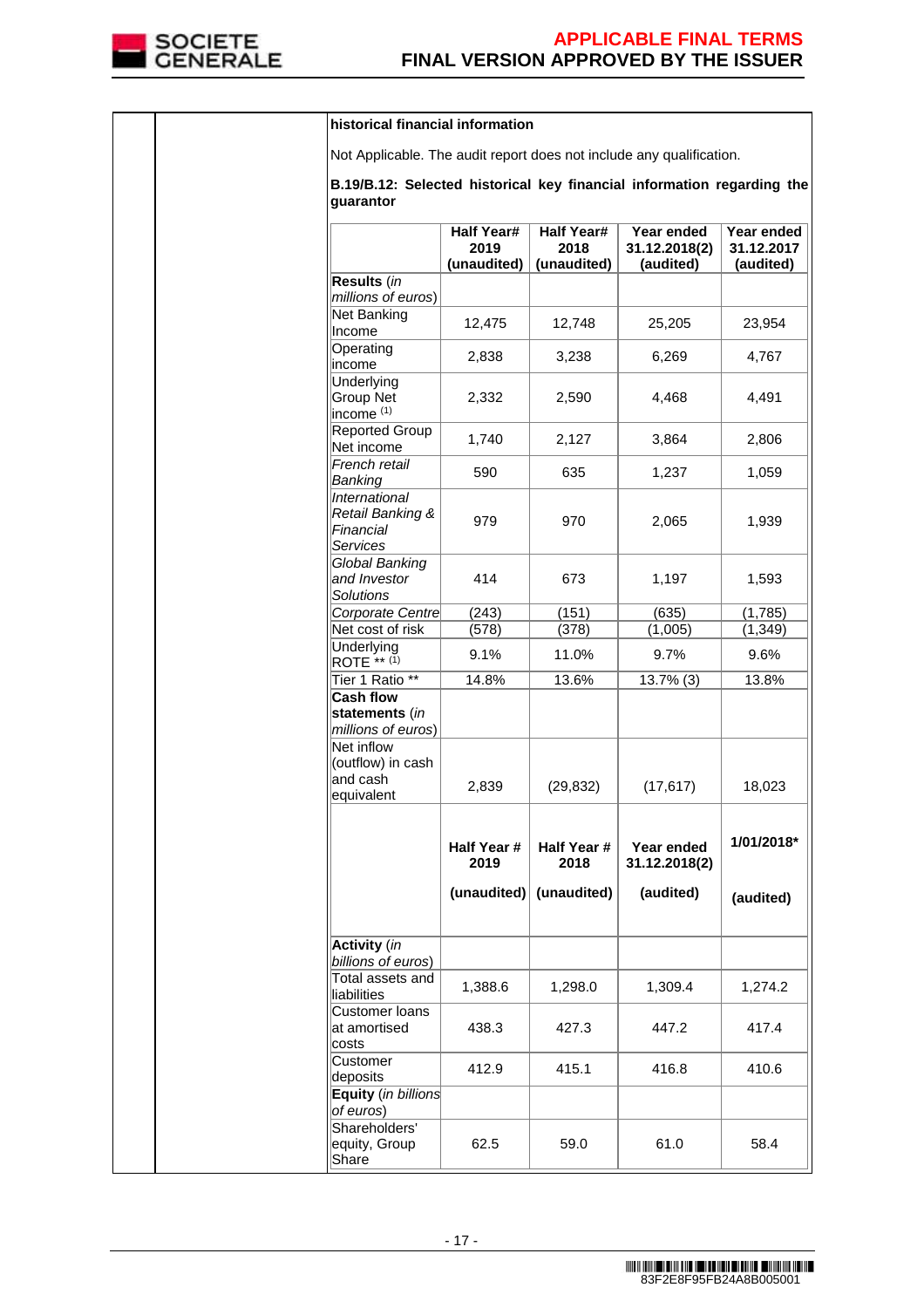

|     |                                                                         | Non-controlling<br>interests                                                                                                                                                                                                                                                                                                                | 4.7 | 4.4 | 4.8 | 4.5 |
|-----|-------------------------------------------------------------------------|---------------------------------------------------------------------------------------------------------------------------------------------------------------------------------------------------------------------------------------------------------------------------------------------------------------------------------------------|-----|-----|-----|-----|
|     |                                                                         | These financial information are subjected to a limited review.                                                                                                                                                                                                                                                                              |     |     |     |     |
|     |                                                                         | * The consolidated balance sheet totaled EUR 1,309 billion at December<br>31st, 2018 (EUR 1,274 billion at January 1st, 2018, EUR 1,275 billion at<br>December 31st, 2017). Balances at January 1st, 2018 after first time<br>application of IFRS 9 except for subsidiaries in the insurance sector<br>(unaudited).                         |     |     |     |     |
|     |                                                                         | ** These financial ratios are neither audited nor subjected to a limited review.                                                                                                                                                                                                                                                            |     |     |     |     |
|     |                                                                         | (1) Adjusted for exceptional items and linearisation of IFRIC 21.                                                                                                                                                                                                                                                                           |     |     |     |     |
|     |                                                                         | (2) The presentation of the Group's consolidated income statement is<br>modified as from 2018 following the transition to IFRS 9: - income and<br>expenses from insurance activities are grouped on a specific line item within<br>the "Net banking income"; - the line item "Cost of risk" is now exclusively<br>dedicated to credit risk; |     |     |     |     |
|     |                                                                         | (3) Taking into account the option of a dividend payment in shares, with the<br>assumption of a 50% subscription rate (impact of +24bp on the CET1 ratio).                                                                                                                                                                                  |     |     |     |     |
|     |                                                                         | Statement as no material adverse change in the prospects of the<br>guarantor since the date of its last published audited financial<br>statements:                                                                                                                                                                                          |     |     |     |     |
|     |                                                                         | There has been no material adverse change in the prospects of Société<br>Générale since 31 December 2018.                                                                                                                                                                                                                                   |     |     |     |     |
|     |                                                                         | Significant changes in the guarantor's financial or trading position<br>subsequent to the period covered by the historical financial<br>information:                                                                                                                                                                                        |     |     |     |     |
|     |                                                                         | Not Applicable. There has been no significant change in the financial or<br>trading position of Société Générale since 30 June 2019.                                                                                                                                                                                                        |     |     |     |     |
|     |                                                                         | B.19/B.13: Recent events particular to the guarantor which are to a<br>material extent relevant to the evaluation of the guarantor's solvency                                                                                                                                                                                               |     |     |     |     |
|     |                                                                         | Not Applicable. There have been no recent events particular to Société<br>Générale which are to a material extent relevant to the evaluation of its<br>solvency.                                                                                                                                                                            |     |     |     |     |
|     |                                                                         | B.19/B.14: Statement as to whether the guarantor is dependent upon<br>other entities within the group                                                                                                                                                                                                                                       |     |     |     |     |
|     |                                                                         | See Element B.5 above for the Société Générale's position within the Group.                                                                                                                                                                                                                                                                 |     |     |     |     |
|     |                                                                         | Société Générale is the ultimate holding company of the Group. However,<br>Société Générale operates its own business; it does not act as a simple<br>holding company vis-à-vis its subsidiaries.                                                                                                                                           |     |     |     |     |
|     |                                                                         | B.19/B.15: Description of the guarantor's principal activities                                                                                                                                                                                                                                                                              |     |     |     |     |
|     |                                                                         | See Element B.19/B.5 above                                                                                                                                                                                                                                                                                                                  |     |     |     |     |
|     |                                                                         | B.19/B.16: To the extent known to the guarantor, whether the guarantor<br>is directly or indirectly owned or controlled and by whom, and<br>description of the nature of such control                                                                                                                                                       |     |     |     |     |
|     |                                                                         | Not Applicable. To its knowledge, Société Générale is not owned or<br>controlled, directly or indirectly (under French law) by another entity.                                                                                                                                                                                              |     |     |     |     |
|     | <b>Section C - Securities</b>                                           |                                                                                                                                                                                                                                                                                                                                             |     |     |     |     |
| C.1 | Type and class of the<br>securities being offered<br>and/or admitted to | The certificates are derivative instruments (the Certificates)                                                                                                                                                                                                                                                                              |     |     |     |     |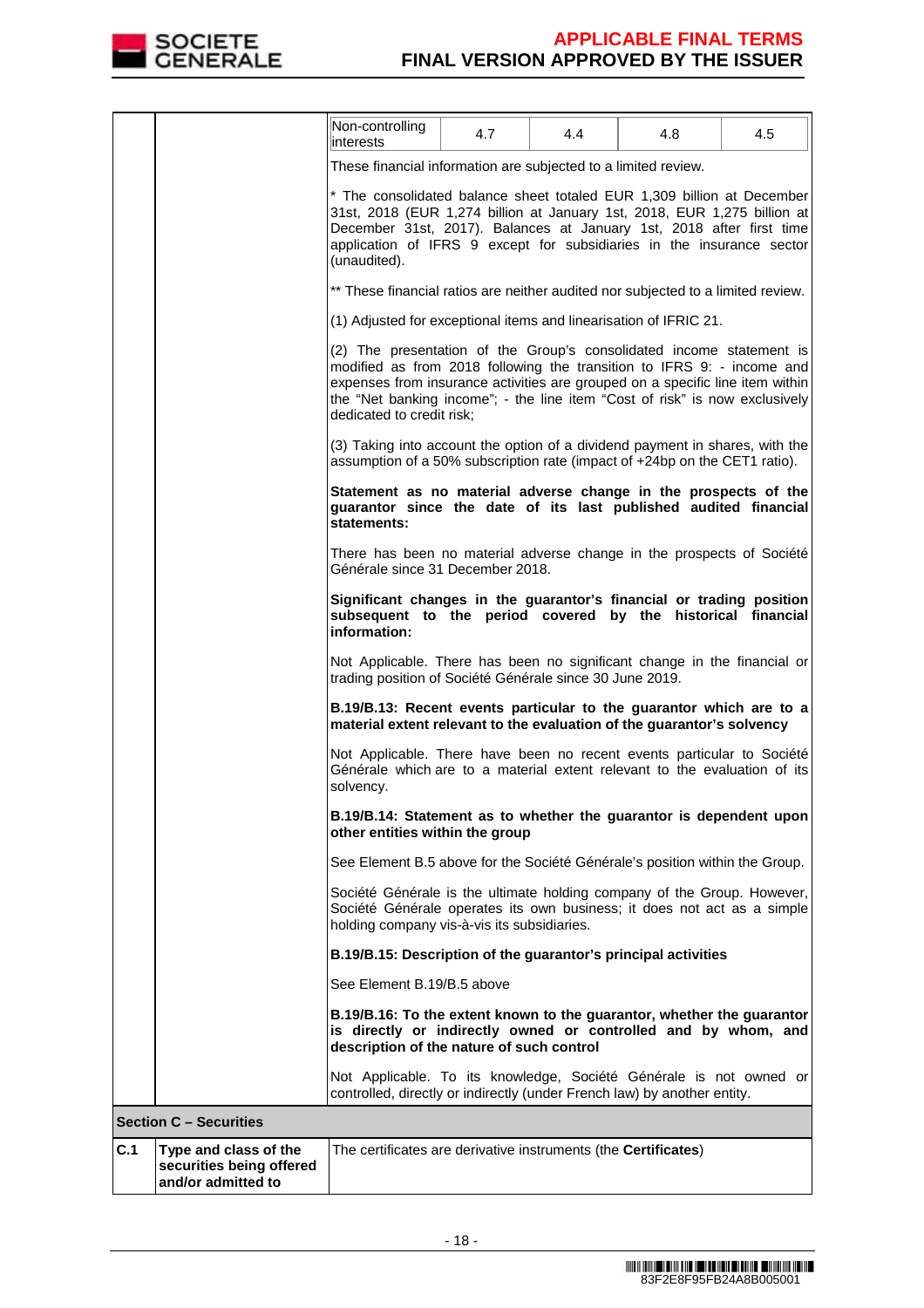

|     | trading, including any<br>security identification                                             | The ISIN Code is: XS2065390382                                                                                                                                                                                                                                                                                                                                                                                                                                                                                                                                                                                                                                                                                                                                                                                                                                                         |  |
|-----|-----------------------------------------------------------------------------------------------|----------------------------------------------------------------------------------------------------------------------------------------------------------------------------------------------------------------------------------------------------------------------------------------------------------------------------------------------------------------------------------------------------------------------------------------------------------------------------------------------------------------------------------------------------------------------------------------------------------------------------------------------------------------------------------------------------------------------------------------------------------------------------------------------------------------------------------------------------------------------------------------|--|
|     | number                                                                                        | The Common Code is: 206539038                                                                                                                                                                                                                                                                                                                                                                                                                                                                                                                                                                                                                                                                                                                                                                                                                                                          |  |
| C.2 | <b>Currency of the</b><br>securities issue                                                    | <b>EUR</b>                                                                                                                                                                                                                                                                                                                                                                                                                                                                                                                                                                                                                                                                                                                                                                                                                                                                             |  |
| C.5 | <b>Description of any</b><br>restrictions on the free<br>transferability of the<br>securities | Not Applicable. There is no restriction on the free transferability of the<br>Certificates, subject to selling and transfer restrictions which may apply in<br>certain jurisdictions including restrictions applicable to the offer and sale to,<br>or for the account or benefit of, persons other than Permitted Transferees.                                                                                                                                                                                                                                                                                                                                                                                                                                                                                                                                                        |  |
|     |                                                                                               | A Permitted Transferee means any person who (i) is not a U.S. person as<br>defined pursuant to Regulation S (ii) is not a person who comes within any<br>definition of U.S. person for the purposes of the CEA or any CFTC Rule,<br>guidance or order proposed or issued under the CEA (for the avoidance of<br>doubt, any person who is not a "Non-United States person" defined under<br>CFTC Rule 4.7(a)(1)(iv), but excluding, for purposes of subsection (D)<br>thereof, the exception for any qualified eligible person who is not a "Non-<br>United States person," shall be considered a U.S. person); and (iii) is not a<br>"U.S. Person" for purposes of the final rules implementing the credit risk<br>retention requirements of Section 15G of the U.S. Securities Exchange Act<br>of 1934, as amended (the U.S. Risk Retention Rules) (a Risk Retention<br>U.S. Person). |  |
| C.8 | securities.<br>including                                                                      | Rights attached to the Rights attached to the securities:                                                                                                                                                                                                                                                                                                                                                                                                                                                                                                                                                                                                                                                                                                                                                                                                                              |  |
|     | ranking and limitations<br>to those rights                                                    |                                                                                                                                                                                                                                                                                                                                                                                                                                                                                                                                                                                                                                                                                                                                                                                                                                                                                        |  |
|     |                                                                                               | Unless the Certificates are previously redeemed, the Certificates will entitle<br>each holder of the Certificates (a Certificateholder) to receive a redemption<br>amount which may be lower than, equal to or higher than the amount initially<br>invested (see Element C.18).                                                                                                                                                                                                                                                                                                                                                                                                                                                                                                                                                                                                        |  |
|     |                                                                                               | A Certificateholder will be entitled to claim the immediate and due payment<br>of any sum in case:                                                                                                                                                                                                                                                                                                                                                                                                                                                                                                                                                                                                                                                                                                                                                                                     |  |
|     |                                                                                               | - the Issuer fails to pay or to perform its other obligations under the<br>Certificates                                                                                                                                                                                                                                                                                                                                                                                                                                                                                                                                                                                                                                                                                                                                                                                                |  |
|     |                                                                                               | - the Guarantor fails to perform its obligations under the Guarantee or in the<br>event that the guarantee of the Guarantor stops being valid; or                                                                                                                                                                                                                                                                                                                                                                                                                                                                                                                                                                                                                                                                                                                                      |  |
|     |                                                                                               | - of insolvency or bankruptcy proceeding(s) affecting the Issuer.                                                                                                                                                                                                                                                                                                                                                                                                                                                                                                                                                                                                                                                                                                                                                                                                                      |  |
|     |                                                                                               | The Certificateholders' consent shall have to be obtained to amend the<br>contractual terms of the Certificates pursuant to the provisions of an agency<br>agreement, made available to a Certificateholder upon request to the Issuer.                                                                                                                                                                                                                                                                                                                                                                                                                                                                                                                                                                                                                                                |  |
|     |                                                                                               | <b>Waiver of Set-off rights:</b>                                                                                                                                                                                                                                                                                                                                                                                                                                                                                                                                                                                                                                                                                                                                                                                                                                                       |  |
|     |                                                                                               | The Certificateholders waive any right of set-off, compensation and retention<br>in relation to the Certificates, to the extent permitted by law.                                                                                                                                                                                                                                                                                                                                                                                                                                                                                                                                                                                                                                                                                                                                      |  |
|     |                                                                                               | <b>Governing law:</b>                                                                                                                                                                                                                                                                                                                                                                                                                                                                                                                                                                                                                                                                                                                                                                                                                                                                  |  |
|     |                                                                                               | The Certificates and any non-contractual obligations arising out of or in<br>connection with the Certificates will be governed by, and shall be construed<br>in accordance with English law.                                                                                                                                                                                                                                                                                                                                                                                                                                                                                                                                                                                                                                                                                           |  |
|     |                                                                                               | The Issuer accepts the competence of the courts of England in relation to<br>any dispute against the Issuer but accepts that such Certificateholders may<br>bring their action before any other competent court.                                                                                                                                                                                                                                                                                                                                                                                                                                                                                                                                                                                                                                                                       |  |
|     |                                                                                               | Ranking:<br>The Certificates will be direct, unconditional, unsecured and unsubordinated<br>obligations of the Issuer and will rank at least pari passu with all other<br>outstanding direct, unconditional, unsecured and unsubordinated obligations<br>of the Issuer, present and future.                                                                                                                                                                                                                                                                                                                                                                                                                                                                                                                                                                                            |  |
|     |                                                                                               | <b>Limitations</b><br>the<br>securities:<br>to<br>rights<br>attached<br>to<br>- The Issuer may redeem the Certificates early on the basis of the market<br>value of these Certificates for tax or regulatory reasons, force majeure event                                                                                                                                                                                                                                                                                                                                                                                                                                                                                                                                                                                                                                              |  |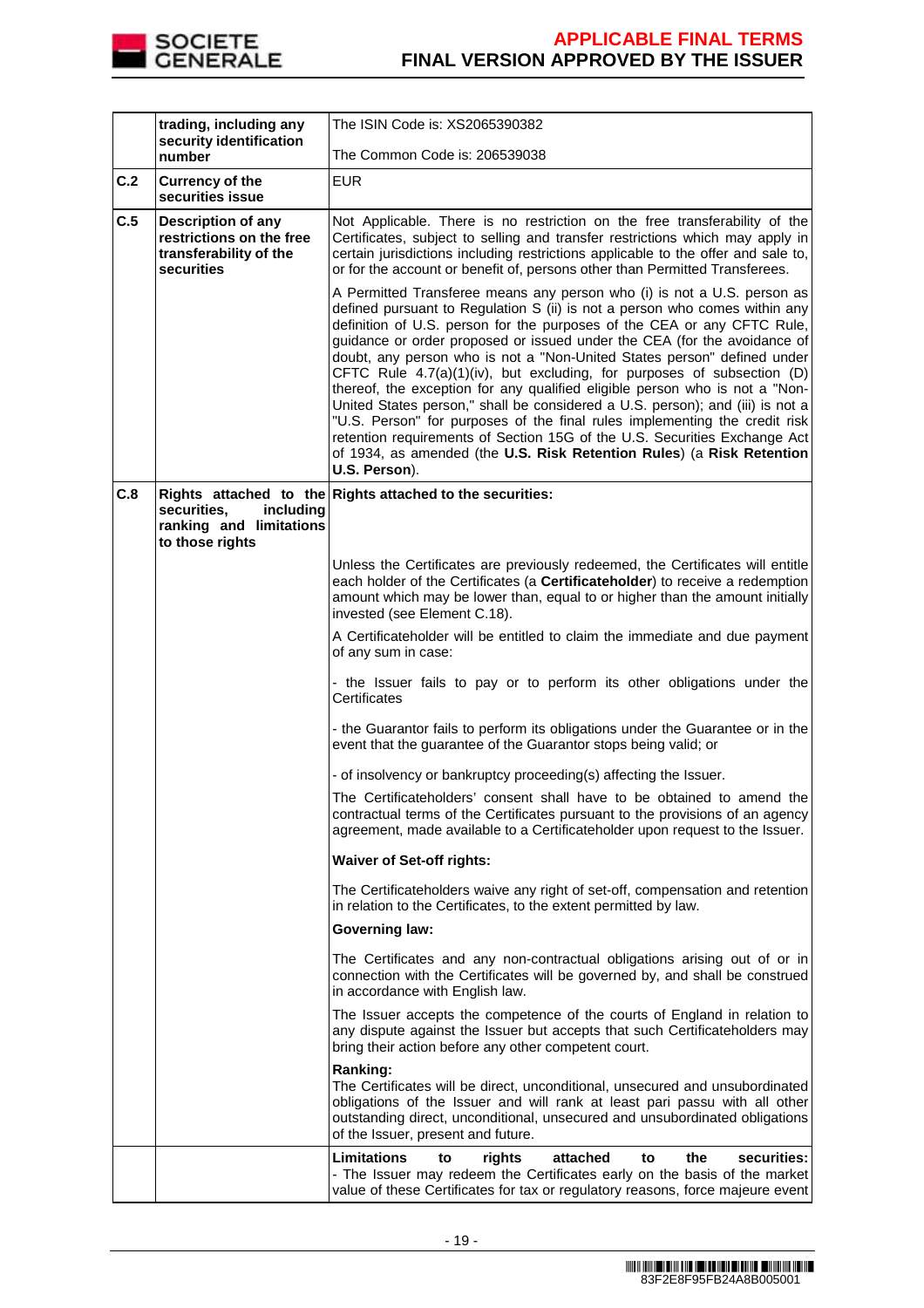

|      |                                                                                                                                                                                                                                                                | or in the case of occurrence of extraordinary events affecting the underlying<br>instrument(s) or in the case of occurrence of additional disruption event(s).                                                                                                                                                                                                                                                                                                                                                                                                                                                                                                                                                                                           |
|------|----------------------------------------------------------------------------------------------------------------------------------------------------------------------------------------------------------------------------------------------------------------|----------------------------------------------------------------------------------------------------------------------------------------------------------------------------------------------------------------------------------------------------------------------------------------------------------------------------------------------------------------------------------------------------------------------------------------------------------------------------------------------------------------------------------------------------------------------------------------------------------------------------------------------------------------------------------------------------------------------------------------------------------|
|      |                                                                                                                                                                                                                                                                | - The Issuer may adjust the financial terms in case of adjustment events<br>affecting the underlying instrument(s), and, in the case of occurrence of<br>extraordinary events affecting the underlying instrument(s) or in the case of<br>occurrence of additional disruption event(s), the Issuer may substitute the<br>underlying instrument(s) by new underlying instrument(s) or deduct from any<br>due amount the increased cost of hedging, and in each case without the<br>consent of the Certificateholders.                                                                                                                                                                                                                                     |
|      |                                                                                                                                                                                                                                                                | - The Issuer may monetise all or part of the due amounts until the final<br>exercise date of the Certificates in the case of occurrence of extraordinary<br>events affecting the underlying or in the case of occurrence of additional<br>disruption event(s).                                                                                                                                                                                                                                                                                                                                                                                                                                                                                           |
|      |                                                                                                                                                                                                                                                                | - the rights to payment of principal and interest will be prescribed within a<br>period of ten years (in the case of principal) and five years (in the case of<br>interest) from the date on which the payment of these amounts has become<br>due for the first time and has remained unpaid.                                                                                                                                                                                                                                                                                                                                                                                                                                                            |
|      |                                                                                                                                                                                                                                                                | - In the case of a payment default by the Issuer, Certificateholders shall not<br>institute any proceedings, judicial or otherwise, or otherwise assert a claim<br>against the Issuer. Nevertheless, Certificateholders will continue to be able<br>to claim against the Guarantor in respect of any unpaid amount.<br><b>Taxation:</b>                                                                                                                                                                                                                                                                                                                                                                                                                  |
|      |                                                                                                                                                                                                                                                                | All payments in respect of Certificates, Receipts and Coupons or under the<br>Guarantee shall be made free and clear of, and without withholding or<br>deduction for or on account of, any present or future taxes, duties,<br>assessments or governmental charges of whatever nature imposed, levied,<br>collected, withheld or assessed by or on behalf of any Tax Jurisdiction<br>unless such withholding or deduction is required by law.                                                                                                                                                                                                                                                                                                            |
|      |                                                                                                                                                                                                                                                                | In the event that any amounts are required to be deducted or withheld for, or<br>on behalf of, any Tax Jurisdiction, the relevant Issuer or, as the case may<br>be, the Guarantor shall (except in certain circumstances), to the fullest extent<br>permitted by law, pay such additional amount as may be necessary, in order<br>that each Certificateholder, Receiptholder or Couponholder, after deduction<br>or such withholding of such taxes, duties, assessments or governmental<br>charges or deduction, will receive the full amount then due and payable.                                                                                                                                                                                      |
|      |                                                                                                                                                                                                                                                                | Notwithstanding the provisions above, in no event will the Issuer or, as the<br>case may be, the Guarantor, be required to pay any additional amounts in<br>respect of the Certificates, Receipts or Coupons for, or on account of, any<br>withholding or deduction (i) required pursuant to an agreement described in<br>Section 1471(b) of the U.S. Internal Revenue Code of 1986 (the "Code") or<br>otherwise imposed pursuant to Sections 1471 through 1474 of the Code, any<br>regulations or agreements thereunder, or any official interpretations thereof,<br>or any law implementing an intergovernmental approach thereto or (ii)<br>imposed pursuant to Section 871(m) of the Code or (iii) imposed by any<br>other law of the United States. |
|      |                                                                                                                                                                                                                                                                | Where                                                                                                                                                                                                                                                                                                                                                                                                                                                                                                                                                                                                                                                                                                                                                    |
|      |                                                                                                                                                                                                                                                                | Tax Jurisdiction means Luxembourg or any political subdivision or any<br>authority thereof or therein having power to tax.                                                                                                                                                                                                                                                                                                                                                                                                                                                                                                                                                                                                                               |
| C.11 | Whether the securities<br>offered are or will be the<br>object of an application<br>for admission to trading,<br>with a view to their<br>distribution in a<br>regulated market or<br>other equivalent markets<br>with indication of the<br>markets in question | Application will be made for the Certificates to be admitted to trading on<br>EuroTLX, a Multilateral Trading Facility organized and managed by EuroTLX<br>Sim S.p.A                                                                                                                                                                                                                                                                                                                                                                                                                                                                                                                                                                                     |
| C.15 | How the value of the<br>investment is affected                                                                                                                                                                                                                 | The value of the Certificates, the payment of a coupon amount on a                                                                                                                                                                                                                                                                                                                                                                                                                                                                                                                                                                                                                                                                                       |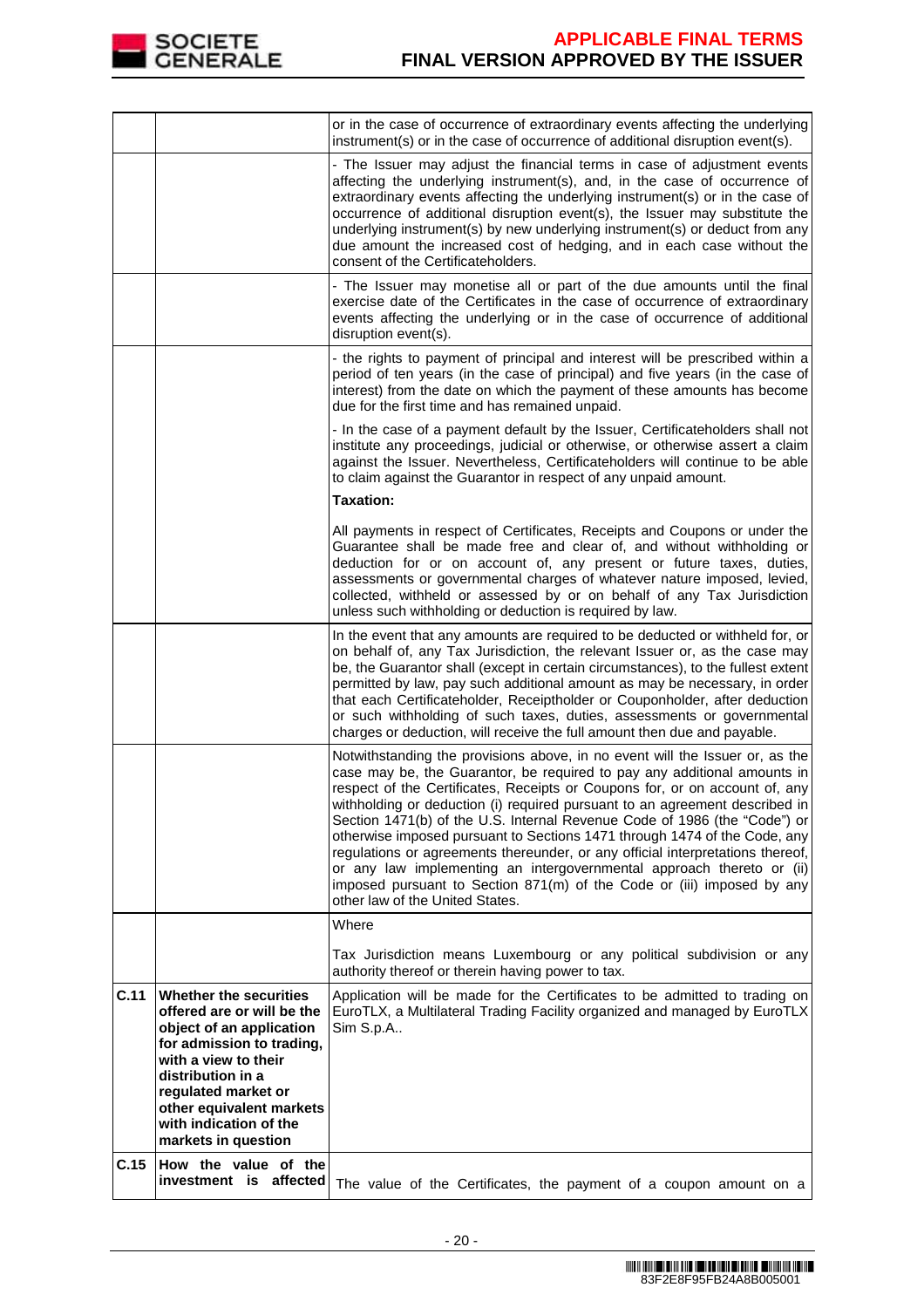

|      | by the value of the<br>underlying instrument(s)                  |                                                                                                                                                                                 | relevant interest payment date to a Certificateholder, the payment of an<br>automatic early redemption amount on a relevant automatic early<br>redemption date, and the payment of a redemption amount to a<br>Certificateholder on the final exercise date will depend on the performance<br>of the underlying asset(s), on the relevant valuation date(s).<br>The value of the Certificates is linked to the positive or negative<br>performance of the underlying instrument. The amount(s) to be paid is/are<br>determined on the basis of the condition which is satisfied (or not) if the |  |
|------|------------------------------------------------------------------|---------------------------------------------------------------------------------------------------------------------------------------------------------------------------------|-------------------------------------------------------------------------------------------------------------------------------------------------------------------------------------------------------------------------------------------------------------------------------------------------------------------------------------------------------------------------------------------------------------------------------------------------------------------------------------------------------------------------------------------------------------------------------------------------|--|
|      |                                                                  | predefined barrier performance.                                                                                                                                                 | performance of the underlying instrument is higher than or equal to a                                                                                                                                                                                                                                                                                                                                                                                                                                                                                                                           |  |
| C.16 | date                                                             |                                                                                                                                                                                 | The final exercise date The final exercise date of the Certificates will be 19/12/2024 (the Final<br>and the final reference Exercise Date), and the final reference date will be the last valuation date.                                                                                                                                                                                                                                                                                                                                                                                      |  |
|      |                                                                  | Element C.8 above and Element C.18 below.                                                                                                                                       | The Final Exercise Date may be modified pursuant to the provisions of                                                                                                                                                                                                                                                                                                                                                                                                                                                                                                                           |  |
| C.17 | Settlement procedure of<br>the derivative securities             | Cash delivery                                                                                                                                                                   |                                                                                                                                                                                                                                                                                                                                                                                                                                                                                                                                                                                                 |  |
| C.18 | <b>How the return on</b><br>derivative securities<br>takes place | The issue date of the Certificates is 23/12/2019 (the Issue Date) and<br>each Certificate will have a specified denomination of EUR 100 (the<br><b>Specified Denomination).</b> |                                                                                                                                                                                                                                                                                                                                                                                                                                                                                                                                                                                                 |  |
|      |                                                                  | <b>Structured Interest</b><br>Amount(s)                                                                                                                                         | Unless previously redeemed, on each<br>Interest Payment Date(i) (i from 1 to 5), the<br>Issuer shall pay to the Certificateholders, for<br>each Certificate, an amount determined by<br>the Calculation Agent as follows:                                                                                                                                                                                                                                                                                                                                                                       |  |
|      |                                                                  |                                                                                                                                                                                 | Scenario 1:                                                                                                                                                                                                                                                                                                                                                                                                                                                                                                                                                                                     |  |
|      |                                                                  |                                                                                                                                                                                 | If on Valuation Date(i), Performance(i) is<br>higher than or equal to -30%, then:                                                                                                                                                                                                                                                                                                                                                                                                                                                                                                               |  |
|      |                                                                  |                                                                                                                                                                                 | Structured Interest Amount(i) = Max(0;<br>Specified Denomination x (i x 5.50%) -<br>SumCouponsPaid(i-1))                                                                                                                                                                                                                                                                                                                                                                                                                                                                                        |  |
|      |                                                                  |                                                                                                                                                                                 | <b>Scenario 2:</b>                                                                                                                                                                                                                                                                                                                                                                                                                                                                                                                                                                              |  |
|      |                                                                  |                                                                                                                                                                                 | If on Valuation Date(i), Performance(i) is<br>lower than -30%, then:                                                                                                                                                                                                                                                                                                                                                                                                                                                                                                                            |  |
|      |                                                                  |                                                                                                                                                                                 | Structured Interest Amount(i) = 0 (zero)                                                                                                                                                                                                                                                                                                                                                                                                                                                                                                                                                        |  |
|      |                                                                  | <b>Payment Date(s):</b>                                                                                                                                                         | Specified Period(s)/Interest Interest Payment Date(i) (i from 1 to 4): 5<br>Business Days after Valuation Date(i);<br>Interest Payment Date(5): the Final Exercise<br>Date                                                                                                                                                                                                                                                                                                                                                                                                                      |  |
|      |                                                                  | <b>Automatic Early</b><br><b>Redemption Amount(s):</b>                                                                                                                          | Unless previously redeemed, if an Automatic<br>Early Redemption Event has occurred, then<br>the Issuer shall redeem early the Certificates<br>on Automatic Early Redemption Date(i) (i<br>from 1 to 4) in accordance with the following<br>provisions in respect of each Certificate:                                                                                                                                                                                                                                                                                                           |  |
|      |                                                                  |                                                                                                                                                                                 | Automatic Early Redemption Amount(i) =<br>Specified Denomination x (100%)                                                                                                                                                                                                                                                                                                                                                                                                                                                                                                                       |  |
|      |                                                                  | <b>Automatic Early</b>                                                                                                                                                          | Automatic Early Redemption Date(i) (i from                                                                                                                                                                                                                                                                                                                                                                                                                                                                                                                                                      |  |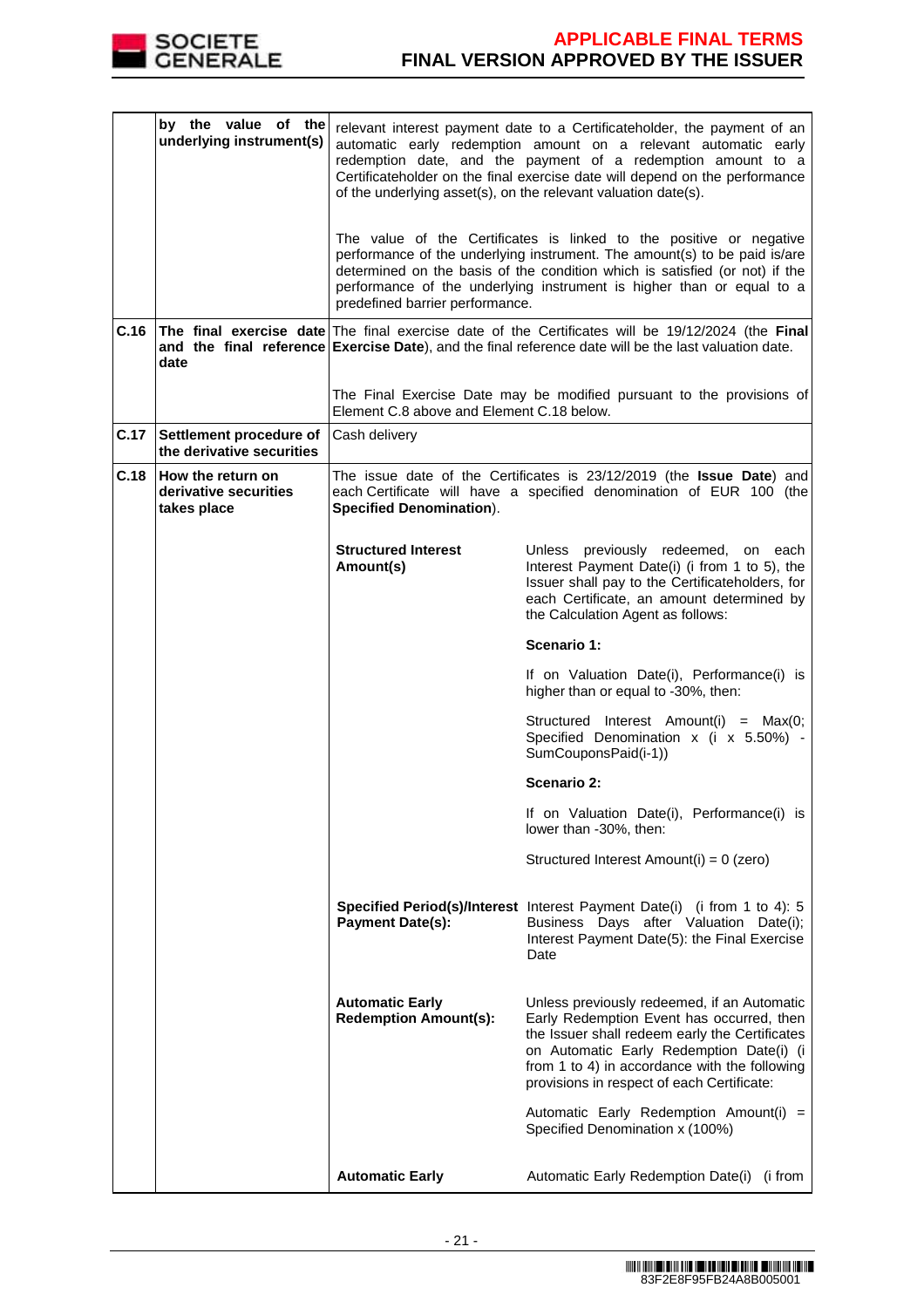

|  | <b>Redemption Date(s):</b>                             | 1 to 4): 5 Business Days after the Valuation<br>Date(i) on which an Automatic Early<br>Redemption Event is deemed to have<br>occurred.                                                |
|--|--------------------------------------------------------|---------------------------------------------------------------------------------------------------------------------------------------------------------------------------------------|
|  | <b>Automatic Early</b><br><b>Redemption Event:</b>     | is deemed to have occurred, as determined<br>by the Calculation Agent, if on a Valuation<br>Date(i) (i from 1 to 4), Performance(i) is<br>higher than or equal to 0%                  |
|  | <b>Final Exercise Amount:</b>                          | Unless previously redeemed, the Issuer shall<br>redeem the Certificates on the Final Exercise<br>Date, in accordance with the following<br>provisions in respect of each Certificate: |
|  |                                                        | Scenario 1:                                                                                                                                                                           |
|  |                                                        | If on Valuation Date(5), Performance(5) is<br>higher than or equal to -30%, then:                                                                                                     |
|  |                                                        | Final<br>Exercise<br>Amount =<br>Specified<br>Denomination x [100%]                                                                                                                   |
|  |                                                        | Scenario 2:                                                                                                                                                                           |
|  |                                                        | If on Valuation Date(5), Performance(5) is<br>lower than -30%, then:                                                                                                                  |
|  |                                                        | Final<br>Exercise<br>Amount<br>Specified<br>$=$<br>Denomination x [100% + Max(-100%<br>(100%/70%) x (Performance(5) + (100% -<br>70%)))]                                              |
|  | Definitions relating to date(s): Applicable            |                                                                                                                                                                                       |
|  | <b>Valuation Date(0):</b><br>(DD/MM/YYYY)              | 20/12/2019                                                                                                                                                                            |
|  | Valuation Date(i) (i from 1<br>to $5)$<br>(DD/MM/YYYY) | 14/12/2020;<br>13/12/2021;<br>13/12/2022;<br>13/12/2023;<br>12/12/2024                                                                                                                |
|  | Definitions relating to the<br>Product:                | Applicable, subject to the provisions of the<br>Condition 4 of the Additional Terms and<br>Conditions relating to Formulae                                                            |
|  | SumCouponsPaid(i-1)                                    | means SumCouponsPaid(i-2) + Structured<br>Interest Amount(i-1)                                                                                                                        |
|  | (i from 2 to 5)                                        | With:                                                                                                                                                                                 |
|  |                                                        | SumCouponsPaid $(0) = 0$ (zero)                                                                                                                                                       |
|  | <b>Closing Price</b>                                   | as defined in Condition 4.0 of the Additional<br>Terms and Conditions relating to Formulae.                                                                                           |
|  | Performance(i)<br>(i from 1 to 5)                      | means (S(i) / S(0)) - 100%                                                                                                                                                            |
|  | S(i)<br>(i from 0 to 5)                                | means in respect of any Valuation Date(i)<br>the Closing Price of the Underlying                                                                                                      |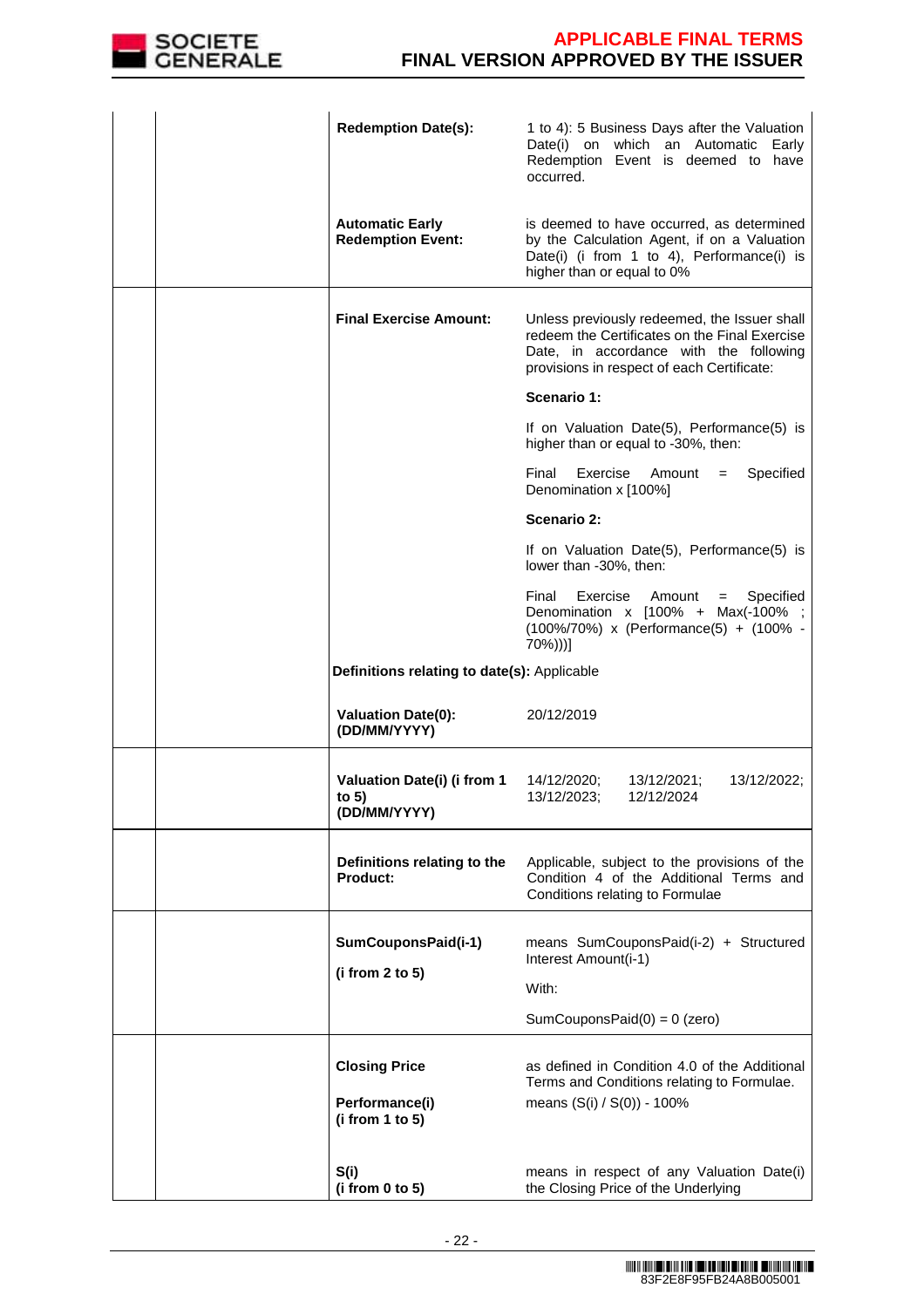

| C.19 | The final reference price<br>of the underlying                                                                                                                                                                                             | See Element C.18 above.<br>Final reference price: the value of the underlying instrument(s) on the<br>relevant valuation date(s) for the redemption, subject to the occurrence of<br>certain extraordinary events and adjustments affecting such underlying<br>instrument(s). |                                                                                                                   |                                                   |                                                                                                                                                                                                                                                                                                   |
|------|--------------------------------------------------------------------------------------------------------------------------------------------------------------------------------------------------------------------------------------------|-------------------------------------------------------------------------------------------------------------------------------------------------------------------------------------------------------------------------------------------------------------------------------|-------------------------------------------------------------------------------------------------------------------|---------------------------------------------------|---------------------------------------------------------------------------------------------------------------------------------------------------------------------------------------------------------------------------------------------------------------------------------------------------|
| C.20 | Type of the underlying                                                                                                                                                                                                                     |                                                                                                                                                                                                                                                                               |                                                                                                                   |                                                   |                                                                                                                                                                                                                                                                                                   |
|      | and where the<br>information on the<br>underlying can be found                                                                                                                                                                             | screen page(s).                                                                                                                                                                                                                                                               | The type of underlying is: share.<br>Information about the underlying is available on the following website(s) or |                                                   |                                                                                                                                                                                                                                                                                                   |
|      |                                                                                                                                                                                                                                            | Company                                                                                                                                                                                                                                                                       | <b>Bloomberg</b><br><b>Ticker</b>                                                                                 | <b>Exchange</b>                                   | Website                                                                                                                                                                                                                                                                                           |
|      |                                                                                                                                                                                                                                            | Intesa<br>Sanpaolo SpA                                                                                                                                                                                                                                                        | <b>ISP IM</b>                                                                                                     | <b>BORSA</b><br>ITALIANA S.P.A.                   | www.intesasanpaolo.com                                                                                                                                                                                                                                                                            |
|      | <b>Section D - Risks</b>                                                                                                                                                                                                                   |                                                                                                                                                                                                                                                                               |                                                                                                                   |                                                   |                                                                                                                                                                                                                                                                                                   |
| D.2  | Key information on the $ An$ investment in the Certificates involves certain risks which should be<br>risks<br>kev<br>that<br>specific to the issuer and exposed to the risks inherent in its core businesses, including:<br>the guarantor | credit risks;<br>٠<br>market risks:<br>٠                                                                                                                                                                                                                                      |                                                                                                                   |                                                   | are assessed prior to any investment decision. In particular, the Group is                                                                                                                                                                                                                        |
|      |                                                                                                                                                                                                                                            | ٠                                                                                                                                                                                                                                                                             | operational risks;                                                                                                |                                                   |                                                                                                                                                                                                                                                                                                   |
|      |                                                                                                                                                                                                                                            | $\bullet$<br>liquidity risks;                                                                                                                                                                                                                                                 | structural rate and exchange risks;                                                                               |                                                   |                                                                                                                                                                                                                                                                                                   |
|      |                                                                                                                                                                                                                                            | ٠<br>٠                                                                                                                                                                                                                                                                        | non-compliance risk, litigation; and                                                                              |                                                   |                                                                                                                                                                                                                                                                                                   |
|      |                                                                                                                                                                                                                                            | other risks.                                                                                                                                                                                                                                                                  |                                                                                                                   |                                                   |                                                                                                                                                                                                                                                                                                   |
|      |                                                                                                                                                                                                                                            |                                                                                                                                                                                                                                                                               | regulatory environments                                                                                           |                                                   | Risks related to the macroeconomic, market and                                                                                                                                                                                                                                                    |
|      |                                                                                                                                                                                                                                            |                                                                                                                                                                                                                                                                               |                                                                                                                   | position and results of operations.               | The global economy and financial markets continue to<br>display high levels of uncertainty, which may materially<br>and adversely affect the Group's business, financial                                                                                                                          |
|      |                                                                                                                                                                                                                                            |                                                                                                                                                                                                                                                                               | market exposures.                                                                                                 |                                                   | The Group's results may be adversely affected by regional                                                                                                                                                                                                                                         |
|      |                                                                                                                                                                                                                                            |                                                                                                                                                                                                                                                                               | market and internationally.                                                                                       |                                                   | Increased competition, by both banking and non-banking<br>actors, is likely to have an adverse effect on the Group's<br>businesses and results, both in its domestic French                                                                                                                       |
|      |                                                                                                                                                                                                                                            |                                                                                                                                                                                                                                                                               |                                                                                                                   | environment in which it operates.                 | The Group is subject to an extensive supervisory and<br>regulatory framework in each of the countries in which it<br>operates and changes in this regulatory framework could<br>have a significant effect on the Group's businesses,<br>position, costs, as well as on the financial and economic |
|      |                                                                                                                                                                                                                                            |                                                                                                                                                                                                                                                                               | market downturns.                                                                                                 |                                                   | The Group may generate lower revenues from brokerage<br>and other commission- and fee-based businesses during                                                                                                                                                                                     |
|      |                                                                                                                                                                                                                                            |                                                                                                                                                                                                                                                                               |                                                                                                                   | the Group's activities and results of operations. | Brexit and its impact on financial markets and the<br>economic environment could have an adverse impact on                                                                                                                                                                                        |
|      |                                                                                                                                                                                                                                            |                                                                                                                                                                                                                                                                               | strategic plan.                                                                                                   |                                                   | Risks related to the implementation of the Group's                                                                                                                                                                                                                                                |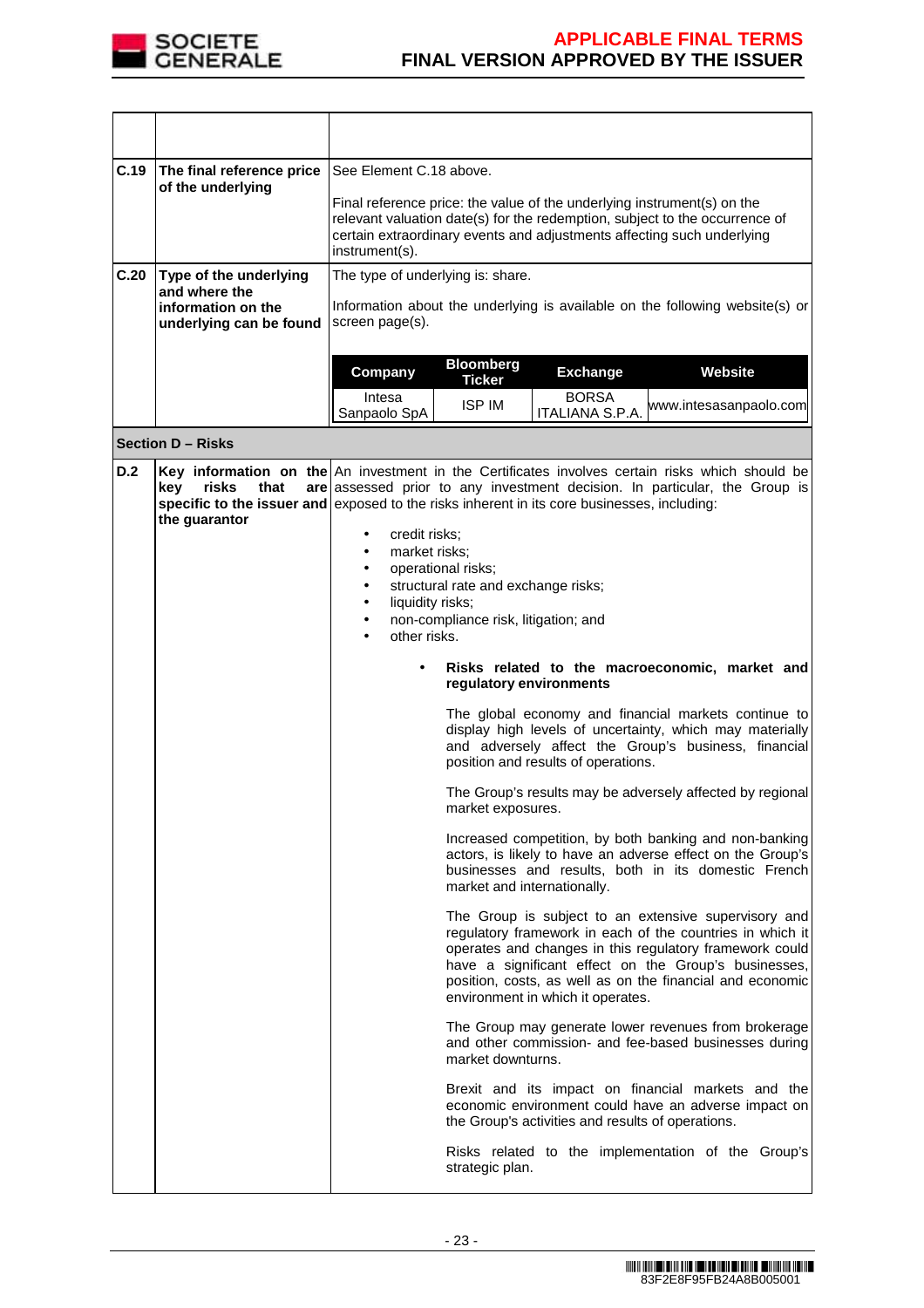

|  | <b>Credit and counterparty Risks</b>                                                                                                                                                                                                                             |
|--|------------------------------------------------------------------------------------------------------------------------------------------------------------------------------------------------------------------------------------------------------------------|
|  | The Group is exposed to counterparty and concentration<br>risks, which may have a material adverse effect on the<br>Group's business, results of operations and financial<br>position.                                                                           |
|  | The financial soundness and conduct of other financial<br>institutions and market participants could adversely affect<br>the Group.                                                                                                                              |
|  | The Group's results of operations and financial position<br>could be adversely affected by a late or insufficient<br>provisioning of credit exposures.                                                                                                           |
|  | <b>Market and Structural Risks</b>                                                                                                                                                                                                                               |
|  | The volatility of the financial markets may cause the<br>Group to suffer significant losses on its trading and<br>investment activities.                                                                                                                         |
|  | Changes in interest rates may adversely affect the retail<br>banking activities.                                                                                                                                                                                 |
|  | Fluctuations in exchange rates could adversely affect the<br>Group's results.                                                                                                                                                                                    |
|  | The protracted decline of financial markets or reduced<br>liquidity in such markets may make it harder to sell assets<br>or manoeuvre trade positions and could lead to material<br>losses for certain activities of the Group.                                  |
|  | The Group's hedging strategies may not prevent all risk of<br>losses.                                                                                                                                                                                            |
|  | <b>Operational Risks</b>                                                                                                                                                                                                                                         |
|  | The Group is exposed to legal risks that could negatively<br>affect its financial position or results of operations.                                                                                                                                             |
|  | Operational failure, termination or capacity constraints<br>affecting institutions the Group does business with, or<br>failure or breach of the Group's information technology<br>systems, could result in losses and damages to the<br>reputation of the Group. |
|  | The Group may incur losses as a result of unforeseen or<br>catastrophic events, including terrorist attacks or natural<br>disasters.                                                                                                                             |
|  | Reputational damage could harm the Group's competitive<br>position.                                                                                                                                                                                              |
|  | The Group's risk management system, based notably on<br>models, may not be effective and may expose the Group<br>to unidentified or unanticipated risks, which could lead to<br>significant losses.                                                              |
|  | The Group's inability to attract and retain qualified<br>employees, as well as significant changes in the<br>regulatory framework related<br>to human resources<br>management<br>processes<br>and<br>compensation,<br>may<br>adversely affect its performance.   |
|  | <b>Liquidity and Funding Risks</b>                                                                                                                                                                                                                               |
|  | A number of exceptional measures taken by governments,<br>central banks and regulators could have a material<br>adverse effect on the Group's business, results of                                                                                               |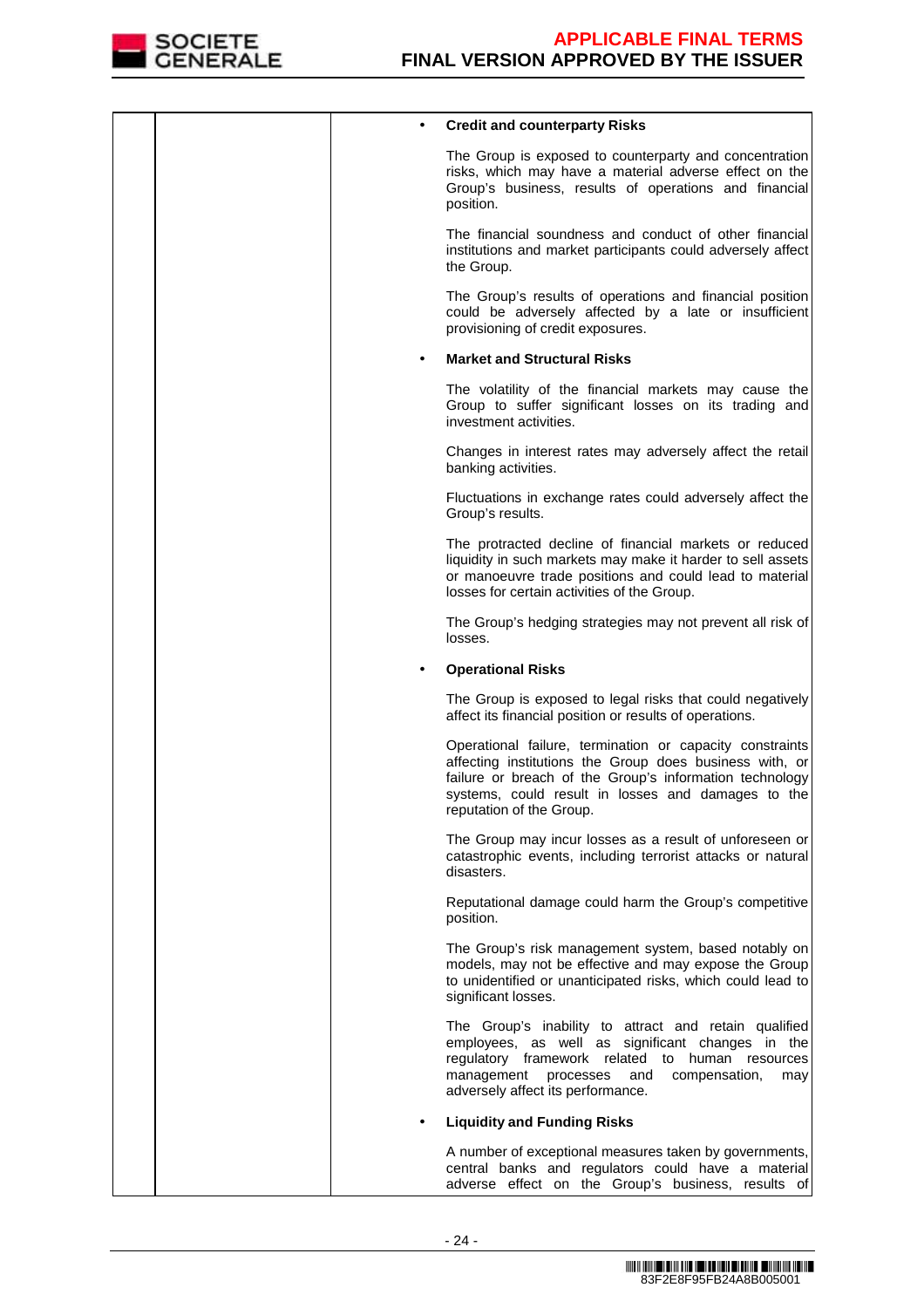

|     |                                                                                                                                                                                                              | operations and financial position.                                                                                                                                                                                                                                                                                                                                                                                                                                                                                                                                                                                                                                                                                                                                                                                                                                                                                                  |
|-----|--------------------------------------------------------------------------------------------------------------------------------------------------------------------------------------------------------------|-------------------------------------------------------------------------------------------------------------------------------------------------------------------------------------------------------------------------------------------------------------------------------------------------------------------------------------------------------------------------------------------------------------------------------------------------------------------------------------------------------------------------------------------------------------------------------------------------------------------------------------------------------------------------------------------------------------------------------------------------------------------------------------------------------------------------------------------------------------------------------------------------------------------------------------|
|     |                                                                                                                                                                                                              | The Group's dependence on its access to financing and<br>its liquidity constraints may have a material adverse effect<br>on the Group's business, financial position and results of<br>operations.                                                                                                                                                                                                                                                                                                                                                                                                                                                                                                                                                                                                                                                                                                                                  |
|     |                                                                                                                                                                                                              | <b>Risks related to insurance activities</b>                                                                                                                                                                                                                                                                                                                                                                                                                                                                                                                                                                                                                                                                                                                                                                                                                                                                                        |
|     |                                                                                                                                                                                                              | A deterioration in the market situation, and in particular a<br>significant increase or decrease in interest rates, could<br>have a material adverse effect on the life insurance<br>activities of the Group's Insurance business.                                                                                                                                                                                                                                                                                                                                                                                                                                                                                                                                                                                                                                                                                                  |
|     |                                                                                                                                                                                                              | Since the Issuer is part of the Group, these risk factors are<br>applicable to the Issuer                                                                                                                                                                                                                                                                                                                                                                                                                                                                                                                                                                                                                                                                                                                                                                                                                                           |
| D.6 | Key information on the<br>key<br>risks<br>that<br>are<br>specific to the securities<br>and risk warning to the<br>effect that investors may<br>lose the value of their<br>entire investment or part<br>of it |                                                                                                                                                                                                                                                                                                                                                                                                                                                                                                                                                                                                                                                                                                                                                                                                                                                                                                                                     |
|     |                                                                                                                                                                                                              | The Certificates may provide for an automatic early redemption linked to a<br>specific event. Therefore, this may prevent the Certificateholders from<br>benefitting from the performance of the underlying instrument(s) over the<br>whole period initially envisaged.                                                                                                                                                                                                                                                                                                                                                                                                                                                                                                                                                                                                                                                             |
|     |                                                                                                                                                                                                              | The terms and conditions of the Certificates may include provisions under<br>which upon the occurrence of certain market disruptions delays in the<br>settlement of the Certificates may be incurred or certain modifications be<br>made. Moreover, in case of occurrence of events affecting the underlying<br>instrument(s), the terms and conditions of the Certificates allow the Issuer to<br>substitute the underlying instrument(s) by new underlying instrument(s),<br>cease the exposure to the underlying asset(s) and apply a reference rate to<br>the proceeds so obtained until the final exercise date of the Certificates,<br>postpone the final exercise date of the Certificates, early redeem the<br>Certificates on the basis of the market value of these Certificates or deduct<br>from any due amount the increased cost of hedging, and in each case<br>without the prior consent of the Certificateholders. |
|     |                                                                                                                                                                                                              | Payments (whether in respect of principal and/or interest and whether at<br>final exercise or otherwise) on the Certificates are calculated by reference to<br>certain underlying(s), the return of the Certificates is based on changes in<br>the value of the underlying(s), which may fluctuate. Prospective investors<br>should be aware that these Certificates may be volatile and that they may<br>receive no interest and may lose all or a substantial portion of their principal.                                                                                                                                                                                                                                                                                                                                                                                                                                         |
|     |                                                                                                                                                                                                              | The Guarantee constitutes a general and unsecured contractual obligation<br>of the Guarantor and no other person. Any payments on the Certificates are<br>also dependent on the creditworthiness of the Guarantor.                                                                                                                                                                                                                                                                                                                                                                                                                                                                                                                                                                                                                                                                                                                  |
|     |                                                                                                                                                                                                              | Prospective investors in Certificates benefiting from the Guarantee should<br>note that in case of payment default of an Issuer the entitlement of the<br>Certificateholder will be limited to the sums obtained by making a claim<br>under the Guarantee, and the relevant provisions of the Guarantee and they<br>shall have no right to institute any proceeding, judicial or otherwise, or<br>otherwise assert a claim against the Issuer.                                                                                                                                                                                                                                                                                                                                                                                                                                                                                      |
|     |                                                                                                                                                                                                              | The Guarantee is a payment guarantee only and not a guarantee of the<br>performance by the relevant Issuer or any of its other obligations under the<br>Certificates benefiting from the Guarantee.                                                                                                                                                                                                                                                                                                                                                                                                                                                                                                                                                                                                                                                                                                                                 |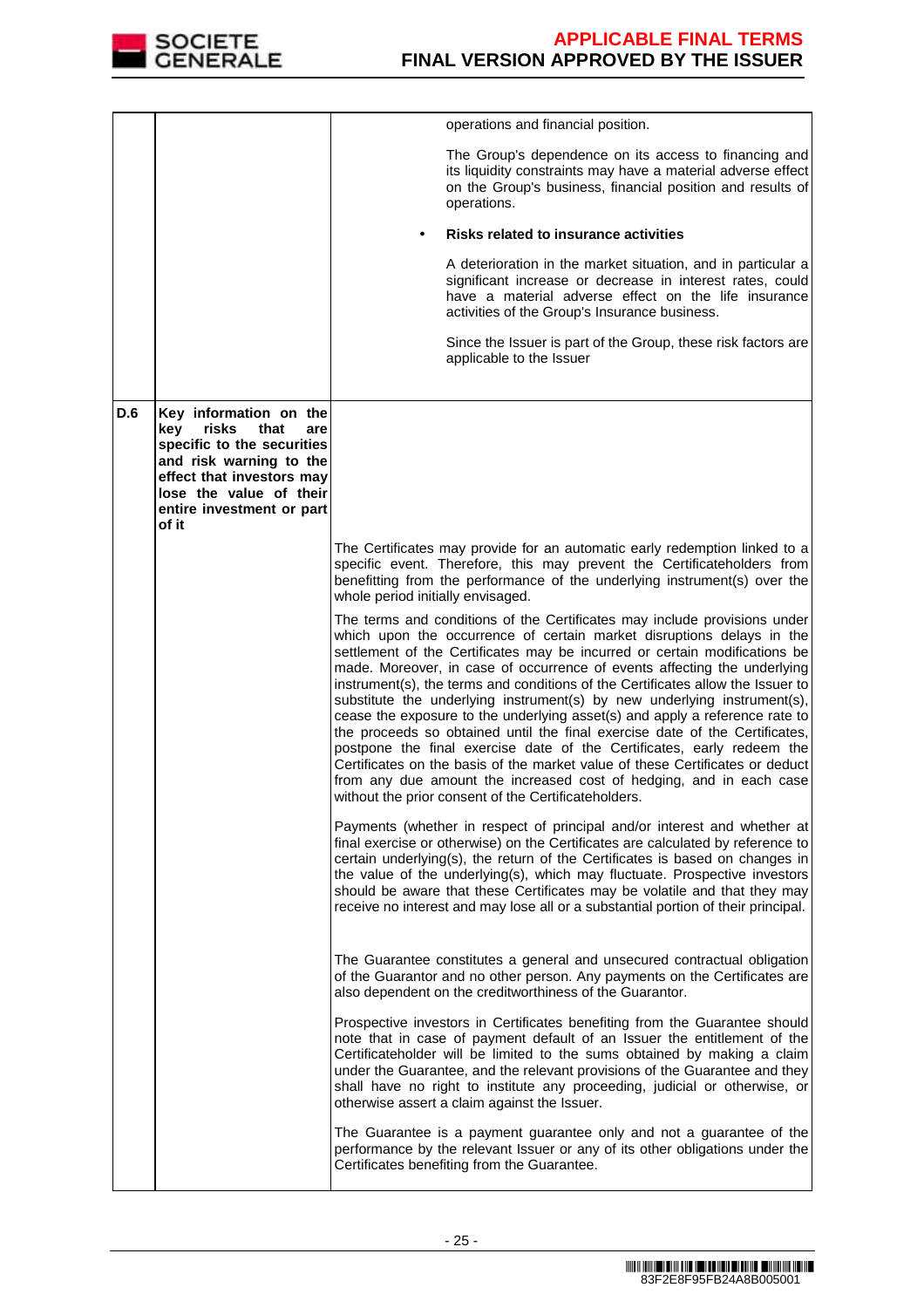|     | <b>SOCIETE</b><br><b>GENERALE</b> | <b>APPLICABLE FINAL TERMS</b><br><b>FINAL VERSION APPROVED BY THE ISSUER</b>                                                                                                                                                                                                                                                                                                                                                                                                                                                                                                       |
|-----|-----------------------------------|------------------------------------------------------------------------------------------------------------------------------------------------------------------------------------------------------------------------------------------------------------------------------------------------------------------------------------------------------------------------------------------------------------------------------------------------------------------------------------------------------------------------------------------------------------------------------------|
|     |                                   | Société Générale will act as issuer under the Programme, as the Guarantor<br>of the Certificates issued by the Issuer and also as provider of hedging<br>instruments to the Issuer. As a result, investors will be exposed not only to<br>the credit risk of the Guarantor but also operational risks arising from the<br>lack of independence of the Guarantor, in assuming its duties and<br>obligations as the Guarantor and provider of the hedging instruments.                                                                                                               |
|     |                                   | The potential conflicts of interests and operational risks arising from such<br>lack of independence are in part intended to be mitigated by the fact that<br>different divisions within the Guarantor will be responsible for implementing<br>the Guarantee and providing the hedging instruments and that each division<br>is run as a separate operational unit, segregated by Chinese walls<br>(information barriers) and run by different management teams.                                                                                                                   |
|     |                                   | The Issuer and the Guarantor and any of their subsidiaries and/or their<br>affiliates, in connection with their other business activities, may possess or<br>acquire material information about the underlying assets. Such activities and<br>information may cause consequences adverse to Certificateholders.                                                                                                                                                                                                                                                                    |
|     |                                   | The Issuer and the Guarantor and any of their subsidiaries and/or their<br>affiliates may act in other capacities with regard to the Certificates, such as<br>market maker, calculation agent or agent. Therefore, a potential conflict of<br>interests may arise. In connection with the offering of the Certificates, the<br>Issuer and the Guarantor and/or their affiliates may enter into one or more<br>hedging transaction(s) with respect to a reference asset(s) or related<br>derivatives, which may affect the market price, liquidity or value of the<br>Certificates. |
|     |                                   | During the lifetime of the Certificates, the market value of these Certificates<br>may be lower than the invested capital. Furthermore, an insolvency of the<br>Issuer and/or the Guarantor may cause a total loss of the invested capital.                                                                                                                                                                                                                                                                                                                                        |
|     |                                   | The attention of the investors is drawn to the fact that they could<br>sustain an entire or a partial loss of their investment.                                                                                                                                                                                                                                                                                                                                                                                                                                                    |
|     | Section E - Offer                 |                                                                                                                                                                                                                                                                                                                                                                                                                                                                                                                                                                                    |
|     | use of proceeds                   | <b>E.2.b Reasons for the offer and</b> The net proceeds from each issue of Certificates will be applied for the<br>general financing purposes of the Société Générale Group, which include<br>making a profit.                                                                                                                                                                                                                                                                                                                                                                     |
| E.3 | and conditions of the             | Description of the terms Public Offer Jurisdiction(s): Italy                                                                                                                                                                                                                                                                                                                                                                                                                                                                                                                       |
|     | offer                             | <b>Offer Period:</b><br>From and including November 21, 2019 at 9.00 a.m. Central European Time<br>(CET) to and including December 18, 2019 at 4.00 p.m. CET, subject to any<br>early closing of the Offer Period as described below.                                                                                                                                                                                                                                                                                                                                              |
|     |                                   | The Certificates will be distributed:                                                                                                                                                                                                                                                                                                                                                                                                                                                                                                                                              |
|     |                                   | (a) within the premises of the Distributors (at their offices and branches);                                                                                                                                                                                                                                                                                                                                                                                                                                                                                                       |
|     |                                   | (b) through door-to-door selling (fuori sede) pursuant to Articles 30 and 31<br>of the Italian Legislative Decree No. 58 of 24 <sup>th</sup> February 1998, as amended<br>from time to time (the "Italian Financial Services Act") from and including<br>November 21, 2019 at 9.00 a.m. Central European Time (CET) to and<br>including December 13, 2019 at 4.00 p.m. CET;                                                                                                                                                                                                        |
|     |                                   | subject to any early closing of the Offer Period as described below.                                                                                                                                                                                                                                                                                                                                                                                                                                                                                                               |
|     |                                   | Distributors intending to distribute Certificates through door-to-door selling<br>(fuori sede) pursuant to article 30 of the Italian Financial Services Act will<br>collect the acceptance forms - other than directly at their branches and<br>offices - through financial advisors for door-to-door selling (consulenti<br>finanziari abilitati all'offerta fuori sede) pursuant to Article 31 of the Italian<br>Financial Services Act.                                                                                                                                         |
|     |                                   | Pursuant to Article 30, paragraph 6, of the Italian Financial Services Act, the                                                                                                                                                                                                                                                                                                                                                                                                                                                                                                    |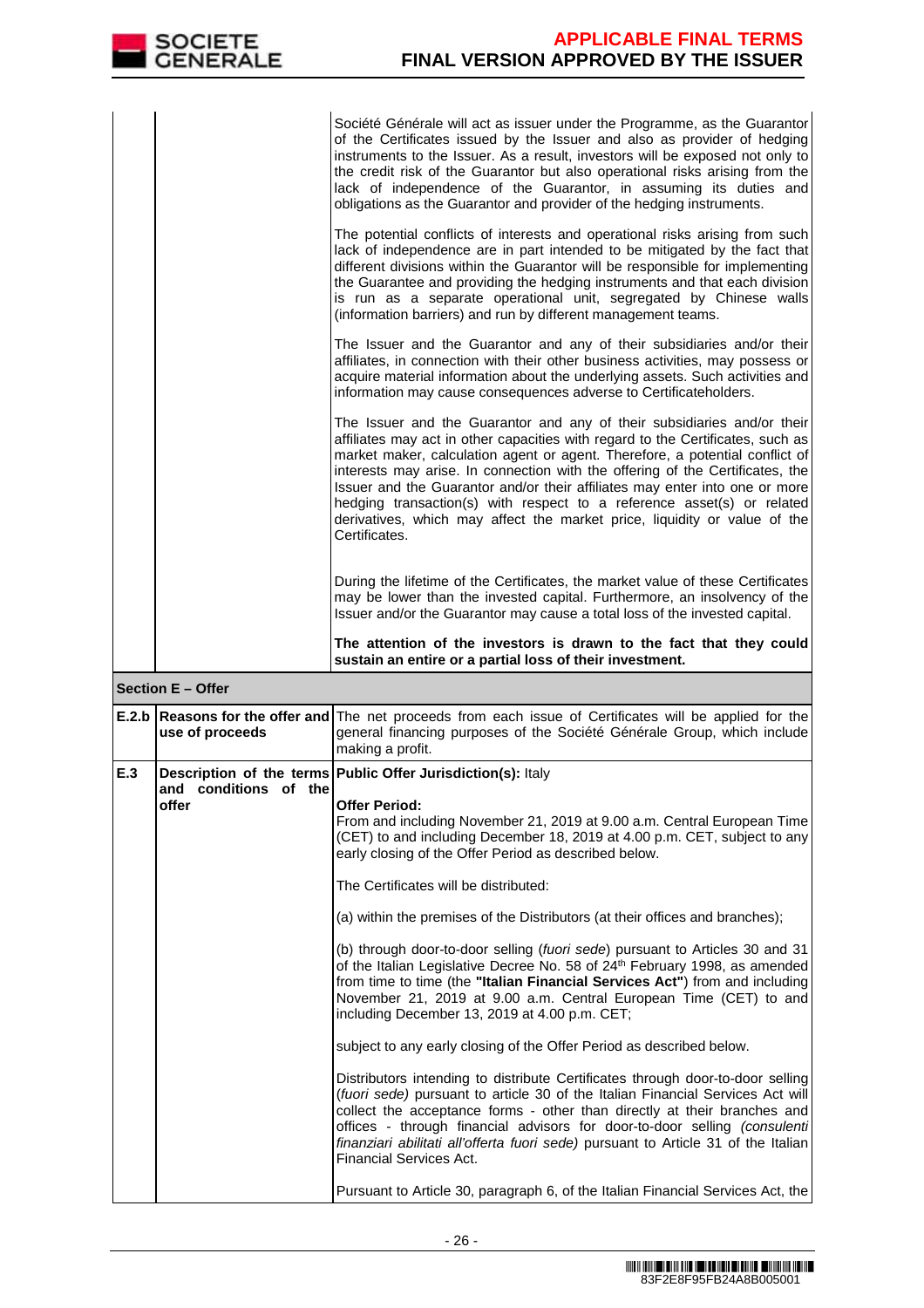

|     |                                                                                                             | validity and enforceability of contracts entered into through door-to-door<br>selling (fuori sede) is suspended for a period of 7 (seven) days from the<br>date of subscription of the acceptance form by the relevant investor.                                                                                                                                                                                                                                                                                                                                                                                                                                                                                                      |  |
|-----|-------------------------------------------------------------------------------------------------------------|---------------------------------------------------------------------------------------------------------------------------------------------------------------------------------------------------------------------------------------------------------------------------------------------------------------------------------------------------------------------------------------------------------------------------------------------------------------------------------------------------------------------------------------------------------------------------------------------------------------------------------------------------------------------------------------------------------------------------------------|--|
|     |                                                                                                             | Within such period investors may notify the relevant Distributor of their<br>withdrawal without payment of any charge or commission.                                                                                                                                                                                                                                                                                                                                                                                                                                                                                                                                                                                                  |  |
|     |                                                                                                             | <b>Offer Price:</b> The Certificates will be offered at the Issue Price of which up to<br>a maximum of 5.00% is represented by distribution fee payable upfront by<br>the Issuer to the Distributor.                                                                                                                                                                                                                                                                                                                                                                                                                                                                                                                                  |  |
|     |                                                                                                             | Conditions to which the offer is subject: Offers of the Certificates are<br>conditional on their issue and, on any additional conditions set out in the<br>standard terms of business of the financial intermediaries, notified to<br>investors by such relevant financial intermediaries.                                                                                                                                                                                                                                                                                                                                                                                                                                            |  |
|     |                                                                                                             | The Issuer reserves the right to close the Offer Period prior to its stated<br>expiry for any reason.                                                                                                                                                                                                                                                                                                                                                                                                                                                                                                                                                                                                                                 |  |
|     |                                                                                                             | The Issuer reserves the right to withdraw the offer and cancel the issuance<br>of the Certificates for any reason at any time on or prior to the Issue Date.<br>For the avoidance of doubt, if any application has been made by a potential<br>investor and the Issuer exercises such right, no potential investor shall be<br>entitled<br>subscribe<br>otherwise<br>or<br>acquire<br>the<br>Certificates.<br>to                                                                                                                                                                                                                                                                                                                      |  |
|     |                                                                                                             | In each case, a notice to the investors on the early termination or the<br>withdrawal, as applicable, will be published on the website of the Issuer<br>(http://prospectus.socgen.com).                                                                                                                                                                                                                                                                                                                                                                                                                                                                                                                                               |  |
|     |                                                                                                             | The validity of the offer is subject to the condition that the decision of<br>admission to trading on EuroTLX is released by EuroTLX Sim S.p.A. by not<br>later than on the day immediately preceding the Issue Date; otherwise, the<br>offer will be deemed withdrawn and the issuance cancelled. The Issuer<br>undertakes to file the relevant application with EuroTLX Sim S.p.A. in due<br>time to allow EuroTLX Sim S.p.A. to release a decision, according to its<br>rules, within the day immediately preceding the Issue Date.                                                                                                                                                                                                |  |
|     |                                                                                                             | <b>Issue Price:</b><br>EUR 100 per Certificate of EUR 100<br><b>Specified Denomination</b>                                                                                                                                                                                                                                                                                                                                                                                                                                                                                                                                                                                                                                            |  |
| E.4 | Description of any<br>interest that is material<br>to the issue/offer<br>including conflicting<br>interests | Save for fees, if any, payable to the Dealer, and so far as the Issuer is<br>aware, no person involved in the issue of the Certificates has an interest<br>material to the offer.                                                                                                                                                                                                                                                                                                                                                                                                                                                                                                                                                     |  |
|     |                                                                                                             | The Dealer and its affiliates have engaged, and may in the future engage, in<br>investment banking and/or commercial banking transactions with, and may<br>perform other services for, the Issuer and its affiliates in the ordinary course<br>of business.                                                                                                                                                                                                                                                                                                                                                                                                                                                                           |  |
|     |                                                                                                             | Société Générale will ensure the roles of provider of hedging instruments to<br>the Issuer of the Certificates and Calculation Agent of the Certificates.                                                                                                                                                                                                                                                                                                                                                                                                                                                                                                                                                                             |  |
|     |                                                                                                             | The possibility of conflicts of interest between the different roles of Société<br>Générale on one hand, and between those of Société Générale in these<br>roles and those of the Certificateholders on the other hand cannot be<br>excluded.                                                                                                                                                                                                                                                                                                                                                                                                                                                                                         |  |
|     |                                                                                                             | Furthermore, given the banking activities of Société Générale, conflicts may<br>arise between the interests of Société Générale acting in these capacities<br>(including business relationship with the issuers of the financial instruments<br>being underlyings of the Certificates or possession of non public information<br>in relation with them) and those of the Certificateholders. Finally, the<br>activities of Société Générale on the underlying financial instrument(s), on<br>its proprietary account or on behalf of its customers, or the establishment of<br>hedging transactions, may also have an impact on the price of these<br>instruments and their liquidity, and thus may be in conflict with the interests |  |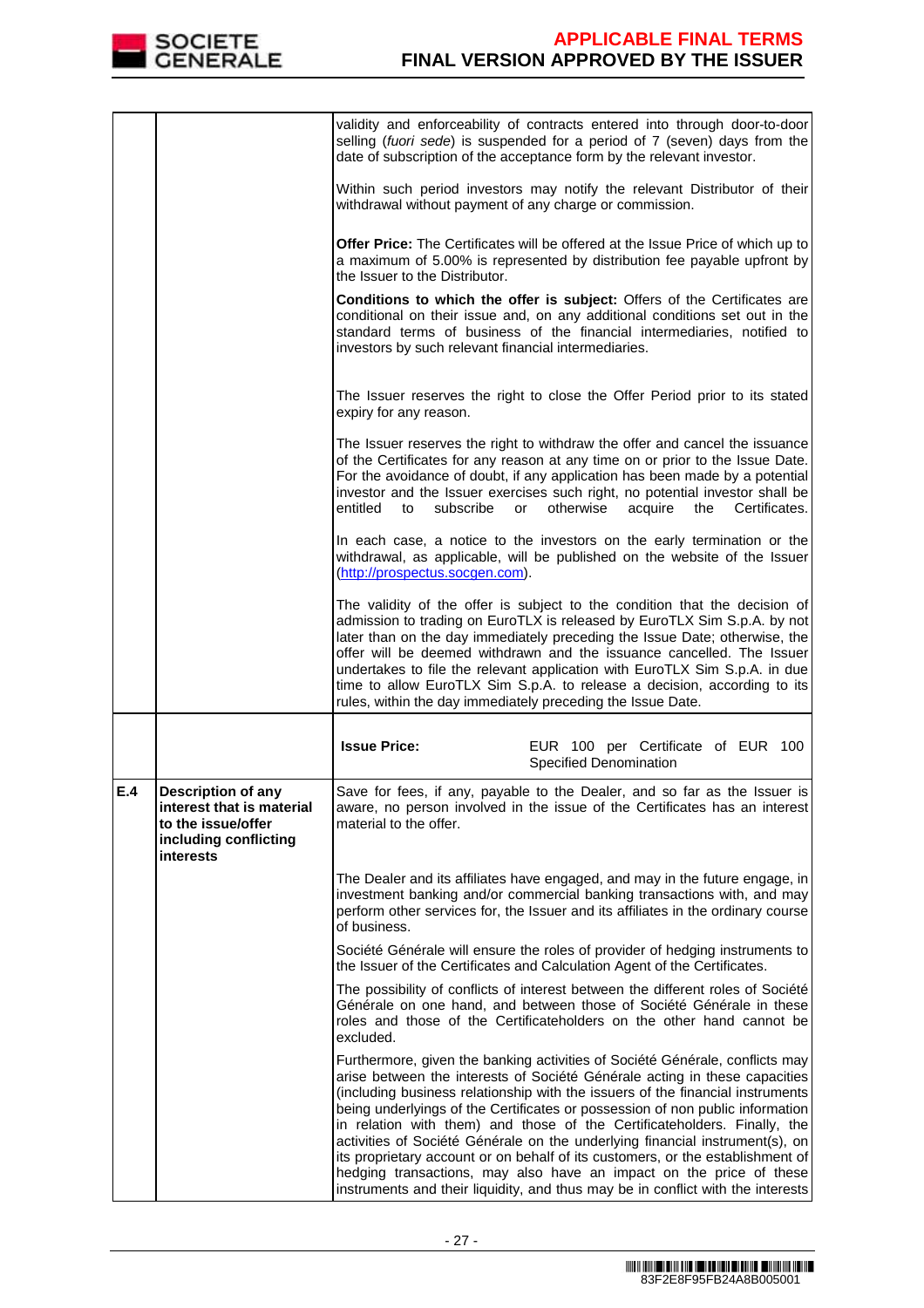

|      |                                                                                          | of the Certificateholders.                                                               |
|------|------------------------------------------------------------------------------------------|------------------------------------------------------------------------------------------|
| IE.7 | <b>Estimated expenses</b><br>charged to the investor<br>by the Issuer or the<br>lofferor | Not Applicable. No expenses are charged to the investor by the Issuer or<br>the offeror. |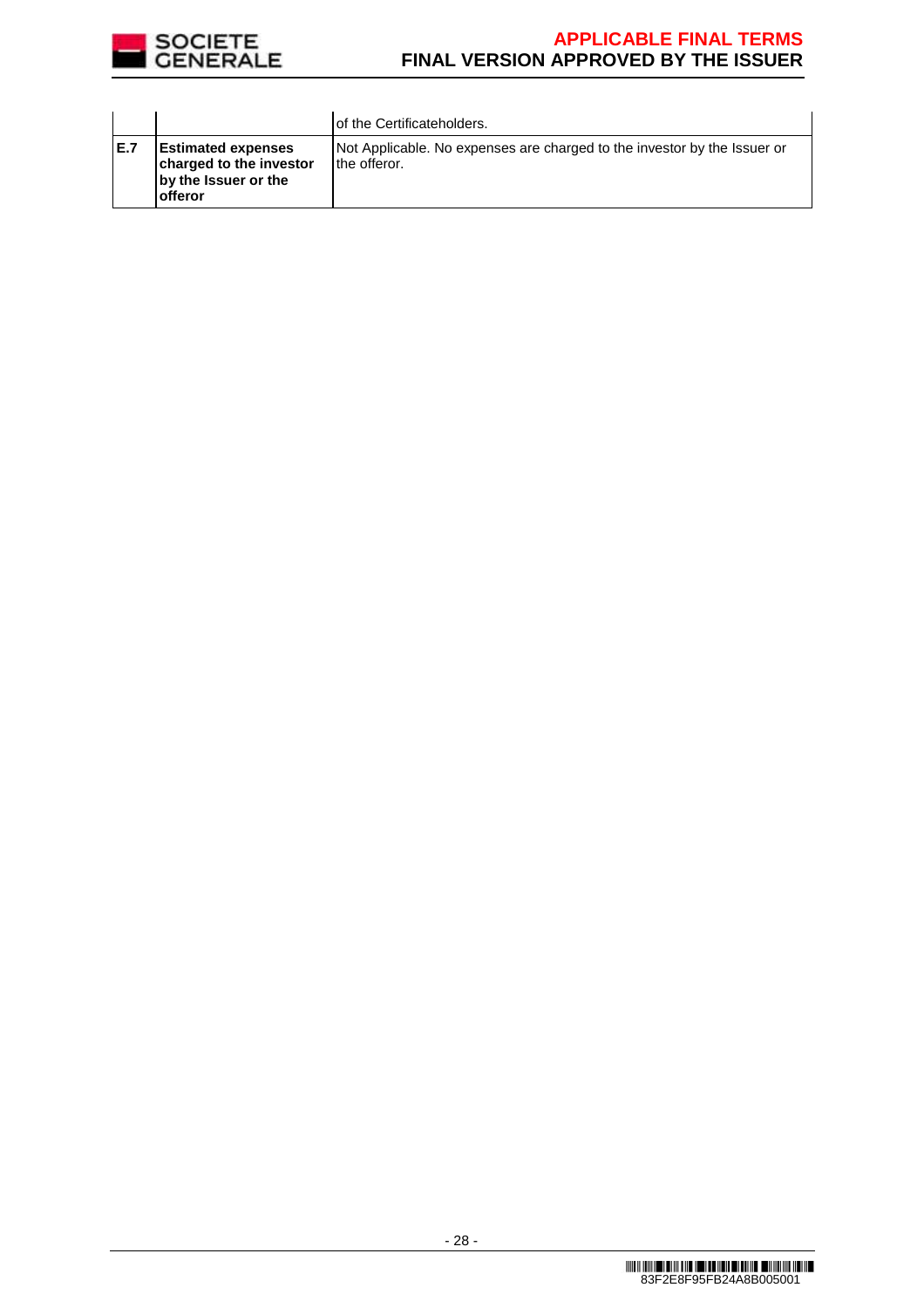

#### **NOTA DI SINTESI SPECIFICA PER L'EMISSIONE**

Le Note di Sintesi sono composte da requisiti informativi noti come **Elementi**, la cui comunicazione è prevista dall'Allegato XXII del Regolamento (CE) della Commissione n. 809/2004, come successivamente modificato. Tali elementi sono riportati in successione numerata nelle Sezioni  $A - E(A.1 - E.7)$ .

La presente nota di sintesi contiene tutti gli Elementi che devono essere riportati in una nota di sintesi relativa a questa tipologia di valori mobiliari e di Emittente. Dato che l'inserimento di alcuni Elementi non è obbligatorio, potrebbero verificarsi dei salti nella sequenza numerica degli Elementi.

Anche nel caso in cui un Elemento debba essere inserito nella nota di sintesi in virtù della tipologia di valore mobiliare e di Emittente, è possibile che nessuna informazione rilevante possa essere fornita in relazione a tale Elemento. In tal caso, la nota di sintesi conterrà una breve descrizione dell'Elemento assieme alla dicitura "Non Applicabile".

|     | Sezione A - Introduzione e avvertenze          |                                                                                                                                                                                                                                                                                                                                                                                                                                                                                                                                                                                                                                                      |
|-----|------------------------------------------------|------------------------------------------------------------------------------------------------------------------------------------------------------------------------------------------------------------------------------------------------------------------------------------------------------------------------------------------------------------------------------------------------------------------------------------------------------------------------------------------------------------------------------------------------------------------------------------------------------------------------------------------------------|
| A.1 | Avvertenza                                     | La presente nota di sintesi deve essere letta come introduzione al Prospetto<br>di Base.                                                                                                                                                                                                                                                                                                                                                                                                                                                                                                                                                             |
|     |                                                | Qualsivoglia decisione da parte dell'investitore in merito all'investimento nei<br>Certificati deve basarsi su una valutazione del Prospetto di Base nel suo<br>complesso.                                                                                                                                                                                                                                                                                                                                                                                                                                                                           |
|     |                                                | Qualora sia proposto un ricorso dinanzi all'autorità giudiziaria in merito alle<br>informazioni contenute nel Prospetto di Base e nelle Condizioni Definitive<br>applicabili, il ricorrente potrebbe essere tenuto a sostenere i costi della<br>traduzione del Prospetto di Base prima dell'avvio del procedimento, ai sensi<br>della legislazione nazionale degli Stati Membri.                                                                                                                                                                                                                                                                     |
|     |                                                | Nessun soggetto che ha provveduto alla predisposizione della presente<br>nota di sintesi, compresa l'eventuale traduzione, potrà essere ritenuto<br>responsabile civilmente, salvo che questa risulti fuorviante, imprecisa o<br>incoerente se letta congiuntamente alle altre parti del Prospetto di Base, o<br>non offra, se letta congiuntamente alle altre parti del presente Prospetto di<br>Base, informazioni essenziali volte ad agevolare la decisione dell'investitore<br>di investire nei Certificati.                                                                                                                                    |
| A.2 | Consenso all'utilizzo del<br>Prospetto di Base | L'Emittente acconsente all'utilizzo del presente Prospetto di Base in<br>relazione alla rivendita o al collocamento dei Certificati nel caso in cui sia<br>richiesta la pubblicazione di un prospetto ai sensi delle Direttiva Prospetti<br>(una Offerta Non Esente) subordinatamente alle seguenti condizioni:                                                                                                                                                                                                                                                                                                                                      |
|     |                                                | - il consenso è valido solamente durante il periodo di offerta dal<br>21/11/2019 al 18/12/2019 e, in relazione ai Certificati collocati in Italia<br>attraverso "offerta fuori sede", dal 21/11/2019 al 13/12/2019 (il Periodo<br>d'Offerta);                                                                                                                                                                                                                                                                                                                                                                                                        |
|     |                                                | - il consenso fornito dall'Emittente all'utilizzo del Prospetto di Base ai fini<br>dell'effettuazione dell'Offerta Non Esente è un consenso individuale (un<br>Consenso Individuale) relativo a Deutsche Bank SpA, Piazza del<br>Calendario 3, 20126 Milano (l'Offerente Autorizzato Iniziale e il<br>Collocatore) e, qualora l'Emittente nomini uno o più intermediari finanziari<br>aggiuntivi successivamente al 19/11/2019 pubblicando i loro dati sul suo sito<br>web all'indirizzo http://.prospectus.socgen.com, a ciascun intermediario.<br>finanziario i cui dati siano stati pubblicati (ciascuno un Offerente<br>Autorizzato Aggiuntivo); |
|     |                                                | - il consenso si applica esclusivamente all'utilizzo del presente Prospetto di<br>Base ai fini delle Offerte Non Esenti di Certificati in Italia.                                                                                                                                                                                                                                                                                                                                                                                                                                                                                                    |
|     |                                                | Le informazioni relative alle condizioni dell'Offerta Non Esente                                                                                                                                                                                                                                                                                                                                                                                                                                                                                                                                                                                     |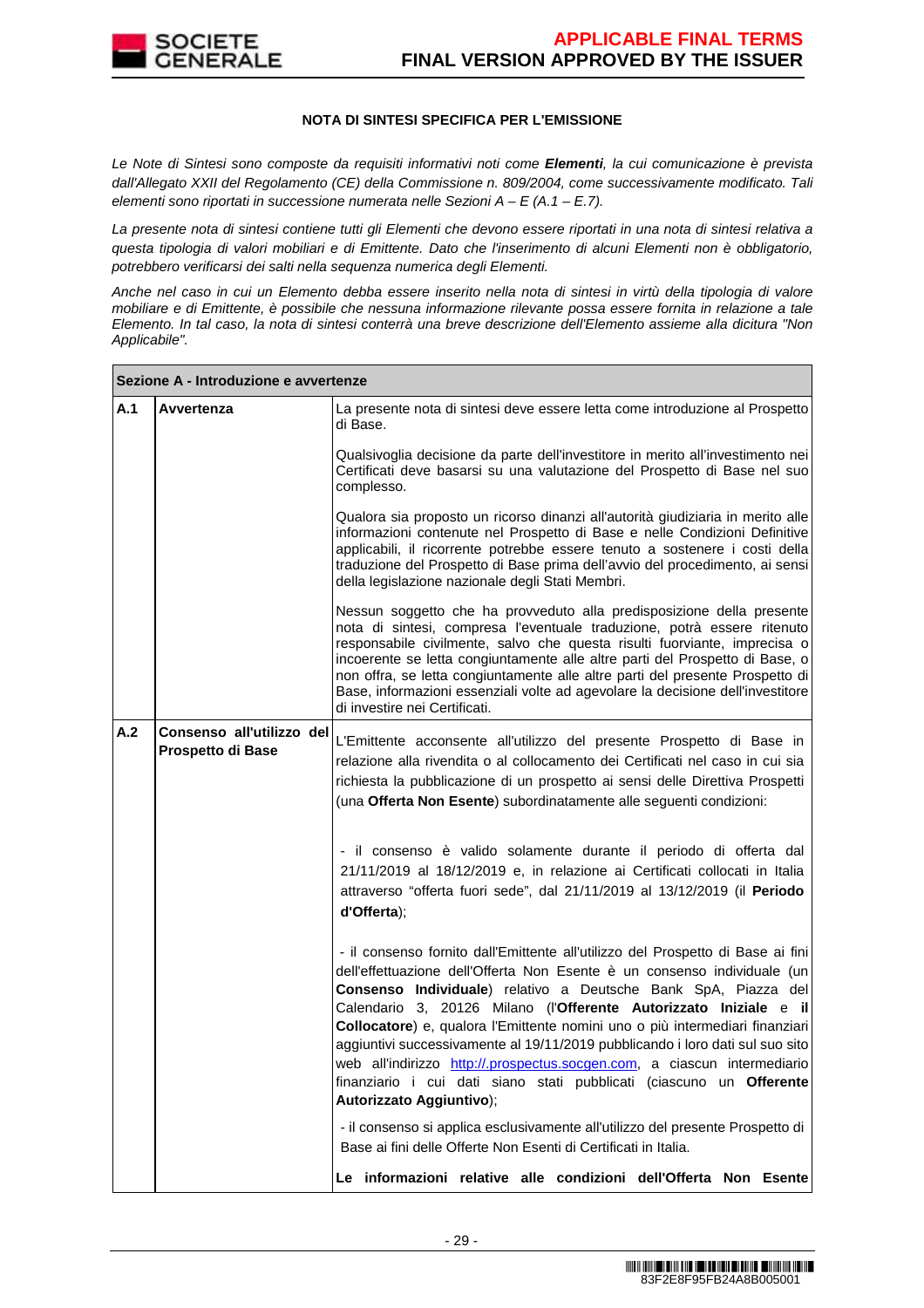

|             |                                                                                                                                                        | saranno fornite agli investitori da qualunque Offerente Autorizzato<br>Iniziale nella giurisdizione in cui sarà effettuata l'offerta.                                                                                                                                                                                                                                                                                                                                                                                                                                            |                                                                                                                                                                                                                           |                                                                |                                                                                 |                                                                |  |
|-------------|--------------------------------------------------------------------------------------------------------------------------------------------------------|----------------------------------------------------------------------------------------------------------------------------------------------------------------------------------------------------------------------------------------------------------------------------------------------------------------------------------------------------------------------------------------------------------------------------------------------------------------------------------------------------------------------------------------------------------------------------------|---------------------------------------------------------------------------------------------------------------------------------------------------------------------------------------------------------------------------|----------------------------------------------------------------|---------------------------------------------------------------------------------|----------------------------------------------------------------|--|
|             | Sezione B - Emittente e Garante                                                                                                                        |                                                                                                                                                                                                                                                                                                                                                                                                                                                                                                                                                                                  |                                                                                                                                                                                                                           |                                                                |                                                                                 |                                                                |  |
| B.1         | Ragione<br>sociale e<br>denominazi<br>one<br>commercial<br>е<br>dell'emitten<br>te                                                                     | SG Issuer (o l'Emittente)                                                                                                                                                                                                                                                                                                                                                                                                                                                                                                                                                        |                                                                                                                                                                                                                           |                                                                |                                                                                 |                                                                |  |
| B.2         | forma<br>giuridica,<br>legislazione<br>e paese di                                                                                                      |                                                                                                                                                                                                                                                                                                                                                                                                                                                                                                                                                                                  | Sede legale, Domicilio: 16, Boulevard Royal, L-2449, Lussemburgo.<br>Forma giuridica: Società a responsabilità limitata pubblica (société anonyme).<br>Legislazione di riferimento dell'Emittente: Diritto lussemburghese |                                                                |                                                                                 |                                                                |  |
|             | costituzion<br>е                                                                                                                                       |                                                                                                                                                                                                                                                                                                                                                                                                                                                                                                                                                                                  | Paese di costituzione: Lussemburgo.                                                                                                                                                                                       |                                                                |                                                                                 |                                                                |  |
| B.4b        | Tendenze<br>note<br>suscettibili<br>di influire<br>sull'emitten<br>te e sui<br>settori in<br>cui opera                                                 | Nel corso del 2019, l'Emittente prevede di proseguire la propria attività in conformità al<br>proprio oggetto sociale.                                                                                                                                                                                                                                                                                                                                                                                                                                                           |                                                                                                                                                                                                                           |                                                                |                                                                                 |                                                                |  |
| B.5         | del gruppo<br>e della<br>posizione<br>dell'emitten<br>te<br>all'interno<br>del gruppo                                                                  | Descrizione   Il Gruppo Société Générale (il Gruppo) offre una vasta gamma di servizi di consulenza e<br>soluzioni finanziarie su misura destinate a clienti privati, grandi aziende e investitori<br>istituzionali. Il Gruppo si basa su tre attività core complementari:<br>• Retail Banking in Francia;<br>• International Retail Banking, Financial Services and Insurance; e<br>• Corporate and Investment Banking, Private Banking, Asset and Wealth Management e<br>Securities Services.<br>L'Emittente è una controllata del Gruppo e non ha alcuna società controllata. |                                                                                                                                                                                                                           |                                                                |                                                                                 |                                                                |  |
| <b>B.9</b>  | Previsioni o<br>stime<br>relative agli<br>utili<br>dell'emitten<br>te                                                                                  | Non Applicabile. L'Emittente non fornisce alcuna previsione o stima in relazione agli utili.                                                                                                                                                                                                                                                                                                                                                                                                                                                                                     |                                                                                                                                                                                                                           |                                                                |                                                                                 |                                                                |  |
| <b>B.10</b> | Natura di<br>eventuali<br>riserve<br>espresse<br>nella<br>relazione<br>della<br>società di<br>revisione in<br>merito ai<br>dati storico-<br>finanziari | Non Applicabile. Le relazioni della società di revisione non contengono alcuna riserva.                                                                                                                                                                                                                                                                                                                                                                                                                                                                                          |                                                                                                                                                                                                                           |                                                                |                                                                                 |                                                                |  |
| <b>B.12</b> | Principali<br>dati storico-<br>finanziari<br>selezionati<br>relativi<br>all'emittente                                                                  | (in migliaia<br>di EUR)                                                                                                                                                                                                                                                                                                                                                                                                                                                                                                                                                          | Primo<br><b>Semestre</b><br>30.06.2019<br>(non<br>sottoposto a<br>revisione)                                                                                                                                              | Anno<br>terminato<br>31.12.2018<br>(sottoposto<br>a revisione) | Primo<br><b>Semestre</b><br>30.06.2018<br>(non<br>sottoposto<br>а<br>revisione) | Anno<br>terminato<br>31.12.2017<br>(sottoposto<br>a revisione) |  |
|             |                                                                                                                                                        | <b>Reddito</b>                                                                                                                                                                                                                                                                                                                                                                                                                                                                                                                                                                   |                                                                                                                                                                                                                           | 68.302                                                         |                                                                                 | 92.353                                                         |  |
|             |                                                                                                                                                        |                                                                                                                                                                                                                                                                                                                                                                                                                                                                                                                                                                                  |                                                                                                                                                                                                                           |                                                                |                                                                                 |                                                                |  |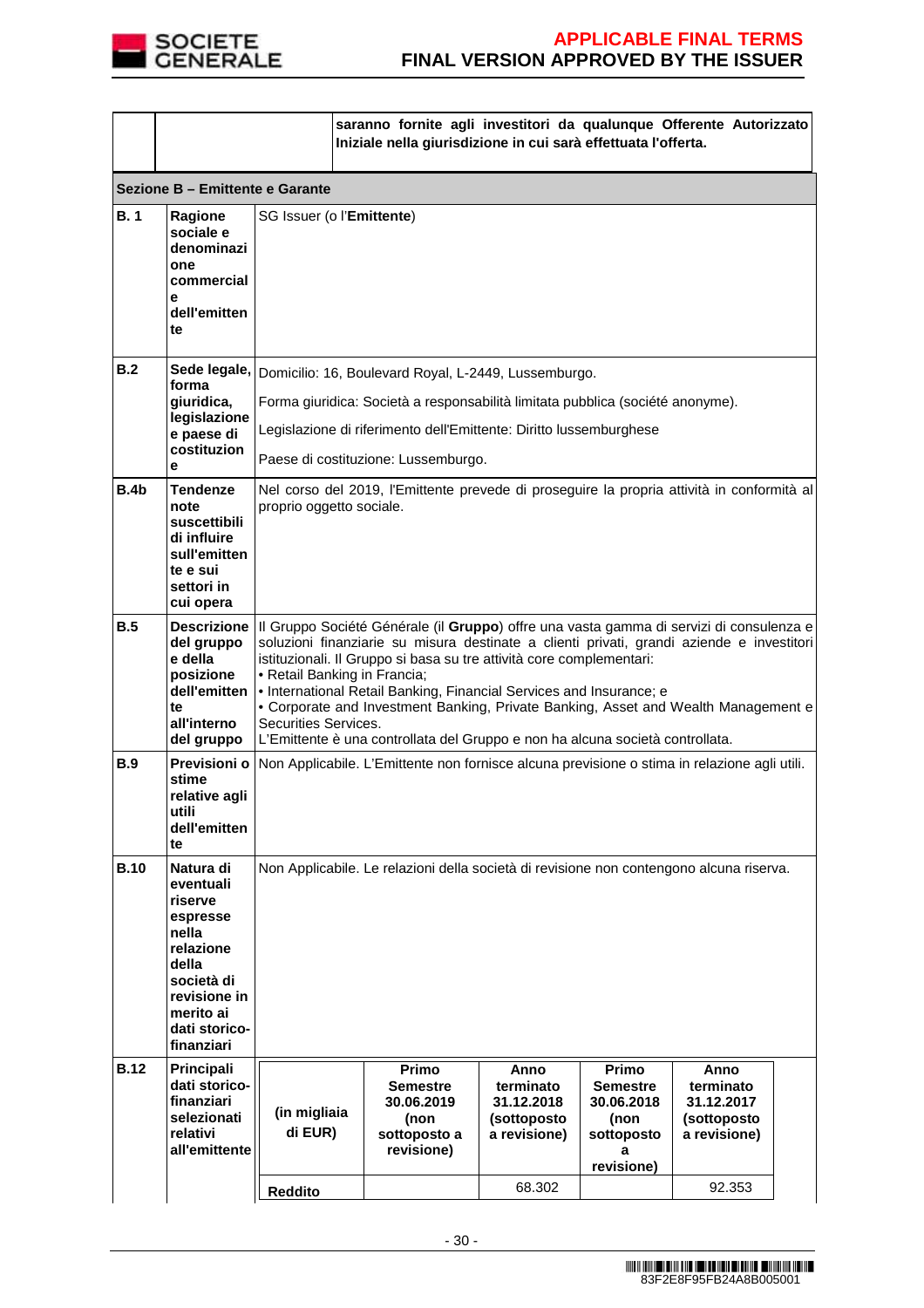

|             |                                                                                                                                                                                                                          | Complessivo                       | 33.557                                                                                                                                                                            |            | 29.760         |            |  |
|-------------|--------------------------------------------------------------------------------------------------------------------------------------------------------------------------------------------------------------------------|-----------------------------------|-----------------------------------------------------------------------------------------------------------------------------------------------------------------------------------|------------|----------------|------------|--|
|             |                                                                                                                                                                                                                          | <b>Utile</b><br>ante<br>imposte   | 350                                                                                                                                                                               | 251        | 148            | 105        |  |
|             |                                                                                                                                                                                                                          | <b>Reddito</b><br>di<br>esercizio | 263                                                                                                                                                                               | 187        | 126            | 78         |  |
|             |                                                                                                                                                                                                                          | <b>Totale</b><br>attivo           | 55.465.073                                                                                                                                                                        | 49.363.650 | 49.149.8<br>60 | 48.026.909 |  |
|             | <b>Dichiarazio</b><br>ne relativa<br>all'assenza<br>di<br>cambiamen<br>ti<br>sostanzial-<br>mente<br>pregiudizie<br>voli delle<br>prospettive<br>dell'emitten<br>te dalla data<br>di<br>pubblicazio<br>ne<br>dell'ultimo |                                   | Non si sono verificati cambiamenti sostanzialmente pregiudizievoli delle prospettive<br>dell'Emittente dalla data del 31 dicembre 2018.                                           |            |                |            |  |
|             | bilancio<br>certificato<br>ti                                                                                                                                                                                            |                                   | Cambiamen Non applicabile. Non si è verificato alcun cambiamento rilevante nella posizione<br>finanziaria o di negoziazione dell'Emittente successivamente al 30 giugno 2019.     |            |                |            |  |
|             | significativi<br>relativi alla<br>situazione<br>finanziaria<br>$\mathbf{o}$<br>commercial                                                                                                                                |                                   |                                                                                                                                                                                   |            |                |            |  |
|             | е<br>dell'Emitten<br>te<br>successivi<br>al periodo<br>cui si<br>riferiscono i<br>dati storico-<br>finanziari                                                                                                            |                                   |                                                                                                                                                                                   |            |                |            |  |
| <b>B.13</b> | <b>Eventi</b><br>recenti<br>relativi<br>all'emittente<br>che<br>rilevano, in<br>misura<br>sostanziale,<br>ai fini della<br>valutazione<br>della<br>solvibilità<br>dell'Emitten<br>te                                     |                                   | Non Applicabile. Non si sono verificati eventi recenti relativi all'Emittente che rilevano, in<br>misura sostanziale, ai fini della valutazione della solvibilità dell'Emittente. |            |                |            |  |
| <b>B.14</b> | <b>Dichiarazio</b><br>ne in ordine<br>alla                                                                                                                                                                               | all'Elemento B.5 che precede.     | Per le informazioni sulla posizione dell'Emittente all'interno del Gruppo si rimanda                                                                                              |            |                |            |  |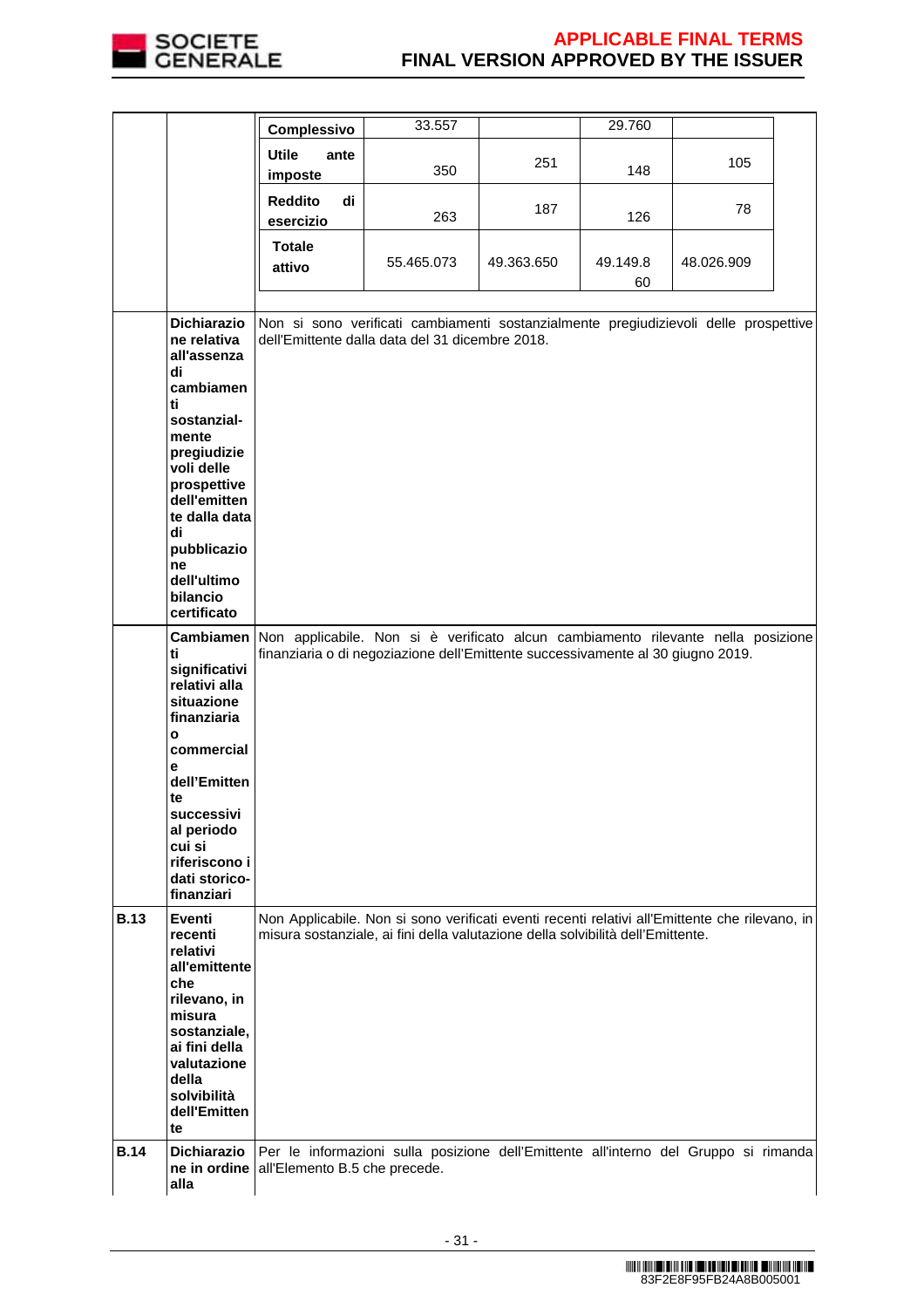

|             | dipendenza<br>dell'emitten<br>te da altre<br>entità del<br>gruppo                                                                                                                                                                             | All'interno del Gruppo, SG Issuer fa capo a Société Générale Bank & Trust.                                                                                                                                                                                                                                                                                                                                                                                                                                                                                                                                                                                                                                                                                                                                                                                                                                                                                                                                                                                                                                                                                                  |  |  |
|-------------|-----------------------------------------------------------------------------------------------------------------------------------------------------------------------------------------------------------------------------------------------|-----------------------------------------------------------------------------------------------------------------------------------------------------------------------------------------------------------------------------------------------------------------------------------------------------------------------------------------------------------------------------------------------------------------------------------------------------------------------------------------------------------------------------------------------------------------------------------------------------------------------------------------------------------------------------------------------------------------------------------------------------------------------------------------------------------------------------------------------------------------------------------------------------------------------------------------------------------------------------------------------------------------------------------------------------------------------------------------------------------------------------------------------------------------------------|--|--|
| <b>B.15</b> | <b>Descrizioni</b><br>principali<br>dell'emitten<br>te                                                                                                                                                                                        | Le attività principali di SG Issuer sono rappresentate dalla raccolta di fondi tramite<br>delle attività l'emissione di warrant e titoli di debito destinati al collocamento presso clienti istituzionali<br>o retail tramite collocatori associati a Société Générale. I fondi derivanti all'emissione di<br>tali titoli di debito vengono quindi concessi in prestito a Société Générale ed altri membri<br>del Gruppo.                                                                                                                                                                                                                                                                                                                                                                                                                                                                                                                                                                                                                                                                                                                                                   |  |  |
| <b>B.16</b> | Per quanto<br>a<br>conoscenza<br>dell'emitten<br>te, soggetto<br>da cui<br>l'emittente è<br>controllato<br>$\mathbf{o}$<br>partecipato,<br>direttament<br>e o<br>indirettame<br>nte, e<br>descrizione<br>della natura<br>di tale<br>controllo | SG Issuer è una società controllata al 100 % da Société Générale Bank & Trust S.A., che<br>è a sua volta un'entità interamente controllata da Société Générale e interamente<br>consolidata.                                                                                                                                                                                                                                                                                                                                                                                                                                                                                                                                                                                                                                                                                                                                                                                                                                                                                                                                                                                |  |  |
| <b>B.18</b> | Natura e<br>ambito<br>della<br>garanzia                                                                                                                                                                                                       | I Certificati sono garantiti incondizionatamente e irrevocabilmente da Société Générale (il<br>Garante) ai sensi della garanzia disciplinata dal diritto francese e rilasciata in data 14<br>giugno 2019 (la Garanzia).<br>La Garanzia costituisce un'obbligazione diretta, incondizionata, non garantita e non<br>subordinata del Garante, con il rango di obbligazione senior preferred di cui all'articolo L.<br>613-30-3-l-3° del Codice e sarà almeno pari passu rispetto a tutte le altre obbligazioni,<br>esistenti e future, dirette, incondizionate, non garantite e senior preferred del Garante, ivi<br>comprese quelle relative ai depositi.<br>Qualsiasi riferimento a somme o importi pagabili dall'Emittente, garantiti dal Garante ai<br>sensi della Garanzia, dovrà essere rivolto a somme e/o importi direttamente ridotti, e/o in<br>caso di conversione in equity, ridotte dell'importo di tale conversione, e/o altrimenti<br>modificati di volta in volta in seguito all'applicazione del potere di bail-in di qualsivoglia<br>autorità pertinente ai sensi della direttiva 2014/59/UE del Parlamento Europeo e del<br>Consiglio dell'Unione Europea. |  |  |
| <b>B.19</b> | i relative al<br>qarante<br>come se<br>questi<br>fosse<br>l'emittente<br>del<br>medesimo<br>tipo di titoli<br>oggetto<br>della<br>garanzia                                                                                                    | Informazion Le informazioni in merito a Société Générale come se questa fosse l'Emittente del<br>medesimo tipo di Certificati oggetto della Garanzia sono di seguito riportate in conformità<br>a quanto previsto rispettivamente agli Elementi B.19 / B.1, B.19 / B.2, B.19 / B.4b, B.19 /<br>B.5, B.19 / B.9, B.19 / B.10, B.19 / B.12, B.19 / B.13, B.19 / B.14, B.19 / B.15, B.19 / B.6:                                                                                                                                                                                                                                                                                                                                                                                                                                                                                                                                                                                                                                                                                                                                                                                |  |  |
|             |                                                                                                                                                                                                                                               | B.19/B.1: Ragione sociale e denominazione commerciale del garante<br>Société Générale<br>B.19/B.2: Sede legale, forma giuridica, legislazione e paese di costituzione                                                                                                                                                                                                                                                                                                                                                                                                                                                                                                                                                                                                                                                                                                                                                                                                                                                                                                                                                                                                       |  |  |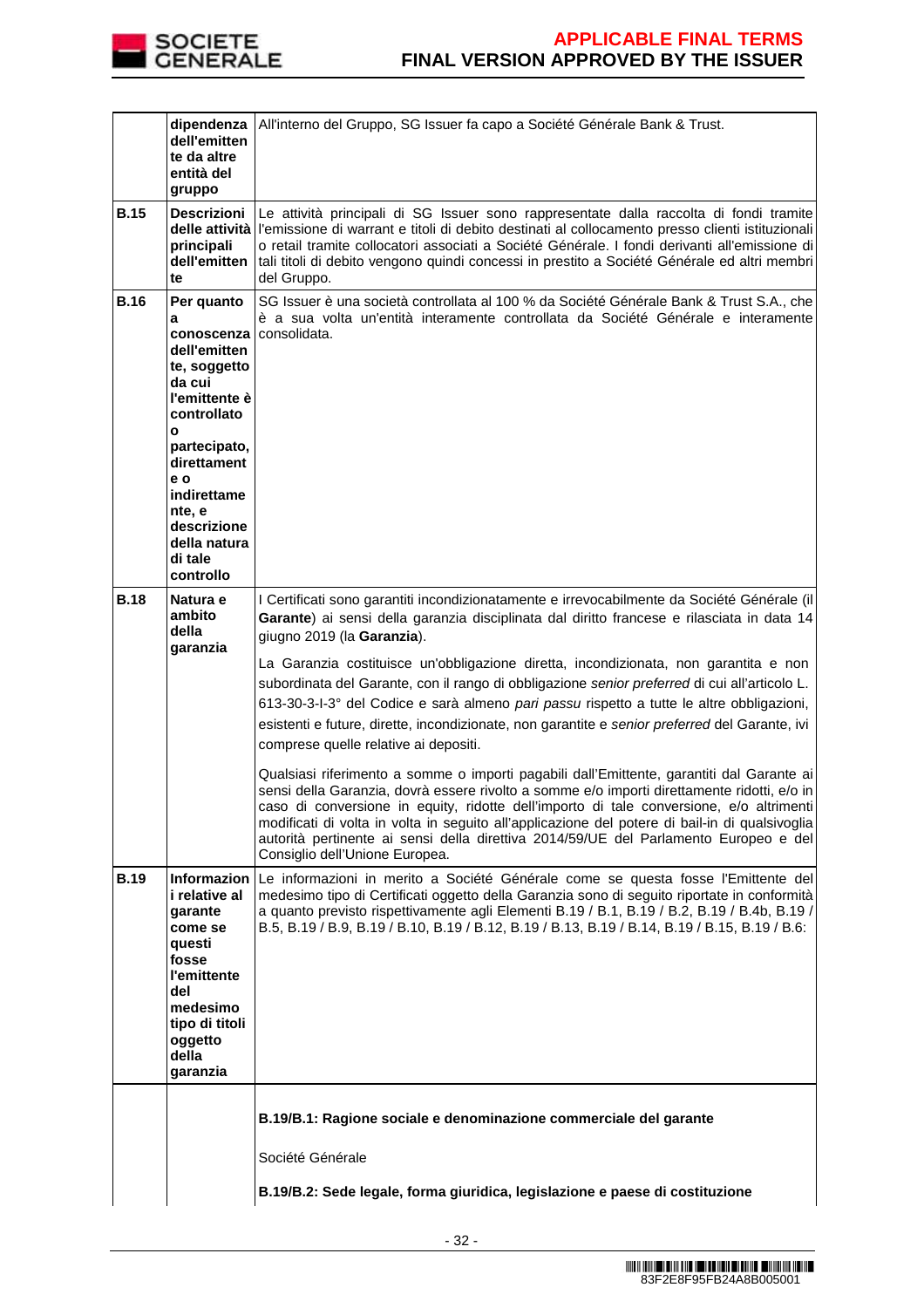

Sede legale: 29, boulevard Haussmann, 75009 Parigi, Francia. Forma giuridica: Società per azioni a responsabilità limitata pubblica (société anonyme). Legislazione di riferimento dell'Emittente: diritto francese. Paese di costituzione: Francia. **B.19/B.4b: Tendenze note suscettibili di influire sul garante e sui settori in cui opera**  Société Générale continua ad essere soggetta ai consueti rischi ed ai rischi inerenti alla propria attività. Nonostante in molte delle economie avanzate si sia registrata una gradita ripresa del PIL del primo trimestre del 2019, la maggior parte dei segnali indicano ancora un rallentamento dell'economia mondiale, tra l'acuirsi delle tensioni tariffarie tra Stati Uniti e Cina, il perdurare dell'incertezza sulla Brexit e vari fattori di instabilità a livello nazionale. I mercati finanziari sono diventati più focalizzati sui rischi politici, in un contesto di preoccupazione per le prospettive di crescita. Non si possono escludere tensioni sui mercati legate alle incertezze citate, nonché un rallentamento più pronunciato degli investimenti, che a sua volta potrebbe provocare un rallentamento della crescita economica più pronunciato. Inoltre, il mercato petrolifero rimane altamente volatile. In un contesto di bassa inflazione e di segnali di lenta crescita, le banche centrali hanno adottato un tono più accomodante nei loro orientamenti prospettici. La politica di bilancio è destinata a diventare meno favorevole negli Stati Uniti nel 2020, ma dovrebbe rimanere favorevole in Cina. All'interno dell'area dell'euro, la politica di bilancio varia a seconda degli Stati membri. Per quanto riguarda l'evoluzione dei mercati finanziari, la proroga di sei mesi annunciata all'inizio di aprile per la Brexit aveva fornito una prima attenuazione dopo un difficile inizio del 2019, ma l'inasprimento delle tensioni commerciali nel mese di maggio, i timori di possibili interruzioni della catena di approvvigionamento tecnologico e le tensioni geopolitiche (ad esempio le sanzioni statunitensi contro l'Iran) hanno nuovamente minato la fiducia del mercato nel secondo trimestre dell'anno. Per quanto riguarda le peculiari prospettive delle principali economie mondiali: - La crescita degli Stati Uniti rimane dinamicamente trainata dai consumi privati e pubblici, ma nutriamo dubbi sulla tenuta di tale performance. Il venir meno degli stimoli fiscali a partire dalla metà del 2019 e il calo degli utili delle imprese - con il peggioramento dei margini con l'aumento dei dazi all'importazione e del costo del lavoro indebolirà l'economia in futuro. - L'attività economica nell'area dell'euro è sostenuta da consumi interni e mercati del lavoro solidi, ma la crescita dovrebbe rallentare nel 2019 e nel 2020 a fronte di un indebolimento delle esportazioni e di un calo degli investimenti. - L'economia del Regno Unito ha perso slancio a causa dell'incertezza della Brexit. - La crescita economica del Giappone ha registrato un'accelerazione nel primo trimestre del 2019, ma i consumi privati e la spesa in conto capitale sono ora in contrazione. - Di fronte al rischio di un forte rallentamento, la Cina si è impegnata in una politica di allentamento utilizzando un mix di misure fiscali e monetarie. - Le prospettive di crescita sono disomogenee tra i mercati emergenti. Mentre le condizioni finanziarie rimangono favorevoli, soprattutto a seguito del ridimensionamento delle aspettative di aumento dei tassi di crescita negli Stati Uniti, i mercati emergenti si trovano ad affrontare ingenti rimborsi del debito delle imprese nel 2019-2021 e sono ancora vulnerabili ai cambiamenti del clima dei mercati. Dal punto di vista normativo, il primo semestre del 2019 è stato caratterizzato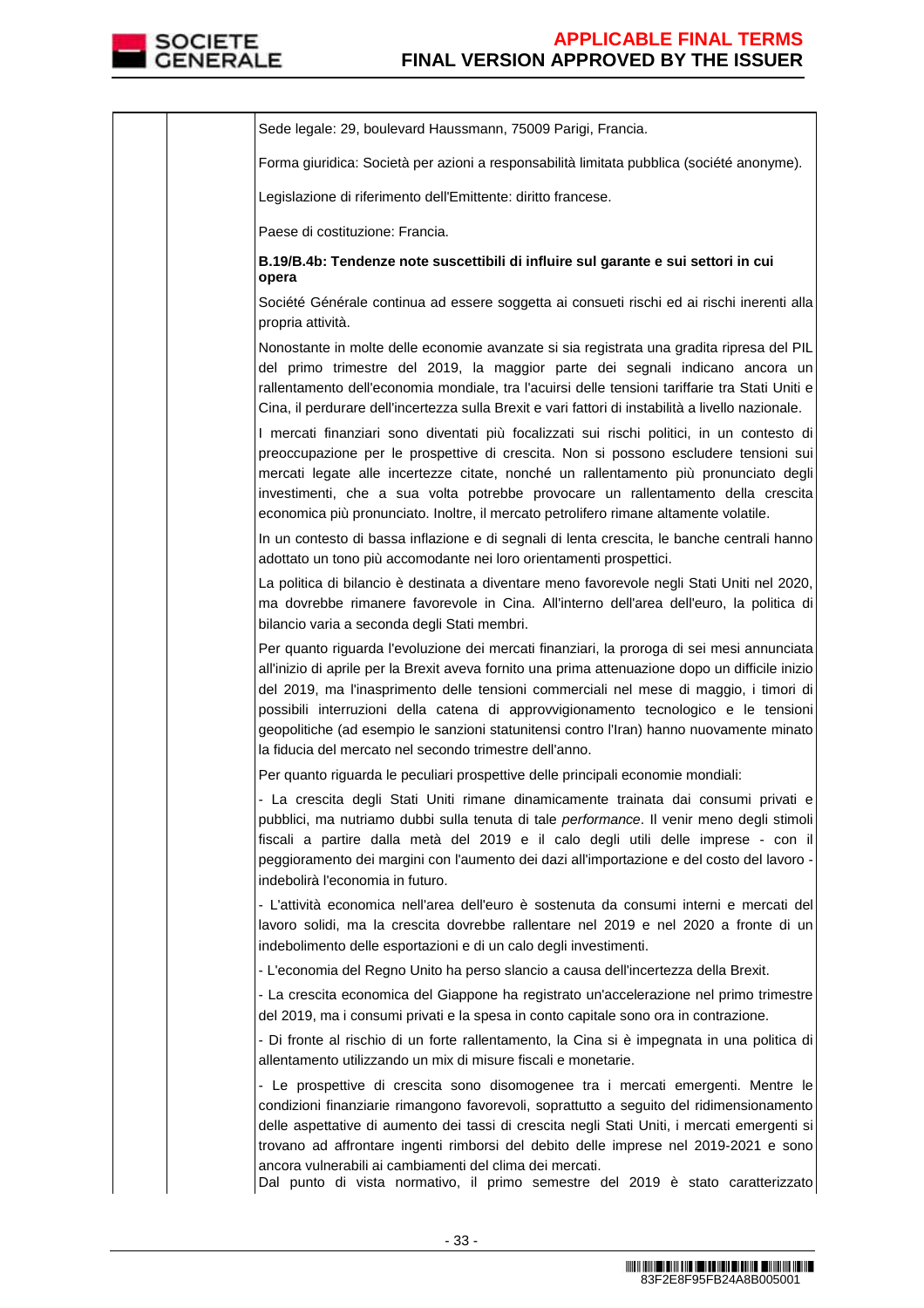

dall'adozione del pacchetto bancario CRR2/CRD5. Questo gruppo di testi è entrato in vigore il 27 giugno 2019. La maggior parte di tali disposizioni si applicheranno tra due anni, a partire da giugno 2021, ma alcune di esse, come il TLAC (Total Loss Absorbing Capacity), si applicheranno a partire dalla fine di giugno 2019. La direttiva CRD5, invece, si applicherà una volta recepita dal diritto francese, ricezione che dovrebbe avvenire, al più tardi, entro la fine del 2020. Tuttavia, il recepimento nel diritto europeo dell'accordo che completa le riforme di Basilea III non è ancora all'ordine del giorno per quanto riguarda le istituzioni legislative europee

**B.19/B.5**: **Descrizione del gruppo e della posizione del garante all'interno del gruppo**

Il Gruppo offre una vasta gamma di servizi di consulenza e soluzioni finanziarie su misura destinate a clienti privati, grandi aziende e investitori istituzionali. Il Gruppo si basa su tre attività core complementari:

• attività di Retail Banking in Francia;

• International Retail Banking, Financial Services and Insurance; e

• Corporate and Investment Banking, Private Banking, Asset and Wealth Management e Securities Services.

Société Générale è la capogruppo del Gruppo Société Générale.

**B.19/B.9: Previsioni o stime relative agli utili del garante** 

Non Applicabile. Il Garante non fornisce alcuna previsione o stima in relazione agli utili.

**B.19/B.10**: **Natura di eventuali riserve espresse nella relazione della società di revisione in merito ai dati storico-finanziari**

Non Applicabile. La relazione della società di revisione non contiene alcuna riserva.

**B.19/B.12: Principali dati storico-finanziari selezionati relativi al garante** 

|                                                                   | Primo<br>Semestre#<br>2019 (non<br>sottoposto a<br>revisione) | Primo<br>Semestre #<br>2018<br>(non<br>sottoposto a<br>revisione) | Anno<br>concluso il<br>31.12.2018(2)<br>(sottoposto a<br>revisione) | Anno<br>concluso il<br>31.12.2017<br>(sottoposto<br>a revisione) |
|-------------------------------------------------------------------|---------------------------------------------------------------|-------------------------------------------------------------------|---------------------------------------------------------------------|------------------------------------------------------------------|
| <b>Risultati</b><br>(in<br>milioni di EUR)                        |                                                               |                                                                   |                                                                     |                                                                  |
| Risultato<br>netto<br>delle<br>attività<br>bancarie               | 12.475                                                        | 12.748                                                            | 25.205                                                              | 23.954                                                           |
| Reddito<br>Operativo                                              | 2.838                                                         | 3.238                                                             | 6.269                                                               | 4.767                                                            |
| Risultato<br>netto<br>del<br>gruppo<br>sottostante <sup>(1)</sup> | 2.332                                                         | 2.590                                                             | 4.468                                                               | 4.491                                                            |
| Risultato<br>netto<br>gruppo riportato                            | 1.740                                                         | 2.127                                                             | 3.864                                                               | 2.806                                                            |
| Retail Banking in<br>Francia                                      | 590                                                           | 635                                                               | 1.237                                                               | 1.059                                                            |
| International<br>Retail Banking &<br>Financial<br><b>Services</b> | 979                                                           | 970                                                               | 2.065                                                               | 1.939                                                            |
| Banking<br>Global<br>Investor<br>and<br>Solutions                 | 414                                                           | 673                                                               | 1.197                                                               | 1.593                                                            |
| Corporate Centre                                                  | (243)                                                         | (151)                                                             | (635)                                                               | (1.785)                                                          |
| Costo netto del<br>rischio                                        | (578)                                                         | (378)                                                             | (1.005)                                                             | (1.349)                                                          |
| ROTE                                                              | 9,1%                                                          | 11,0%                                                             | 9,7%                                                                | 9,6%                                                             |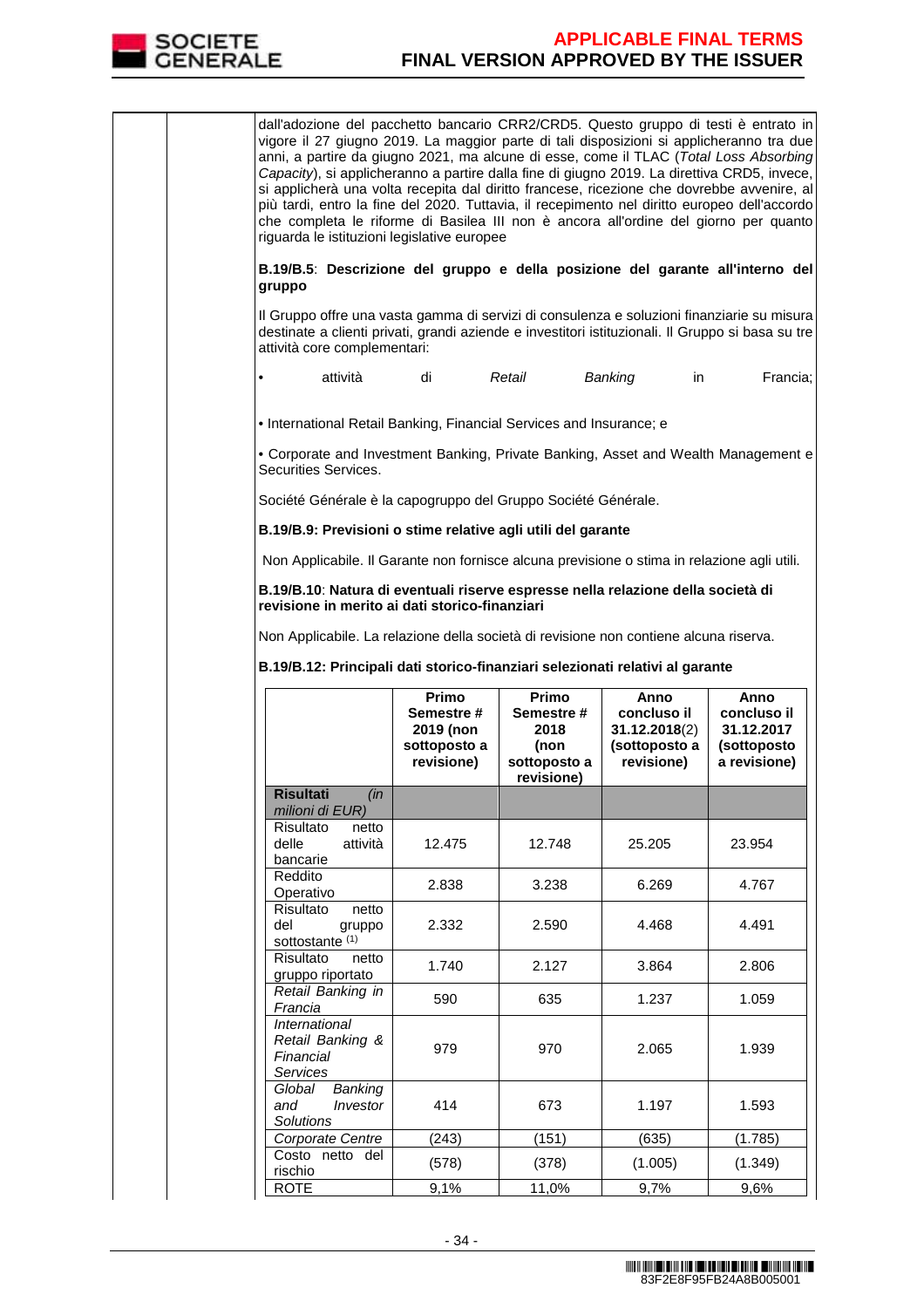

|                                                                                                                                                                | sottostante ** $(2)$<br>Tier 1 Ratio **                                                                                                                                                                                                                                                                                                                                                                                                                                                                                              | 14,8%                                            | 13,6%                      | 13,7% (3)                                                                                                                                                           | 13,8%        |  |
|----------------------------------------------------------------------------------------------------------------------------------------------------------------|--------------------------------------------------------------------------------------------------------------------------------------------------------------------------------------------------------------------------------------------------------------------------------------------------------------------------------------------------------------------------------------------------------------------------------------------------------------------------------------------------------------------------------------|--------------------------------------------------|----------------------------|---------------------------------------------------------------------------------------------------------------------------------------------------------------------|--------------|--|
|                                                                                                                                                                | <b>Rendiconto</b>                                                                                                                                                                                                                                                                                                                                                                                                                                                                                                                    |                                                  |                            |                                                                                                                                                                     |              |  |
|                                                                                                                                                                | finanziario (in                                                                                                                                                                                                                                                                                                                                                                                                                                                                                                                      |                                                  |                            |                                                                                                                                                                     |              |  |
|                                                                                                                                                                | milioni di EUR)                                                                                                                                                                                                                                                                                                                                                                                                                                                                                                                      |                                                  |                            |                                                                                                                                                                     |              |  |
|                                                                                                                                                                | Flussi netti in<br>entrata (uscita)                                                                                                                                                                                                                                                                                                                                                                                                                                                                                                  |                                                  |                            |                                                                                                                                                                     |              |  |
|                                                                                                                                                                | delle disponibilità                                                                                                                                                                                                                                                                                                                                                                                                                                                                                                                  | 2 839                                            | (29832)                    | (17617)                                                                                                                                                             | 18 0 23      |  |
|                                                                                                                                                                | liquide e mezzi                                                                                                                                                                                                                                                                                                                                                                                                                                                                                                                      |                                                  |                            |                                                                                                                                                                     |              |  |
|                                                                                                                                                                | equivalenti                                                                                                                                                                                                                                                                                                                                                                                                                                                                                                                          | Primo                                            | Primo                      |                                                                                                                                                                     |              |  |
|                                                                                                                                                                |                                                                                                                                                                                                                                                                                                                                                                                                                                                                                                                                      | Semestre#                                        | Semestre #                 | Anno<br>concluso il                                                                                                                                                 | 1/01/2018*   |  |
|                                                                                                                                                                |                                                                                                                                                                                                                                                                                                                                                                                                                                                                                                                                      | 2019 (non                                        | 2018                       | 31.12.2018(2)                                                                                                                                                       | (sottoposto  |  |
|                                                                                                                                                                |                                                                                                                                                                                                                                                                                                                                                                                                                                                                                                                                      | sottoposto a                                     | (non                       | (sottoposto a                                                                                                                                                       | a revisione) |  |
|                                                                                                                                                                |                                                                                                                                                                                                                                                                                                                                                                                                                                                                                                                                      | revisione)                                       | sottoposto a<br>revisione) | revisione)                                                                                                                                                          |              |  |
|                                                                                                                                                                | Attivo (in miliardi<br>di EUR)                                                                                                                                                                                                                                                                                                                                                                                                                                                                                                       |                                                  |                            |                                                                                                                                                                     |              |  |
|                                                                                                                                                                | Totale attivo<br>e                                                                                                                                                                                                                                                                                                                                                                                                                                                                                                                   | 1.388,6                                          | 1,298.0                    | 1.309,4                                                                                                                                                             | 1.274,2      |  |
|                                                                                                                                                                | passivo                                                                                                                                                                                                                                                                                                                                                                                                                                                                                                                              |                                                  |                            |                                                                                                                                                                     |              |  |
|                                                                                                                                                                | Finanziamenti a<br>costi                                                                                                                                                                                                                                                                                                                                                                                                                                                                                                             |                                                  |                            |                                                                                                                                                                     |              |  |
|                                                                                                                                                                | ammortizzati per                                                                                                                                                                                                                                                                                                                                                                                                                                                                                                                     | 438,3                                            | 427,3                      | 447,2                                                                                                                                                               | 417,4        |  |
|                                                                                                                                                                | i clienti                                                                                                                                                                                                                                                                                                                                                                                                                                                                                                                            |                                                  |                            |                                                                                                                                                                     |              |  |
|                                                                                                                                                                | Depositi clienti<br><b>Patrimonio</b>                                                                                                                                                                                                                                                                                                                                                                                                                                                                                                | 412,9                                            | 415,1                      | 416,8                                                                                                                                                               | 410,6        |  |
|                                                                                                                                                                | Netto (in miliardi                                                                                                                                                                                                                                                                                                                                                                                                                                                                                                                   |                                                  |                            |                                                                                                                                                                     |              |  |
|                                                                                                                                                                | di EUR)                                                                                                                                                                                                                                                                                                                                                                                                                                                                                                                              |                                                  |                            |                                                                                                                                                                     |              |  |
|                                                                                                                                                                | Patrimonio netto,                                                                                                                                                                                                                                                                                                                                                                                                                                                                                                                    | 62,5                                             | 59,0                       | 61,0                                                                                                                                                                | 58,4         |  |
|                                                                                                                                                                | Quota di gruppo<br>Partecipazioni di                                                                                                                                                                                                                                                                                                                                                                                                                                                                                                 |                                                  |                            |                                                                                                                                                                     |              |  |
|                                                                                                                                                                | minoranza                                                                                                                                                                                                                                                                                                                                                                                                                                                                                                                            | 4,7                                              | 4,4                        | 4,8                                                                                                                                                                 | 4,5          |  |
|                                                                                                                                                                | #Queste informazioni finanziarie sono soggette ad una revisione limitata.<br>* Al 31 dicembre 2018 il bilancio consolidato ammontava a 1.309 miliardi di euro (1.274<br>miliardi di euro al 1º gennaio 2018, 1.275 miliardi di euro al 31 dicembre 2017). Bilanci al<br>1° gennaio 2018 dopo la prima applicazione dell'IFRS 9 ad eccezione delle società<br>controllate nel settore assicurativo (non sottoposte a revisione contabile).<br>** Tali rapporti finanziari non sono sottoposti né a revisione né a revisione limitata. |                                                  |                            |                                                                                                                                                                     |              |  |
|                                                                                                                                                                | (1) Rettificato per elementi eccezionali e linearizzazione dell'IFRIC 21.                                                                                                                                                                                                                                                                                                                                                                                                                                                            |                                                  |                            |                                                                                                                                                                     |              |  |
|                                                                                                                                                                | (2) La presentazione del conto economico consolidato del Gruppo è modificata a partire<br>- i proventi e gli oneri derivanti dall'attività assicurativa sono raggruppati in una<br>- la voce "Costo del rischio" è ora dedicata esclusivamente al rischio di credito;                                                                                                                                                                                                                                                                | dal 2018 a seguito della transizione all'IFRS 9: |                            | specifica voce denominata "Risultato netto delle attività bancarie";                                                                                                |              |  |
|                                                                                                                                                                | (3)                                                                                                                                                                                                                                                                                                                                                                                                                                                                                                                                  |                                                  |                            | Tenendo conto dell'opzione per il pagamento di un dividendo in azioni, con<br>l'assunzione di un tasso di sottoscrizione del 50% (impatto di +24 pb sulCET1 ratio). |              |  |
|                                                                                                                                                                | Dichiarazione relativa all'assenza di cambiamenti sostanzialmente pregiudizievoli<br>delle prospettive del garante dalla data di pubblicazione dell'ultimo bilancio<br>certificato<br>Non si sono verificati cambiamenti sostanzialmente pregiudizievoli nelle prospettive di                                                                                                                                                                                                                                                        |                                                  |                            |                                                                                                                                                                     |              |  |
|                                                                                                                                                                | Société Générale successivamente alla data del 31 dicembre 2018.                                                                                                                                                                                                                                                                                                                                                                                                                                                                     |                                                  |                            |                                                                                                                                                                     |              |  |
| Cambiamenti significativi relativi alla situazione finanziaria o commerciale del<br>garante successivi al periodo cui si riferiscono i dati storico-finanziari |                                                                                                                                                                                                                                                                                                                                                                                                                                                                                                                                      |                                                  |                            |                                                                                                                                                                     |              |  |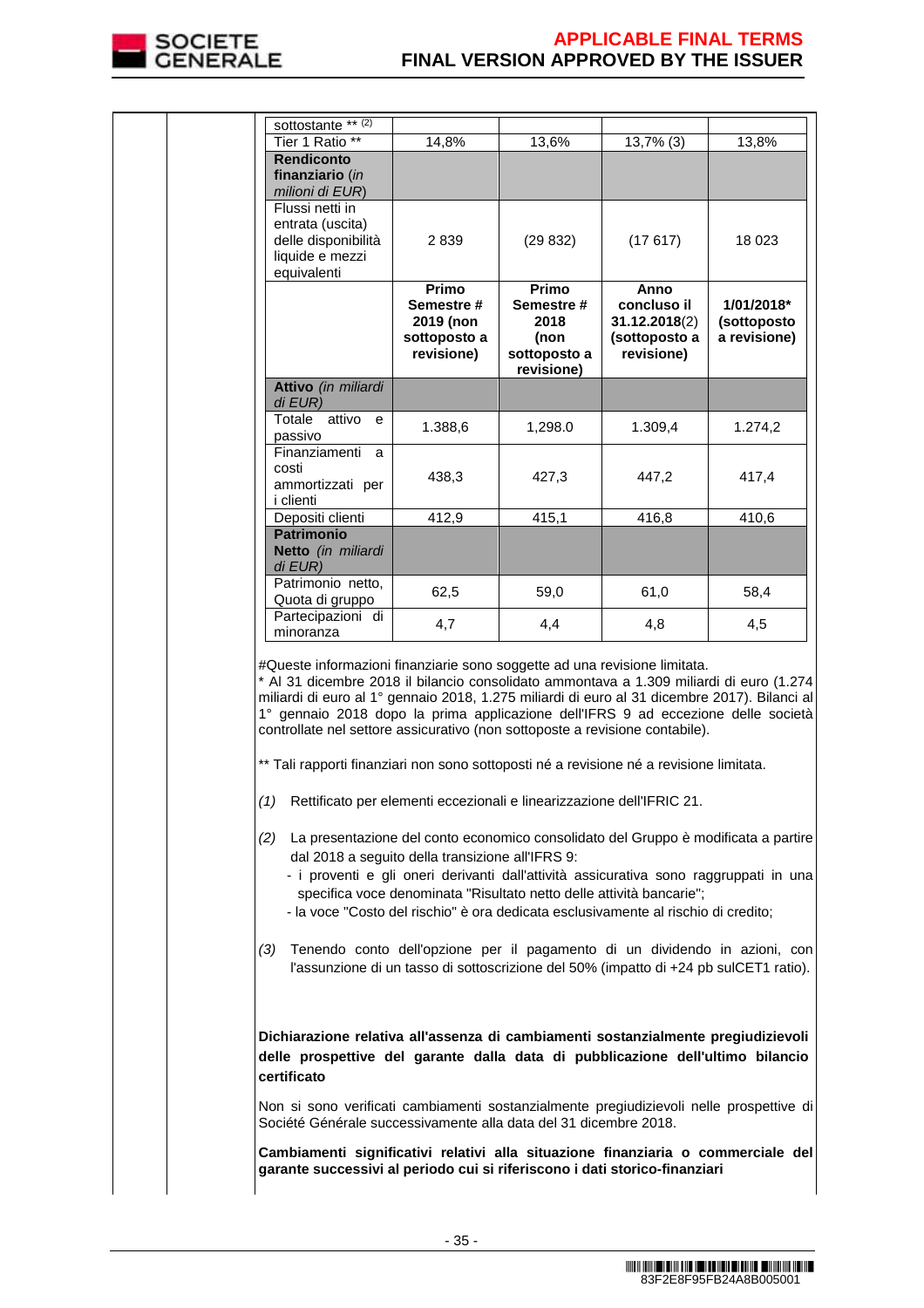

Non Applicabile. Non si è verificato alcun cambiamento rilevante nella posizione finanziaria o commerciale di Société Générale successivamente alla data del 30 giugno 2019.

**B.19/B.13: Eventi recenti relativi al garante che rilevano, in misura sostanziale, ai fini della valutazione della solvibilità del garante**

Non Applicabile. Non si sono verificati eventi recenti relativi a Société Générale che rilevano, in misura sostanziale, ai fini della valutazione della sua solvibilità.

**B.19/B.14: Dichiarazione in ordine alla eventuale dipendenza del garante da altre entità del gruppo**

Per le informazioni sulla posizione di Société Générale all'interno del Gruppo si rimanda all'Elemento B.5 che precede.

Société Générale è la holding finale del Gruppo. Tuttavia, Société Générale gestisce anche una propria attività e non opera semplicemente in qualità di holding rispetto alle proprie controllate.

### **B.19/B.15: Descrizioni delle attività principali del garante**

Si rimanda all'Elemento B.19/ B.5 che precede.

**B.19/B.16: Per quanto a conoscenza del garante, soggetto da cui il garante è controllato o partecipato, direttamente o indirettamente, e descrizione della natura di tale controllo**

Non Applicabile. Per quanto a sua conoscenza, Société Générale non é controllata, né partecipata, direttamente o indirettamente (ai sensi delle leggi francesi), da alcun'altra entità.

| <b>Sezione C - Titoli</b> |                                                                                                                                                  |                                                                                                                                                                                                                                                                                                                                                                                                                                                                                                                                                                                                                                                                                                                                                                                                                                                                                                                                                                                                                                                                                                                                                                                                                                                                                                                                                       |
|---------------------------|--------------------------------------------------------------------------------------------------------------------------------------------------|-------------------------------------------------------------------------------------------------------------------------------------------------------------------------------------------------------------------------------------------------------------------------------------------------------------------------------------------------------------------------------------------------------------------------------------------------------------------------------------------------------------------------------------------------------------------------------------------------------------------------------------------------------------------------------------------------------------------------------------------------------------------------------------------------------------------------------------------------------------------------------------------------------------------------------------------------------------------------------------------------------------------------------------------------------------------------------------------------------------------------------------------------------------------------------------------------------------------------------------------------------------------------------------------------------------------------------------------------------|
| C.1                       | Tipologia e classe dei<br>titoli oggetto dell'offerta<br>e/o ammessi alla<br>negoziazione, ivi<br>compresi i rispettivi<br>codici identificativi | I certificati sono strumenti derivati (i <b>Certificati)</b><br>Il Codice ISIN è: XS2065390382<br>Il Codice Common è: 206539038                                                                                                                                                                                                                                                                                                                                                                                                                                                                                                                                                                                                                                                                                                                                                                                                                                                                                                                                                                                                                                                                                                                                                                                                                       |
| C.2                       | Valuta dei titoli oggetto<br>di emissione                                                                                                        | <b>EUR</b>                                                                                                                                                                                                                                                                                                                                                                                                                                                                                                                                                                                                                                                                                                                                                                                                                                                                                                                                                                                                                                                                                                                                                                                                                                                                                                                                            |
| C.5                       | Descrizione di eventuali<br>limitazioni alla libera<br>trasferibilità dei titoli                                                                 | Non Applicabile. Non sussiste alcuna limitazione alla libera trasferibilità dell<br>certificati, ferme restando le restrizioni di vendita e trasferimento<br>eventualmente in vigore in talune giurisdizioni, incluse le restrizioni applicabili<br>all'offerta e alla vendita a, o per conto o a beneficio di, Cessionari Autorizzati.<br>Un Cessionario Consentito indica qualsiasi soggetto che (i) non è una U.S.<br>person secondo la definizione di cui al Regulation S; e (ii) non è un soggetto<br>che rientra in una qualsiasi definizione di soggetto U.S. ai fini di qualsivoglia<br>regola CEA o CFTC, o linee guida o ordinanze proposte o emesse da CEA<br>(per fini di chiarezza, qualsiasi soggetto che non sia un "soggetto non<br>statunitense" ai sensi della norma CFTC 4.7(a)(1)(iv), ma escludendo, ai fini<br>della sottosezione (D), l'eccezione riferita a qualsiasi soggetto qualificato ed<br>idoneo che non sia un "soggetto non statunitense", sarà considerato un<br>soggetto U.S.); e (iii) non è "soggetto U.S." ai sensi delle norme definitive di<br>attuazione dei requisiti di mantenimento del rischio di credito di cui alla<br>Sezione 15G del U.S. Securities Exchange Act del 1934 e successive<br>modifiche (le Regole U.S. di Mantenimento del Rischio) (un Soggetto<br>U.S. al Mantenimento del Rischio). |
| C.8                       | Diritti connessi ai titoli.                                                                                                                      | Diritti connessi ai titoli:                                                                                                                                                                                                                                                                                                                                                                                                                                                                                                                                                                                                                                                                                                                                                                                                                                                                                                                                                                                                                                                                                                                                                                                                                                                                                                                           |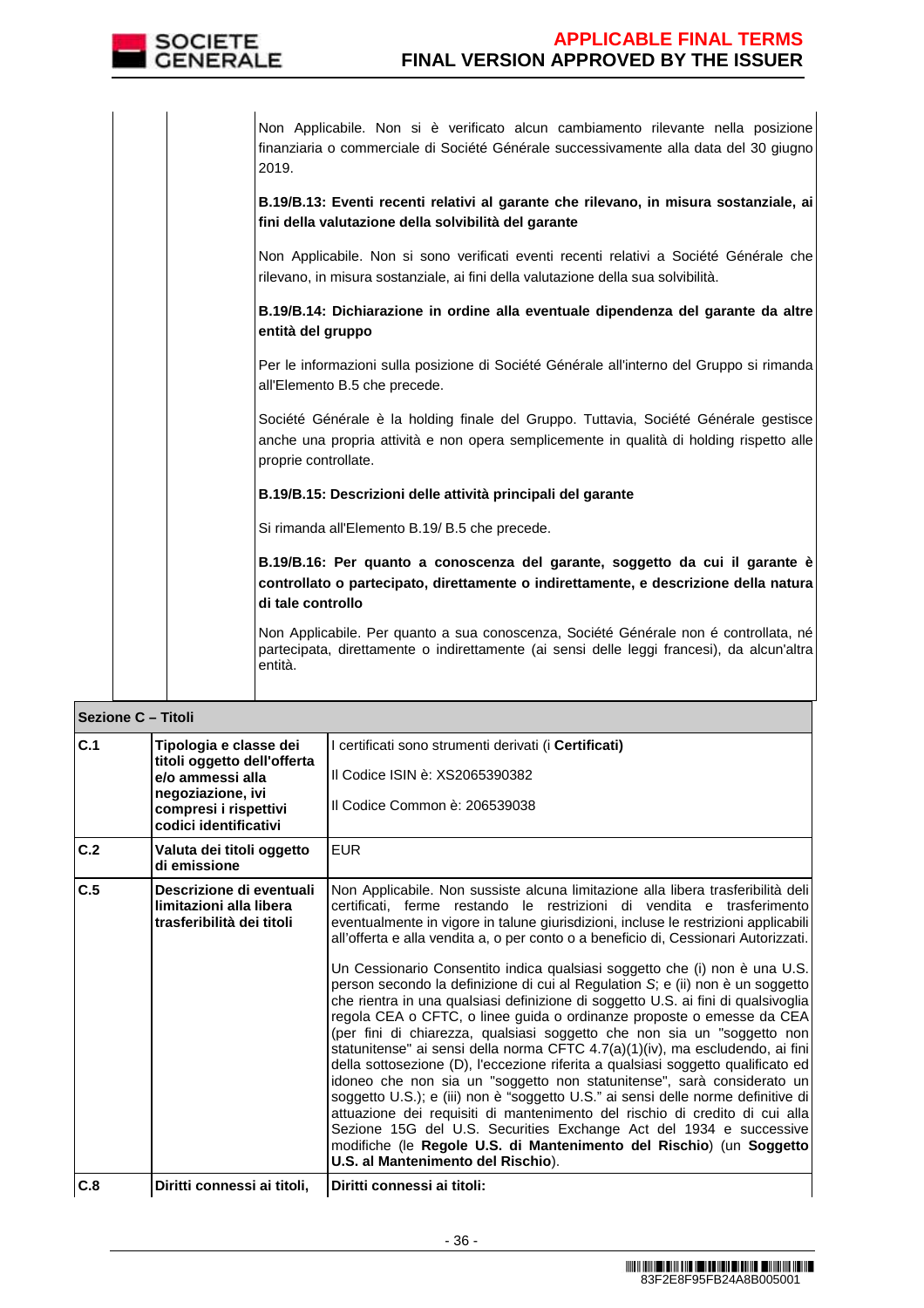

| tra cui i relativi limiti e<br>priorità |                                                                                                                                                                                                                                                                                                                                                                                                                                                                                                                                                                                    |
|-----------------------------------------|------------------------------------------------------------------------------------------------------------------------------------------------------------------------------------------------------------------------------------------------------------------------------------------------------------------------------------------------------------------------------------------------------------------------------------------------------------------------------------------------------------------------------------------------------------------------------------|
|                                         | I certificati, salvo ove rimborsate in anticipo, daranno diritto a ciascun<br>portatore dei Certificati (il Portatore dei certificati) a ricevere un ammontare<br>di rimborso che potrebbe risultare inferiore, uguale o maggiore rispetto<br>all'importo inizialmente investito (si rimanda all'Elemento C.18).                                                                                                                                                                                                                                                                   |
|                                         | Il Portatore dei Certificati avrà diritto a pretendere l'immediato pagamento di<br>qualunque importo nel caso in cui:                                                                                                                                                                                                                                                                                                                                                                                                                                                              |
|                                         | - l'Emittente non paghi o non rispetti gli altri obblighi ai sensi dei Certificati                                                                                                                                                                                                                                                                                                                                                                                                                                                                                                 |
|                                         | - il Garante non adempia ai propri obblighi ai sensi della Garanzia o la<br>garanzia del Garante non sia più valida; o                                                                                                                                                                                                                                                                                                                                                                                                                                                             |
|                                         | - risultino pendenti procedimenti di insolvenza o fallimento nei confronti<br>dell'Emittente.                                                                                                                                                                                                                                                                                                                                                                                                                                                                                      |
|                                         | La modifica dei termini contrattuali idei Certificati richiede necessariamente il<br>consenso dei Portatori dei Certificati ai sensi delle disposizioni di un accordo<br>di agenzia, reso disponibile ai Portatori dei Certificatisu<br>richiesta<br>dell'Emittente.                                                                                                                                                                                                                                                                                                               |
|                                         | Rinuncia ai diritti di compensazione<br>I Portatori dei Certificati rinunciano a qualsiasi diritto di compensazione<br>eritenzione con riferimento ai certificati, nella misura consentita dalla legge.                                                                                                                                                                                                                                                                                                                                                                            |
|                                         | Legge applicabile                                                                                                                                                                                                                                                                                                                                                                                                                                                                                                                                                                  |
|                                         | I Certificati e qualsiasi obbligazione extra-contrattuale derivante dalle o<br>relativa ai Certificati saranno disciplinati e interpretati ai sensi della legge<br>inglese.                                                                                                                                                                                                                                                                                                                                                                                                        |
|                                         | L'Emittente accetta la competenza dei tribunali inglesi in relazione a<br>qualunque controversia nei confronti dell'Emittente, e che i Portatori dei<br>Certificati possano promuovere un'azione legale innanzi a qualunque altro<br>tribunale competente.                                                                                                                                                                                                                                                                                                                         |
|                                         | Priorità:                                                                                                                                                                                                                                                                                                                                                                                                                                                                                                                                                                          |
|                                         | I Certificati sono obbligazioni dirette, incondizionate, non garantite e non<br>subordinate dell'Emittente e saranno pari passu rispetto a tutte le altre<br>obbligazioni dirette, incondizionate, non garantite e non subordinate<br>dell'Emittente, presenti e future, in circolazione.                                                                                                                                                                                                                                                                                          |
|                                         | Limiti ai diritti connessi ai titoli:                                                                                                                                                                                                                                                                                                                                                                                                                                                                                                                                              |
|                                         | - L'Emittente potrà rimborsare anticipatamente i Certificati sulla base del loro<br>valore di mercato per motivi di natura fiscale o nel caso in cui si verifichino<br>eventi straordinari che incidano sugli strumenti sottostanti o nel caso in cui si<br>verifichi un ulteriore(i) evento(i) di turbativa.                                                                                                                                                                                                                                                                      |
|                                         | - L'Emittente potrà apportare modifiche alle condizioni in caso di correzioni<br>che incidano sullo strumento sottostante, e, al verificarsi di eventi straordinari<br>che incidano sullo(gli) strumento(i) sottostante(i) o al verificarsi di ulteriori<br>eventi di turbativa, l'Emittente potrà procedere alla sostituzione dello(gli)<br>strumento(i) sottostante(i) con un(dei) nuovo(i) strumento(i) sottostante(i), o<br>alla deduzione da qualunque somma dovuta dell'aumento del costo di<br>copertura, ed in ogni caso senza il consenso dei Portatori idei certificati; |
|                                         | - L'Emittente potrà procedere alla monetizzazione di tutto o parte degli<br>importi dovuti fino alla data di esercizio finale dei Certificati nel caso in cui si<br>verifichino eventi straordinari che incidano sugli strumenti sottostanti o nel<br>caso in cui si verifichi un ulteriore(i) evento(i) di turbativa.                                                                                                                                                                                                                                                             |
|                                         | - i diritti al pagamento di capitale e interessi si prescriveranno entro un<br>periodo di dieci anni (per quanto riguarda il capitale) e cinque anni (per<br>quanto riguarda gli interessi) a decorrere dalla data in cui il pagamento di<br>detti importi è divenuto per la prima volta esigibile e non sia stato onorato.                                                                                                                                                                                                                                                        |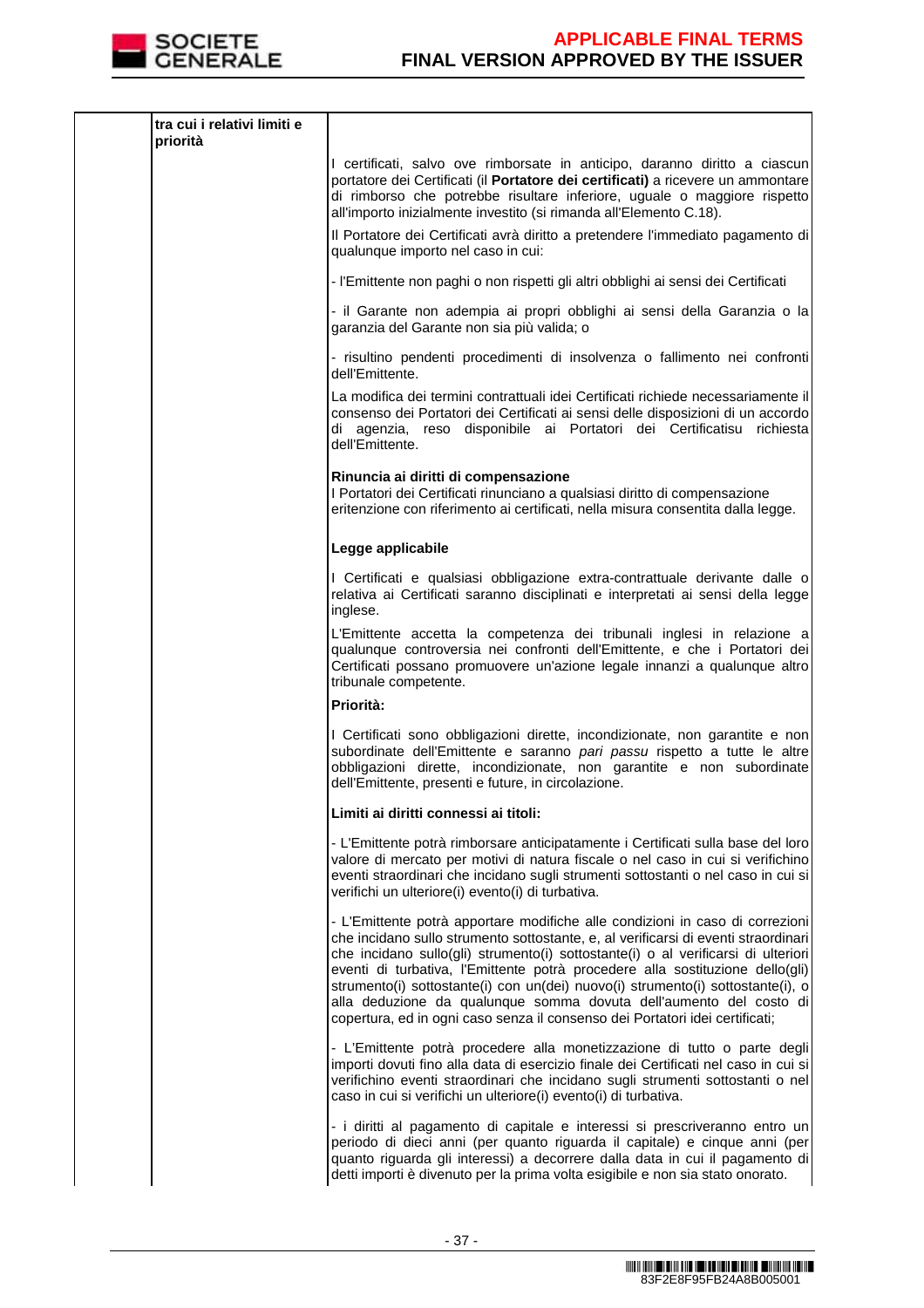

 - In caso di mancato pagamento da parte dell'Emittente, i Portatori dei Certificati non intraprenderanno alcun procedimento, legale o di altro tipo, né avanzeranno pretese nei confronti dell'Emittente. Ciononostante, i Portatori dei Certificati continueranno ad avere il diritto di pretendere dal Garante il pagamento di qualunque importo non ancora pagato.

#### **Tassazione**

Tutti i pagamenti relativi ai certificati, alle Ricevute e alle Cedole o previsti ai sensi della Garanzia saranno effettuati senza ritenute o detrazioni in relazione a o in acconto a fronte di alcuna tassa, imposta, accertamento od onere governativo di qualunque natura imposti, esatti, riscossi, trattenuti o accertati, al presente o in futuro, da o per conto di qualunque Autorità Fiscale, salvo ove tale ritenuta o detrazione sia richiesta a norma di legge.

Nel caso in cui sia necessario detrarre o trattenere qualunque importo in relazione a o per conto di qualunque Autorità Fiscale, il relativo Emittente o, a seconda dei casi, il Garante provvederà (salvo che in determinate circostanze), nella misura massima consentita dalla legge, a versare tale importo aggiuntivo ove necessario, in modo che ciascun Portatore dei certificati, Portatore delle Ricevute o Portatore delle Cedole percepisca, dopo la detrazione o ritenuta a fronte di tali tasse, imposte, accertamenti od oneri governativi, l'intero importo in quel momento dovuto ed esigibile.

Nonostante le disposizioni precedenti, in nessun caso l'Emittente o, a seconda dei casi, il Garante, sarà tenuto al pagamento di qualsivoglia importo addizionale in relazione ai Certificati, Ricevute o Cedole a fronte di eventuali ritenute o detrazioni (i) che siano richieste ai sensi di un accordo descritto nella Sezione 1471(b) dell'Internal Revenue Code del 1986 (il " Codice") o altrimenti imposte in base alle Sezioni dalla 1471 alla 1474 del Codice, ogni regolamento o accordo a norma dello stesso, o qualsiasi interpretazione ufficiale di ciò, ovvero qualsivoglia legge che dia attuazione ad un approccio intergovernativo ad esso relativo o (ii) che siano imposte ai sensi della Sezione 871(m) del Codice o (iii) che siano previste da qualsiasi altra legge degli Stati Uniti.

Dove:

Per Giurisdizione Fiscale si intende il Lussemburgo ovvero qualsivoglia struttura politica o relativa autorità di riferimento che abbia potere in materia ficcolo

|      |                                                                                                                                                                                                                                                                    | 1130a16.                                                                                                                                                                                                                                                                                                                                                                                                                                                                                                                                                                                                                                                                                                |
|------|--------------------------------------------------------------------------------------------------------------------------------------------------------------------------------------------------------------------------------------------------------------------|---------------------------------------------------------------------------------------------------------------------------------------------------------------------------------------------------------------------------------------------------------------------------------------------------------------------------------------------------------------------------------------------------------------------------------------------------------------------------------------------------------------------------------------------------------------------------------------------------------------------------------------------------------------------------------------------------------|
| C.11 | Se i titoli offerti sono o<br>saranno oggetto di una<br>domanda di ammissione<br>alla negoziazione ai fini<br>di ottenerne la<br>distribuzione su un<br>mercato regolamentato o<br>in altri mercati<br>equivalenti, con<br>indicazione dei mercati<br>in questione | Sarà presentata domanda di ammissione alla negoziazione dei Certificati<br>sull'EuroTLX, un Sistema Multilaterale di Negoziazione organizzato e gestito<br>da EuroTLX Sim S.p.A.                                                                                                                                                                                                                                                                                                                                                                                                                                                                                                                        |
| C.15 | Modo in cui il valore<br>dello strumento(i)<br>sottostante(i) incide sul<br>valore dell'investimento                                                                                                                                                               | Il valore dei Certificati, il pagamento di un importo cedolare alla relativa data<br>di pagamento interessi a un Titolare dei Certificati, il pagamento di un<br>importo a titolo di rimborso anticipato automatico alla relativa data di<br>rimborso anticipato automatico e il pagamento di un importo di rimborso ad<br>un Titolare dei Certificati alla data di esercizio finale, dipenderanno dalla<br>performance del sottostante o dei sottostanti alla relativa data di valutazione<br>(o alle relative date di valutazione).<br>Il valore dei Certificati è correlato alla performance positiva o negativa dello<br>strumento sottostante. Gli importi da pagare sono determinati in base alla |

<u>, Militar Album and Album and a company of the second and modelle</u> 83F2E8F95FB24A8B005001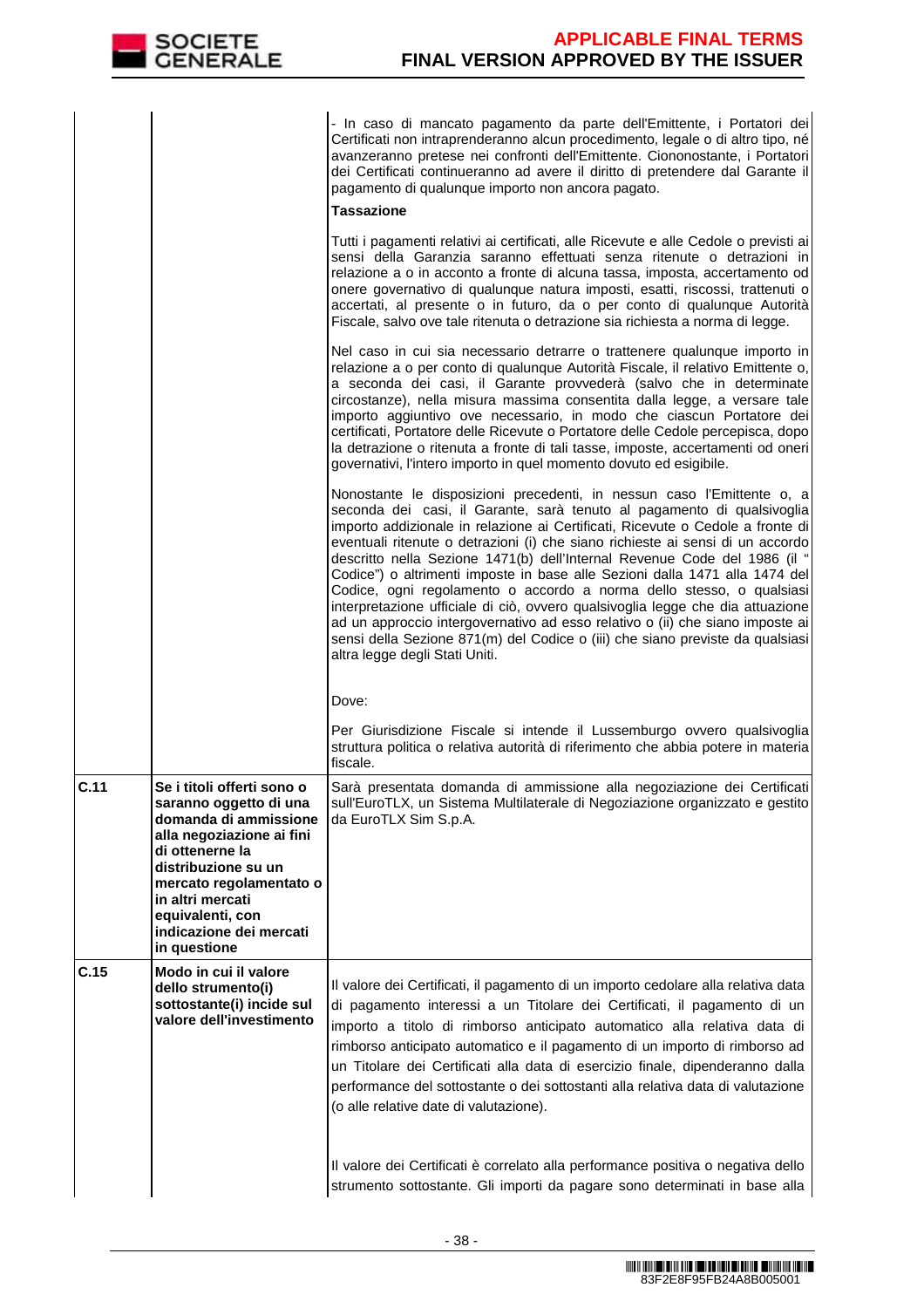

|      |                                                                   | condizione che risulta soddisfatta (o non soddisfatta) nel caso in cui la<br>performance dello strumento sottostante sia superiore o uguale rispetto alla<br>performance di una barriera predefinita |                                                                                                                                                                                                                                                                                                                                                                                                                                                                                                                                                                                                                                                                       |  |
|------|-------------------------------------------------------------------|------------------------------------------------------------------------------------------------------------------------------------------------------------------------------------------------------|-----------------------------------------------------------------------------------------------------------------------------------------------------------------------------------------------------------------------------------------------------------------------------------------------------------------------------------------------------------------------------------------------------------------------------------------------------------------------------------------------------------------------------------------------------------------------------------------------------------------------------------------------------------------------|--|
| C.16 | Data di esercizio finale e<br>data di riferimento finale          | La data di esercizio finale dei Certificati sarà il 19/12/2024 (la Data di<br>Esercizio Finale), e la data di riferimento finale sarà l'ultima data di<br>valutazione.                               |                                                                                                                                                                                                                                                                                                                                                                                                                                                                                                                                                                                                                                                                       |  |
|      |                                                                   | La Data di Esercizio Finale può essere modificata ai sensi di quanto<br>disposto nel precedente Elemento C.8 e del successivo Elemento C.18.                                                         |                                                                                                                                                                                                                                                                                                                                                                                                                                                                                                                                                                                                                                                                       |  |
| C.17 | Procedure di<br>regolamento degli<br>strumenti derivati           | Regolamento per contanti                                                                                                                                                                             |                                                                                                                                                                                                                                                                                                                                                                                                                                                                                                                                                                                                                                                                       |  |
| C.18 | Come si ottiene il<br>rendimento sui valori<br>mobiliari derivati | La data di emissione dei Certificati è 23/12/2019 (la Data di Emissione) e<br>ciascun Certificato avrà una denominazione specificata di EUR 100 (la<br>Denominazione Specificata)                    |                                                                                                                                                                                                                                                                                                                                                                                                                                                                                                                                                                                                                                                                       |  |
|      |                                                                   | Importo Interessi Strutturati                                                                                                                                                                        | Salvo ove rimborsati in anticipo, in<br>Pagamento<br>ciascuna<br>Data<br>Interessi(i) (i da 1 a 5), l'Emittente<br>pagherà ai Portatori dei Certificati,<br>per ciascun Certificato, un importo<br>determinato dall'Agente di Calcolo<br>come segue:<br>Scenario 1:<br>Se<br>alla<br>Data<br>Valutazione(i),<br>Performance(i) è superiore o pari a<br>-30%, allora:<br>Importo Interessi Strutturati(i) =<br>Max(0; Denominazione Specificata<br>5,50%)<br>(i<br>X<br>x<br>SommaCedolePagate(i-1))<br><b>Scenario 2:</b><br>alla<br>Se<br>Data<br>Valutazione(i),<br>Performance(i) è inferiore a -30%,<br>allora:<br>Importo Interessi Strutturati(i) = 0<br>(zero) |  |
|      |                                                                   | Periodi Interessi Specificati/Date                                                                                                                                                                   | Date Pagamento Interessi(i) (i da 1<br>a 4): 5 Giorni Lavorativi dopo la                                                                                                                                                                                                                                                                                                                                                                                                                                                                                                                                                                                              |  |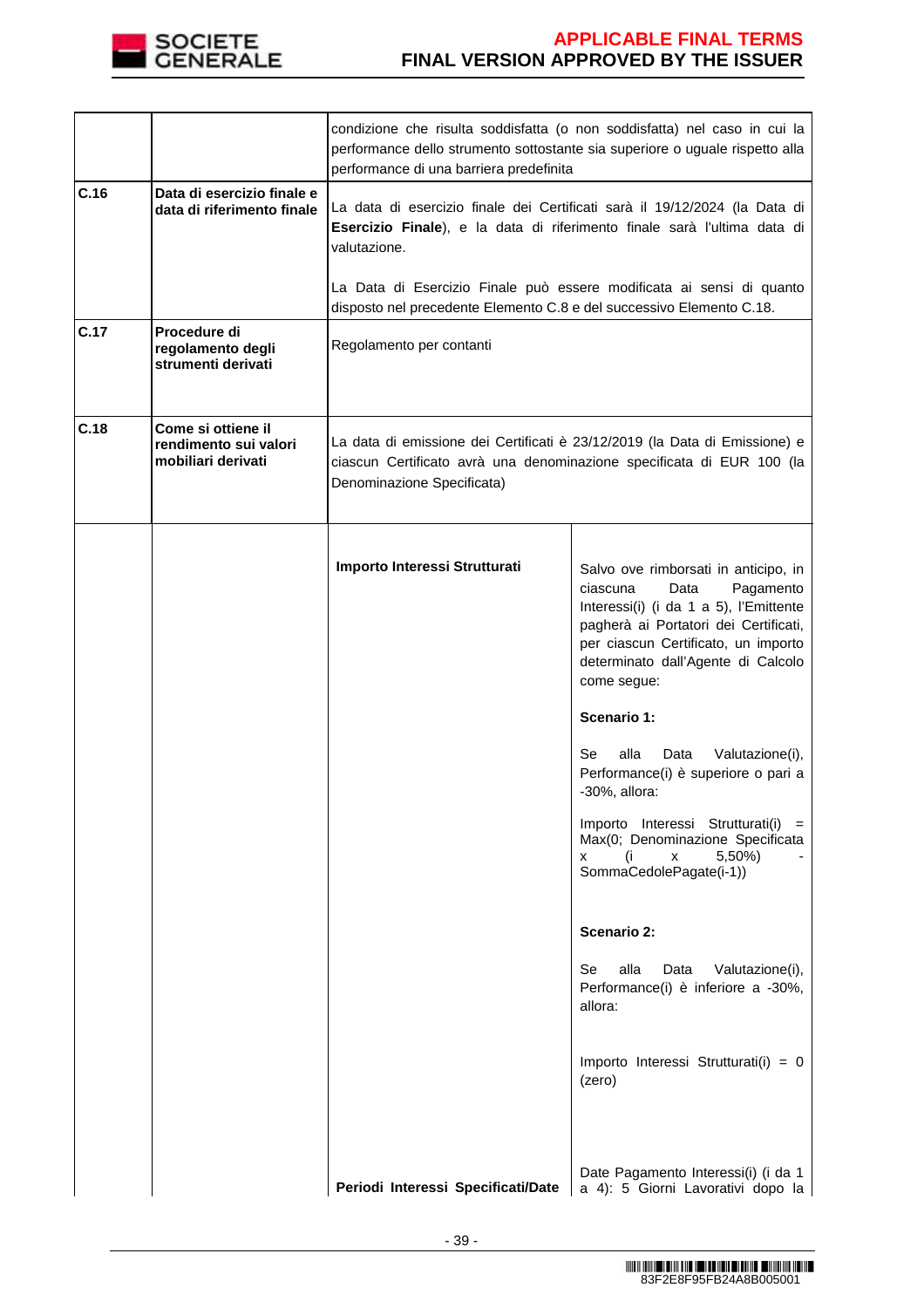

|  | Pagamento Interessi:                                               | Valutazione(i)<br>Data<br>Data<br>Pagamento Interessi (5): la Data di                                                                                                                                                                                                                                                                           |
|--|--------------------------------------------------------------------|-------------------------------------------------------------------------------------------------------------------------------------------------------------------------------------------------------------------------------------------------------------------------------------------------------------------------------------------------|
|  | (GG/MM/AAAA)                                                       | <b>Esercizio Finale</b>                                                                                                                                                                                                                                                                                                                         |
|  | Importo del Rimborso Anticipato<br>Automatico:                     | Salvo ove rimborsati in anticipo, nel<br>caso in cui si sia verificato un<br>Evento di Rimborso Anticipato<br>l'Emittente<br>Automatico,<br>allora<br>rimborserà in anticipo i Certificati<br>alla Data di Rimborso Anticipato<br>Automatico(i) (i da 1 a 4) ai sensi<br>delle<br>seguenti previsioni<br>in<br>relazione a ciascun Certificato: |
|  |                                                                    | Importo del Rimborso Anticipato<br>Automatico(i) = Denominazione<br>Specificata x (100%)                                                                                                                                                                                                                                                        |
|  | Date del Rimborso Anticipato<br><b>Automatico:</b><br>(GG/MM/AAAA) | Rimborso Anticipato<br>Date<br>del<br>Automatico(i) (i da 1 a 4): 5 Giorni<br>Lavorativi<br>dopo<br>Data<br>la<br>nella<br>Valutazione(i)<br>quale<br>un<br>Evento di Rimborso Anticipato<br>Automatico si intende essersi<br>verificato.                                                                                                       |
|  | Evento di Rimborso Anticipato<br><b>Automatico:</b>                | Si intende essersi verificato, come<br>stabilito dall'Agente di Calcolo, se in<br>una Data di Valutazione(i) (i da 1 a<br>4), Performance(i) è superiore o<br>pari a 0%                                                                                                                                                                         |
|  | Importo di Esercizio Finale:                                       | Salvo ove rimborsati in anticipo,<br>l'Emittente rimborserà i Certificati<br>alla Data di Esercizio Finale, ai<br>sensi delle seguenti previsioni in<br>relazione a ciascun Certificato:                                                                                                                                                        |
|  |                                                                    | Scenario 1:                                                                                                                                                                                                                                                                                                                                     |
|  |                                                                    | alla<br>Data<br>Se<br>Valutazione(5),<br>Performance(5) è superiore o pari a<br>-30%, allora:                                                                                                                                                                                                                                                   |
|  |                                                                    | Importo di Esercizio Finale =<br>Denominazione<br>Specificata<br>x<br>$[100\%]$                                                                                                                                                                                                                                                                 |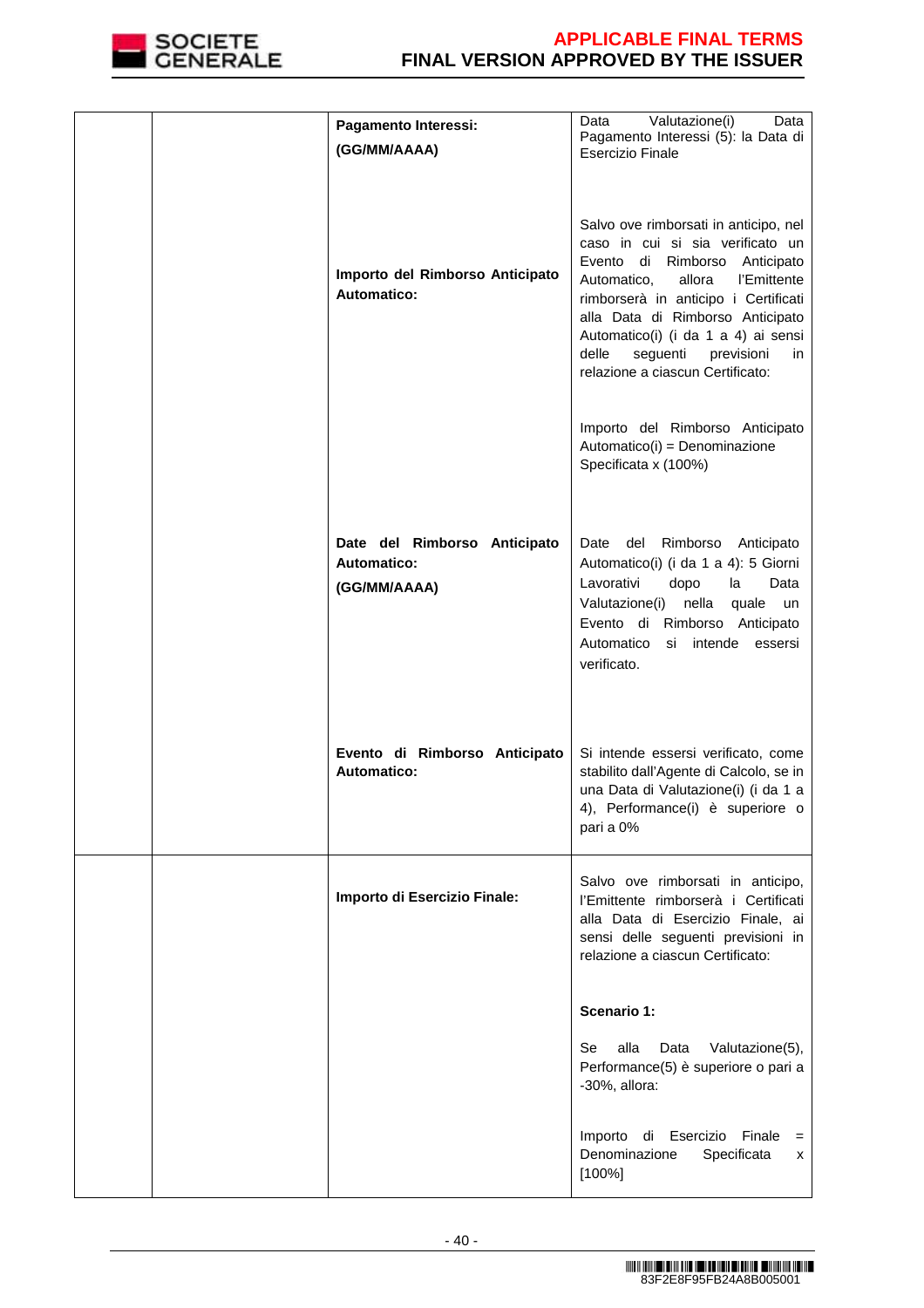

|      |                                                |                                                                                                                             | <b>Scenario 2:</b>                                                                                                                                       |
|------|------------------------------------------------|-----------------------------------------------------------------------------------------------------------------------------|----------------------------------------------------------------------------------------------------------------------------------------------------------|
|      |                                                |                                                                                                                             | Se<br>alla<br>Data<br>Valutazione(5),<br>Performance(5) è inferiore a -30%,<br>allora:                                                                   |
|      |                                                |                                                                                                                             | Importo di Esercizio Finale<br>$=$<br>Denominazione<br>Specificata<br>x<br>$[100\% + Max(-100\% ; (100\% / 70\%)]$<br>x (Performance(5) + (100% -70%)))] |
|      |                                                | Definizioni relative alla(e) data(e):                                                                                       | Applicabile                                                                                                                                              |
|      |                                                | Data di Valutazione(0):<br>(GG/MM/AAAA)                                                                                     | 20/12/2019                                                                                                                                               |
|      |                                                | Data di Valutazione(i):<br>(i da 1 a 5)<br>(GG/MM/AAAA)                                                                     | 14/12/2020;<br>13/12/2021;<br>13/12/2022;<br>13/12/2023;<br>12/12/2024                                                                                   |
|      |                                                | Definizioni relative al Prodotto:                                                                                           | Applicabile, nel rispetto<br>delle<br>previsioni della Condizione 4 dei<br>Termini e Condizioni Aggiuntivi<br>relativi alle Formule                      |
|      |                                                | SommaCedolePagate(i-1)<br>(i da 2 a 5)                                                                                      | Indica la SommaCedolePagate(i-2)<br>+ Importo Interessi Strutturati(i-1)<br>Con:<br>SommaCedolePagate $(0) = 0$ (zero)                                   |
|      |                                                | Prezzo di Chiusura                                                                                                          | Come definito dalla Condizione 4<br>dei Termini e Condizioni Aggiuntivi<br>relativi alle Formule                                                         |
|      |                                                | Performance(i)<br>(i da 1 a 5)                                                                                              | Indica (S(i) / S(0)) - 100%                                                                                                                              |
|      |                                                | S(i)<br>(i da 0 a 5)                                                                                                        | Indica<br>rispetto ad ogni<br>Data<br>Valutazione(i) il Prezzo di Chiusura<br>del Sottostante                                                            |
| C.19 | Prezzo di rifermento<br>finale del sottostante | Si rimanda all'Elemento C.18 che precede.<br>Prezzo finale di riferimento: il valore dello(gli) strumento(i) sottostante(i) |                                                                                                                                                          |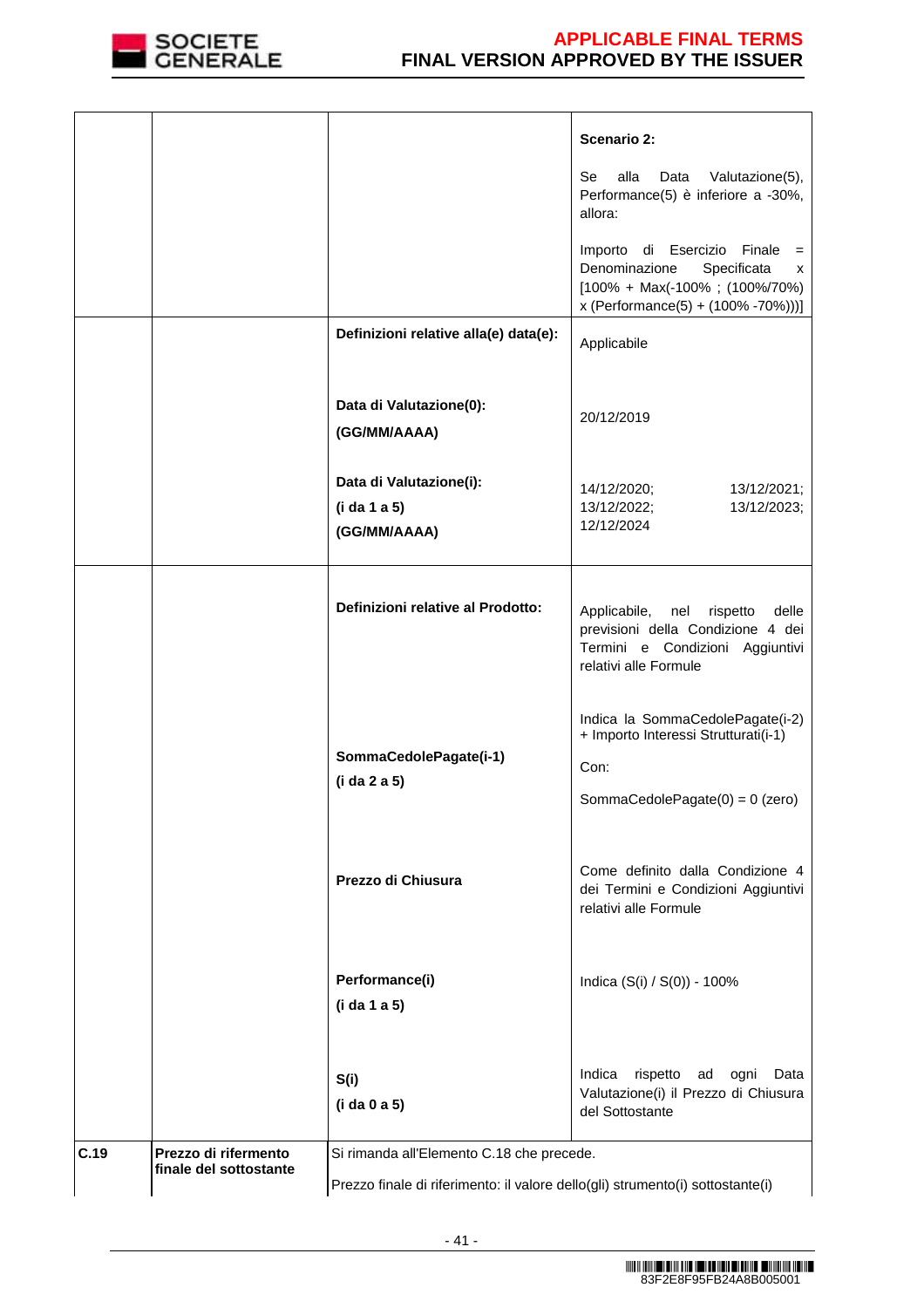

|      |                                                                                              | strumento(i) sottostante(i). |                                                                                                                                           |                                 | alla(e) relativa(e) data(e) di rilevamento per il rimborso, subordinatamente al<br>verificarsi di determinati eventi straordinari e rettifiche che interessino tale(i) |
|------|----------------------------------------------------------------------------------------------|------------------------------|-------------------------------------------------------------------------------------------------------------------------------------------|---------------------------------|------------------------------------------------------------------------------------------------------------------------------------------------------------------------|
| C.20 | Tipo di sottostante e<br>informazioni su dove<br>reperire le informazioni<br>sul sottostante |                              | Il tipo di sottostante è: azione<br>Informazioni relative al sottostante sono disponibili sui seguenti siti web o<br>pagine elettroniche. |                                 |                                                                                                                                                                        |
|      |                                                                                              | Società                      | <b>Ticker</b><br><b>Bloomber</b><br>g                                                                                                     | <b>Mercato</b><br>Regolamentato | <b>Sito Internet</b>                                                                                                                                                   |
|      |                                                                                              | Intesa<br>Sanpaolo<br>SpA    | <b>ISP IM</b>                                                                                                                             | <b>BORSA</b><br>ITALIANA S.P.A. | www.intesasanpaolo.com                                                                                                                                                 |
|      |                                                                                              |                              |                                                                                                                                           |                                 |                                                                                                                                                                        |

**Sezione D -Rischi**

| D.2 | Principali informazioni<br>relative ai principali<br>rischi specifici<br>dell'emittente e del<br>garante | Un investimento nei Certificati comporta dei rischi che devono essere valutati<br>prima di qualsiasi decisione di investimento.                                                                                                                                                                                       |
|-----|----------------------------------------------------------------------------------------------------------|-----------------------------------------------------------------------------------------------------------------------------------------------------------------------------------------------------------------------------------------------------------------------------------------------------------------------|
|     |                                                                                                          | In particolare, il Gruppo è esposto ai rischi intrinseci della propria attività<br>principale, inclusi:                                                                                                                                                                                                               |
|     |                                                                                                          | rischi di credito;                                                                                                                                                                                                                                                                                                    |
|     |                                                                                                          | rischi di mercato;<br>$\bullet$                                                                                                                                                                                                                                                                                       |
|     |                                                                                                          | rischi operativi;<br>٠                                                                                                                                                                                                                                                                                                |
|     |                                                                                                          | rischi strutturali di tasso e di cambio;<br>٠                                                                                                                                                                                                                                                                         |
|     |                                                                                                          | rischi di liquidità;<br>$\bullet$                                                                                                                                                                                                                                                                                     |
|     |                                                                                                          | rischio di non conformità, controversie legali; e                                                                                                                                                                                                                                                                     |
|     |                                                                                                          | altri rischi.                                                                                                                                                                                                                                                                                                         |
|     |                                                                                                          | Rischi relativi a profili macroeconomici, mercati e contesto<br>regolamentare:                                                                                                                                                                                                                                        |
|     |                                                                                                          | L'economia globale e i mercati finanziari continuano a presentare alti livelli di<br>incertezza, che potrebbero incidere significativamente e negativamente sulle<br>attività, la posizione finanziaria e i risultati economici del Gruppo.                                                                           |
|     |                                                                                                          | I risultati del Gruppo potrebbero essere negativamente influenzati<br>dall'esposizioni nei mercati regionali.                                                                                                                                                                                                         |
|     |                                                                                                          | Ci si attende che l'accresciuto grado di competizione, da parte di soggetti<br>bancari e non bancari, possa produrre un effetto negativo sulle attività e i<br>risultati del Gruppo, sia nel Mercato domestico francese che in ambio<br>internazionale.                                                               |
|     |                                                                                                          | Il Gruppo è soggetto a un ampio quadro di vigilanza e regolamentazione in<br>ciascuno dei paesi in cui opera ed i cambiamenti di questi regimi potrebbero<br>avere un effetto significativo sulle attività, al posizione e sui costi del Gruppo,<br>nonché sul contesto finanziario ed economico in cui questo opera. |
|     |                                                                                                          | Il Gruppo può generare ricavi inferiori nelle attività di brokeraggio e in altre<br>attività remunerate su base commissionale, nella fasi di ribasso dei mercati.                                                                                                                                                     |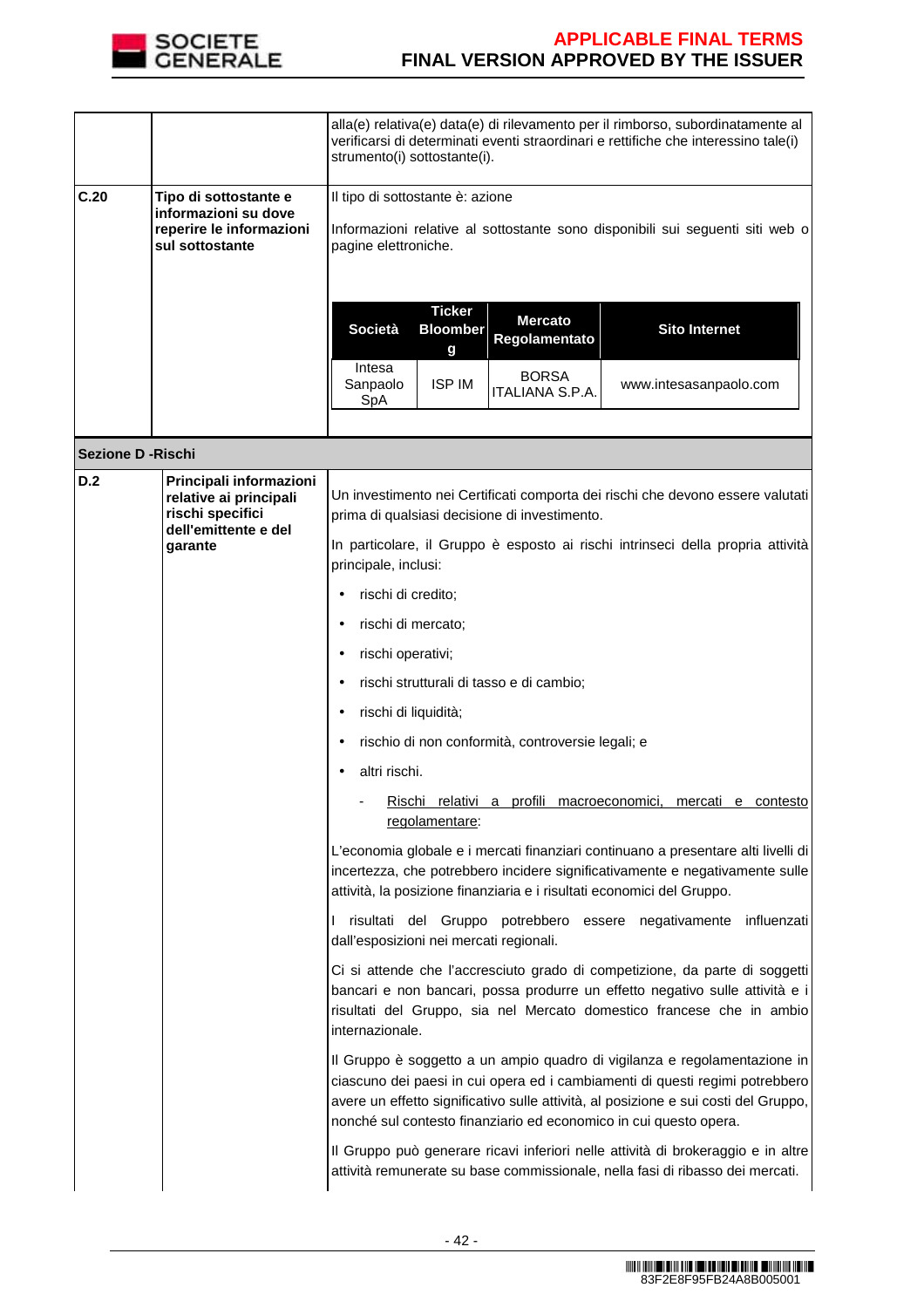

|  | La Brexit e il suo impatto sui mercati finanziari e sul contesto economico<br>potrebbero avere un impatto negativo sulle attività del Gruppo e sui suoi<br>risultati economici.                                                                                                              |
|--|----------------------------------------------------------------------------------------------------------------------------------------------------------------------------------------------------------------------------------------------------------------------------------------------|
|  | Rischi connessi all'attuazione del piano strategico del Gruppo.                                                                                                                                                                                                                              |
|  | Rischi di credito e di controparte:                                                                                                                                                                                                                                                          |
|  | Il Gruppo è esposto al rischio di controparte ed al rischio di concentrazione,<br>che potrebbero produrre un effetto negativo sulle attività, i risultati economici<br>e la posizione finanziaria del Gruppo.                                                                                |
|  | La solidità finanziaria e la condotta di altre istituzioni finanziarie e<br>partecipanti al mercato potrebbe avere un impatto negativo sul Gruppo.                                                                                                                                           |
|  | I risultati economici e la posizione finanziaria del Gruppo potrebbero essere<br>negativamente influenzate da accantonamenti tardivi o insufficenti per<br>esposizioni creditizie.                                                                                                           |
|  | Rischi di mercato e strutturali:                                                                                                                                                                                                                                                             |
|  | La volatilità dei mercati finanziari potrebbe generare significative perdite per<br>il Gruppo con riferimento alle proprie attività di trading e di investimento.                                                                                                                            |
|  | Variazioni nei tassi di interesse potrebbero avere un effetto negativo sulle<br>attività di retail banking.                                                                                                                                                                                  |
|  | Variazioni nei tassi di cambio potrebbero avere un impatto negativo sui<br>risultati del Gruppo.                                                                                                                                                                                             |
|  | Il declino protratto dei mercati finanziari o la ridotta liquidità in tali mercati<br>possono rendere più difficile la vendita di beni o manovrare posizioni<br>commerciali e potrebbero portare a perdite signifcative per certe attività del<br>Gruppo.                                    |
|  | Le strategie di copertura del Gruppo possono non prevenire tutti i rischi di<br>perdita.                                                                                                                                                                                                     |
|  | Rischi operativi:                                                                                                                                                                                                                                                                            |
|  | Il Gruppo è esposto a rischi legali che potrebbero influenzare negativamente<br>la sua posizione finanziaria e risultati economici.                                                                                                                                                          |
|  | Inadempienze operative, chiusure o vincoli di capacità che interessano le<br>istituzioni con le quali il Gruppo intrattiene relazioni commerciali, o il guasto o<br>la violazione dei sistemi informatici del Gruppo, potrebbero tradursi in perdite<br>e danni reputazionali per il Gruppo. |
|  | Il Gruppo può incorrere in perdite quale conseguenza di eventi imprevisti o<br>catastrofici, inclusi attacchi terroristici e disastri naturali.                                                                                                                                              |
|  | Danni reputazionali potrebbero incidere sulla posizione competitiva del<br>Gruppo.                                                                                                                                                                                                           |
|  | Il sistema di risk management del Gruppo, che si basa specificamente su<br>modelli, potrebbe non essere efficace e potrebbe esporre il Gruppo a rischi<br>non identificati e non previsti, ciò che potrebbe generare perdite significative.                                                  |
|  | L'incapacità del Gruppo di attrarre e trattenere personale qualificato, nonché<br>cambiamenti significativi nel quadro normativo relativo ai processi di<br>gestione del personale e retribuzioni, possono materialmente influire<br>negativamente sull'andamento del Gruppo.                |
|  | Rischi di funding e di liquidità                                                                                                                                                                                                                                                             |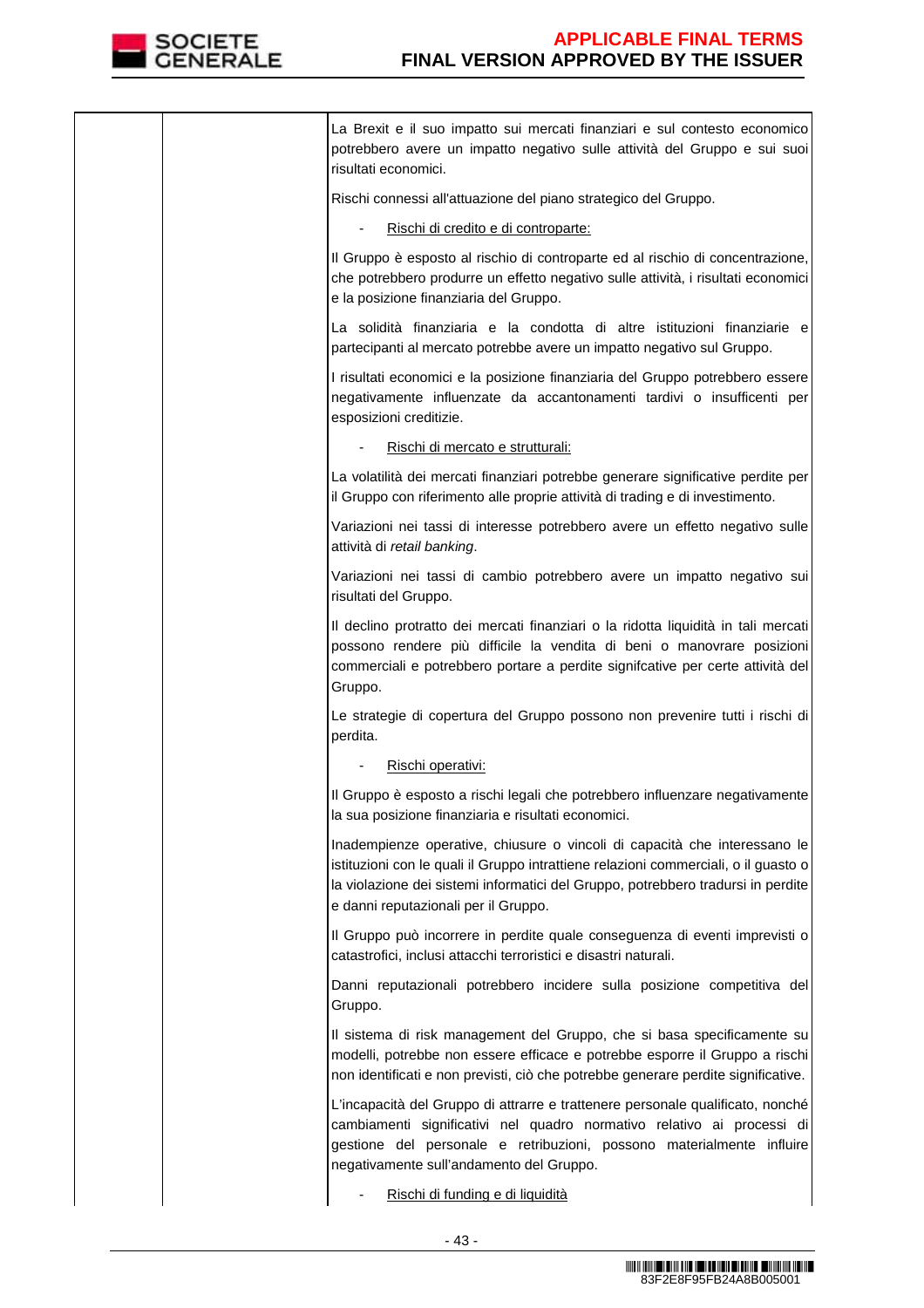

|     |                                                                                                                  | Una serie di misure eccezionali adottate da governi, banche centrali e<br>regolatori potrebbero avere un impatto sfavorevole sulle attività, i risultati e la<br>posizione finanziaria del Gruppo.<br>La dipendenza del Gruppo dal proprio accesso a fonti di finanziamento e i<br>vincoli di liquidità potrebbero avere un impatto sfavorevole sulle attività, i<br>risultati e la posizione finanziaria del Gruppo.<br>Rischi relativi alle attività assicurative<br>Un deterioramento della situazione di mercato, ed in particolare un<br>significativo aumento o diminuzione dei tassi di interesse, potrebbe avere un<br>effetto negativo rilevante sulle attività assicurative del ramo vita del settore<br>Assicurativo del Gruppo.<br>Poiché l'Emittente è parte del Gruppo, anch'esso è soggetto ai medesimi                                                                                                                                           |
|-----|------------------------------------------------------------------------------------------------------------------|------------------------------------------------------------------------------------------------------------------------------------------------------------------------------------------------------------------------------------------------------------------------------------------------------------------------------------------------------------------------------------------------------------------------------------------------------------------------------------------------------------------------------------------------------------------------------------------------------------------------------------------------------------------------------------------------------------------------------------------------------------------------------------------------------------------------------------------------------------------------------------------------------------------------------------------------------------------|
| D.6 | relative<br>ai<br>ai rischi di perdita del<br>valore di tutto o parte<br>del<br>proprio<br>investimento da parte | fattori di rischio.<br>Principali informazioni   Certificati possono prevedere un rimborso anticipato automatico al<br>principali verificarsi di un evento specifico. Conseguentemente, questo potrebbe<br>rischi specifici dei titoli impedire ai Titolari dei Certificati di beneficiare della performance dello<br>e avvertenze in merito strumento sottostante nell'arco dell'intero periodo inizialmente previsto.                                                                                                                                                                                                                                                                                                                                                                                                                                                                                                                                          |
|     | degli investitori                                                                                                | I termini e le condizioni dei Certificati possono prevedere disposizioni ai<br>sensi delle quali il verificarsi di determinate turbative di mercato potrebbe<br>comportare ritardi nel regolamento dei Certificati ovvero determinate<br>modifiche. Inoltre, nel caso di eventi che interessino gli strumenti sottostanti,<br>i termini e le condizioni dei Certificati consentono all'Emittente di sostituire gli<br>strumenti sottostanti con strumenti sottostanti nuovi, cessare l'esposizione<br>alle attività sottostanti e applicare un tasso di riferimento ai proventi così<br>ottenuti fino alla data di esercizio finale dei Certificati, prorogare la data di<br>esercizio finale dei Certificati, rimborsare anticipatamente i Certificati sulla<br>base del relativo valore di mercato, o detrarre da qualunque importo dovuto il<br>maggiore costo di copertura, e in ciascun caso senza il preventivo consenso<br>dei Portatori dei Certificati. |
|     |                                                                                                                  | I pagamenti (sia in relazione al capitale sia agli interessi, e sia a scadenza<br>che ad altre date) relativi ai Certificati sono calcolati con riferimento a uno o<br>più sottostanti, il rendimento dei Certificati si basa sulle variazioni del valore<br>del sottostante, il quale può oscillare. Si richiama l'attenzione dei futuri<br>investitori sul fatto che i Certificati potrebbero essere volatili e che gli<br>investitori potrebbero non percepire alcun interesse e perdere tutto il o una<br>parte sostanziale del capitale.                                                                                                                                                                                                                                                                                                                                                                                                                    |
|     |                                                                                                                  | La Garanzia costituisce un'obbligazione contrattuale generale e non<br>garantita del Garante e di nessun altro soggetto. Qualsiasi pagamento<br>inerente ai Certificati è correlato altresì all'affidabilità creditizia del Garante.                                                                                                                                                                                                                                                                                                                                                                                                                                                                                                                                                                                                                                                                                                                             |
|     |                                                                                                                  | Si richiama l'attenzione di coloro che desiderano investire nei Certificati che<br>beneficiano della Garanzia sul fatto che, in caso di mancato pagamento da<br>parte di un Emittente, gli importi cui hanno diritto i Portatori dei Certificati si<br>limiteranno agli importi ottenuti tramite un'apposita azione da promuoversi ai<br>sensi della Garanzia e in conformità ai relativi termini, ed essi non avranno<br>alcun diritto di istituire alcun procedimento, di natura giudiziaria o altrimenti,                                                                                                                                                                                                                                                                                                                                                                                                                                                     |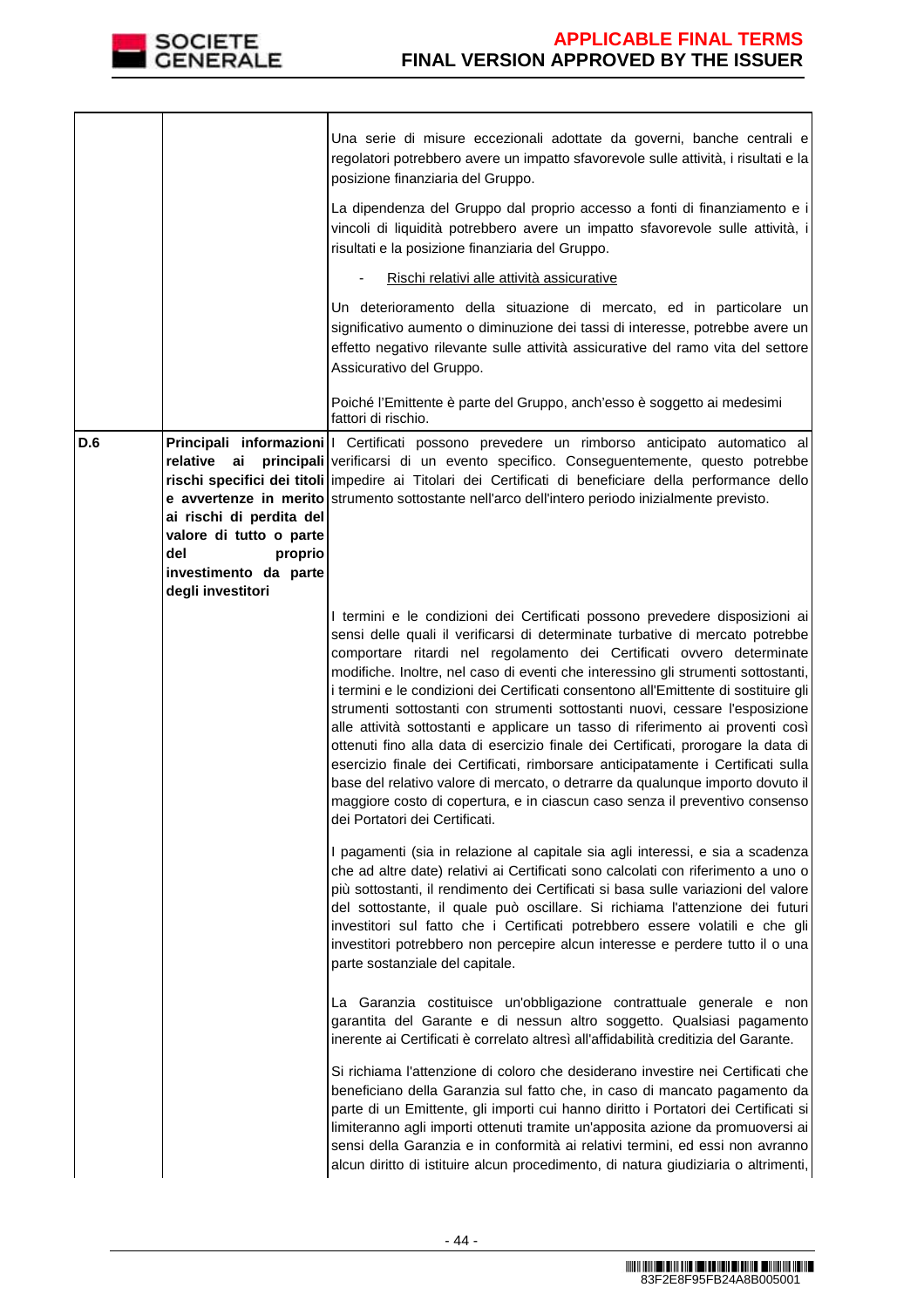| né di avanzare alcuna pretesa nei confronti dell'Emittente.                                                                                                                                                                                                                                                                                                                                                                                                                                               |
|-----------------------------------------------------------------------------------------------------------------------------------------------------------------------------------------------------------------------------------------------------------------------------------------------------------------------------------------------------------------------------------------------------------------------------------------------------------------------------------------------------------|
| La Garanzia è una mera garanzia di pagamento e non una garanzia relativa<br>alla performance dell'Emittente rilevante né ad alcuno degli altri obblighi<br>dello stesso ai sensi dei Certificati, che beneficiano della Garanzia.                                                                                                                                                                                                                                                                         |
| Société Générale opererà in qualità di emittente ai sensi del Programma, di<br>Garante dei Certificati emessi dall'Emittente e di fornitore di strumenti di<br>copertura per l'Emittente. Di conseguenza, gli investitori saranno esposti non<br>solo al rischio di credito del Garante, ma anche ai rischi operativi derivanti<br>dalla mancanza di indipendenza del Garante con riguardo all'assunzione dei<br>propri doveri e obblighi in qualità di Garante e fornitore di strumenti di<br>copertura. |
| I potenziali conflitti di interesse e i rischi operativi derivanti da tale mancanza<br>di indipendenza dovrebbero in parte essere mitigati dal fatto che all'interno<br>del Garante, l'implementazione della Garanzia e la fornitura di strumenti di<br>copertura compete a divisioni differenti, ognuna gestita come unità operativa<br>distinta, segregata da barriere informative (i cosiddetti Chinese Walls) e<br>gestita da team diversi.                                                           |
| L'Emittente e il Garante, e qualunque delle rispettive controllate e/o affiliate,<br>in relazione alle altre rispettive attività commerciali, potrebbero essere in<br>possesso di, o acquisire, informazioni rilevanti in merito alle attività<br>sottostanti. Tali attività e informazioni potrebbero comportare conseguenze<br>negative per i Portatori dei Certificati.                                                                                                                                |
| L'Emittente e il Garante e qualunque delle rispettive controllate e/o affiliate<br>potrebbero operare in altre vesti in relazione ai Certificati, ad esempio in<br>qualità di market maker, agente per il calcolo o agente. Pertanto, potrebbero<br>verificarsi potenziali conflitti di interesse.                                                                                                                                                                                                        |
| In relazione all'offerta dei Certificati, l'Emittente e il Garante e/o le rispettive<br>affiliate potrebbero stipulate una o più operazioni di copertura con riguardo a<br>una o più attività di riferimento o relativi derivati, suscettibili di incidere sul<br>prezzo di mercato, sulla liquidità o sul valore dei Certificati.                                                                                                                                                                        |
| Nel corso della vita dei Certificati, il valore di mercato degli stessi potrebbe<br>risultare inferiore al capitale investito. Inoltre, in caso di insolvenza da parte<br>dell'Emittente e/o del Garante potrebbe verificarsi la perdita totale del<br>capitale investito.                                                                                                                                                                                                                                |
| Si richiama l'attenzione degli investitori sul fatto che potrebbero<br>incorrere nella perdita totale o parziale del proprio investimento.                                                                                                                                                                                                                                                                                                                                                                |

## **Sezione E – Offerta**

| E.2.b | l Motivi dell'offerta e<br>utilizzo dei proventi              | I proventi netti di ciascuna emissione dei Certificati saranno utilizzati ai fini<br>del finanziamento generico del Gruppo Société Générale, ivi compreso ai fini<br>del perseguimento del profitto.                                                                                                                                                                                                                                                                                                                                                                                                                                               |
|-------|---------------------------------------------------------------|----------------------------------------------------------------------------------------------------------------------------------------------------------------------------------------------------------------------------------------------------------------------------------------------------------------------------------------------------------------------------------------------------------------------------------------------------------------------------------------------------------------------------------------------------------------------------------------------------------------------------------------------------|
| E.3   | Descrizione dei termini<br>e delle condizioni<br>dell'offerta | Giurisdizione(i) dell'offerta pubblica: Italia<br><b>Periodo di Offerta:</b> Dal 21 novembre 2019 (incluso) alle 09:00 CET (Central)<br>European Time) al 18 dicembre 2019 (incluso), alle 16:00 CET, salvo<br>chiusura anticipata del Periodo di Offerta, come descritto di seguito.<br>I Certificati verranno collocate:<br>(a) all'interno dei locali dei Collocatori (presso le sedi e le filiali);<br>(b) mediante offerta fuori sede ai sensi dell'articolo 30 e dell'articolo 31 del<br>d.lgs 24 febbraio 1998 n. 58 come successivamente modificato (il "Testo)<br>Unico della Finanza") dal 21 novembre 2019 alle 9.00 CET al 13 dicembre |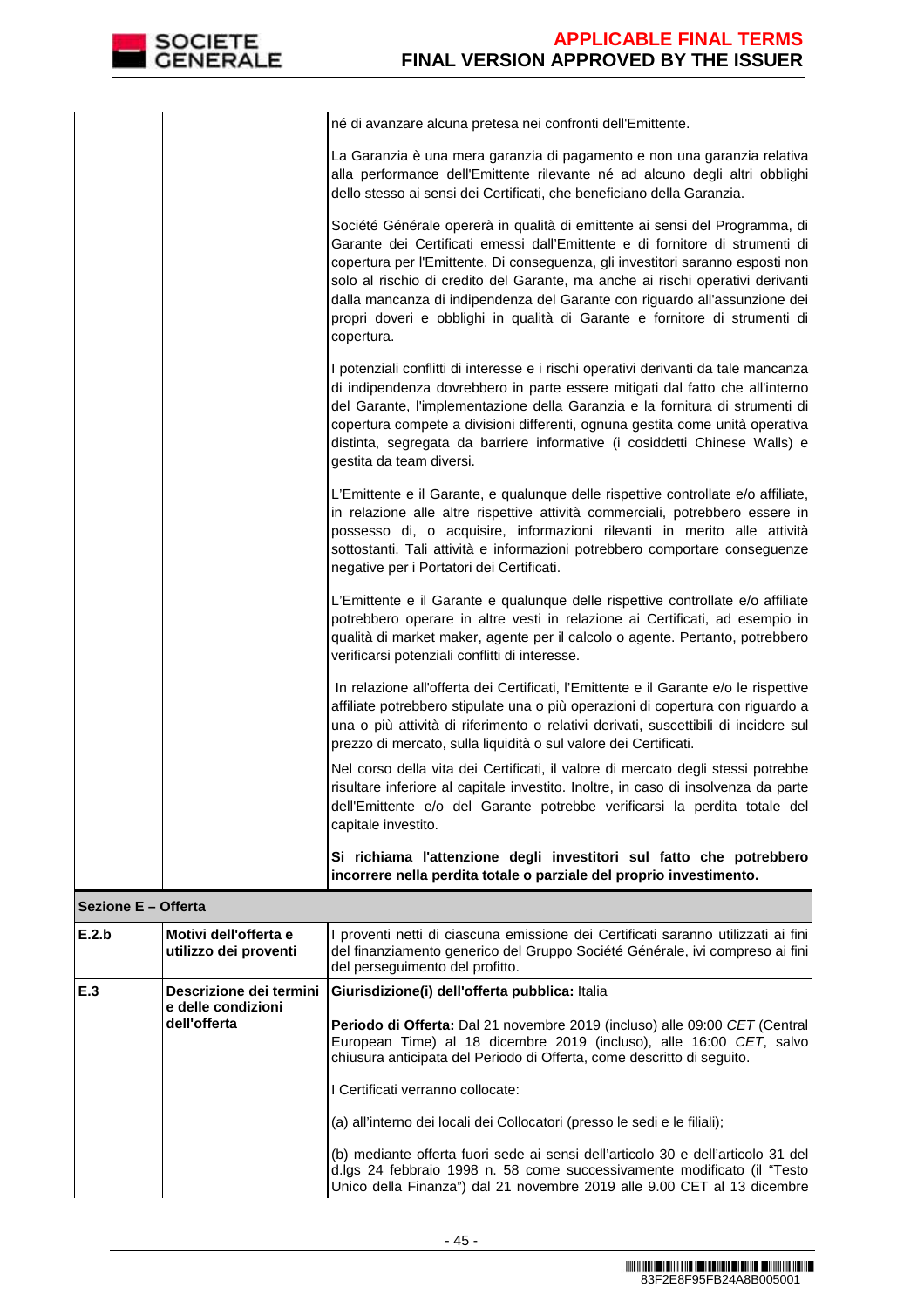

|     |                                                                                                                                   | 2019 (incluso), alle 16.00 CET; e                                                                                                                                                                                                                                                                                                                                                                                                                                                                                                                                                                                   |
|-----|-----------------------------------------------------------------------------------------------------------------------------------|---------------------------------------------------------------------------------------------------------------------------------------------------------------------------------------------------------------------------------------------------------------------------------------------------------------------------------------------------------------------------------------------------------------------------------------------------------------------------------------------------------------------------------------------------------------------------------------------------------------------|
|     |                                                                                                                                   | salvo chiusura anticipata del Periodo d'Offerta come descritto di seguito.                                                                                                                                                                                                                                                                                                                                                                                                                                                                                                                                          |
|     |                                                                                                                                   | I Collocatori che intendono collocare i Certificati attraverso l'offerta fuori sede<br>ai sensi dell'articolo 30 del Testo Unico della Finanza raccoglieranno i Moduli<br>di adesione - invece che direttamente presso le loro filiali e uffici - attraverso<br>consulenti finanziari abilitati all'offerta fuori sede ai sensi dell'articolo 31 del<br>Testo Unico della Finanza.                                                                                                                                                                                                                                  |
|     |                                                                                                                                   | Ai sensi dell'articolo 30, comma 6, del Testo Unico della Finanza, la validità e<br>l'efficacia dei contratti sottoscritti tramite Offerta Fuori Sede è sospesa per un<br>periodo di 7 (sette) giorni dalla data di sottoscrizione del Modulo di Adesione<br>da parte del relativo investitore.                                                                                                                                                                                                                                                                                                                     |
|     |                                                                                                                                   | Entro tale periodo gli investitori possono comunicare al relativo Collocatore il<br>loro recesso, senza dover pagare alcun costo o commissione.                                                                                                                                                                                                                                                                                                                                                                                                                                                                     |
|     |                                                                                                                                   | Prezzo di Offerta: I Certificati saranno offerti al Prezzo di Emissione, una<br>parte del quale, pari al massimo al 5,00%, è costituita dalla commissione di<br>distribuzione dovuta in via anticipata dall'Emittente al Collocatore.                                                                                                                                                                                                                                                                                                                                                                               |
|     |                                                                                                                                   | Condizioni a cui è soggetta l'offerta: L'offerta dei Certificati è subordinata<br>alla loro emissione e a qualunque condizione aggiuntiva contenuta nei<br>termini generali di attività degli intermediari finanziari, dagli stessi notificate<br>agli investitori.                                                                                                                                                                                                                                                                                                                                                 |
|     |                                                                                                                                   | L'Emittente si riserva il diritto di chiudere il Periodo di Offerta prima della<br>scadenza<br>inizialmente<br>stabilita<br>qualunque<br>motivo.<br>per<br>L'Emittente si riserva il diritto di ritirare l'offerta e annullare l'emissione dei<br>Certificati per qualunque motivo e in un qualsiasi momento alla Data di<br>Emissione o precedentemente alla stessa. Resta inteso che qualora un<br>potenziale investitore abbia richiesto la sottoscrizione e l'Emittente eserciti<br>tale diritto, tale potenziale investitore non avrà alcun diritto di sottoscrivere o<br>acquistare altrimenti i Certificati. |
|     |                                                                                                                                   | In ogni caso, l'avviso agli investitori relativo alla chiusura anticipata o al ritiro,<br>a seconda dei casi, sarà pubblicato sul sito web dell'Emittente<br>(http://prospectus.socgen.com).                                                                                                                                                                                                                                                                                                                                                                                                                        |
|     |                                                                                                                                   | La validità dell'offerta è soggetta al rilascio dell'autorizzazione alla<br>negoziazione sull'EuroTLX da parte di EuroTLX Sim S.p.A. entro e non oltre<br>il giorno immediatamente precedente alla Data di Emissione; diversamente,<br>l'offerta deve considerarsi ritirata e l'emissione annullata. L'Emittente<br>s'impegna a presentare per tempo la relativa domanda a EuroTLX Sim<br>S.p.A., al fine di consentire a EuroTLX Sim S.p.A. di prendere una decisione,<br>in base ai suoi regolamenti, entro il giorno immediatamente precedente alla<br>Data di Emissione.                                        |
|     |                                                                                                                                   | Prezzo di Emissione: EUR 100 per Certificato di Denominazione<br>Specificata di EUR 100                                                                                                                                                                                                                                                                                                                                                                                                                                                                                                                             |
| E.4 | Descrizione di<br>qualunque interesse<br>rilevante ai fini<br>dell'emissione/offerta,<br>ivi compresi i conflitti<br>di interesse | Fatte salve le eventuali commissioni spettanti al/i dealer, per quanto a<br>conoscenza dell'Emittente nessuno dei soggetti coinvolti nell'emissione dei<br>Certificati ha un interesse rilevante nell'offerta. Il Dealer e le sue affiliate si<br>sono impegnate, e potrebbero in futuro impegnarsi, in operazioni di<br>investment banking e/o commercial banking transactions, e potrebbero nel<br>corso ordinario del business eseguire altri servizi per l'Emittente e le sue<br>affiliate.                                                                                                                     |
|     |                                                                                                                                   | Société Générale ricoprirà i ruoli di fornitore di strumenti di copertura a<br>favore dell'Emittente dei certificati, Agente di Calcolo deli Certificati.                                                                                                                                                                                                                                                                                                                                                                                                                                                           |